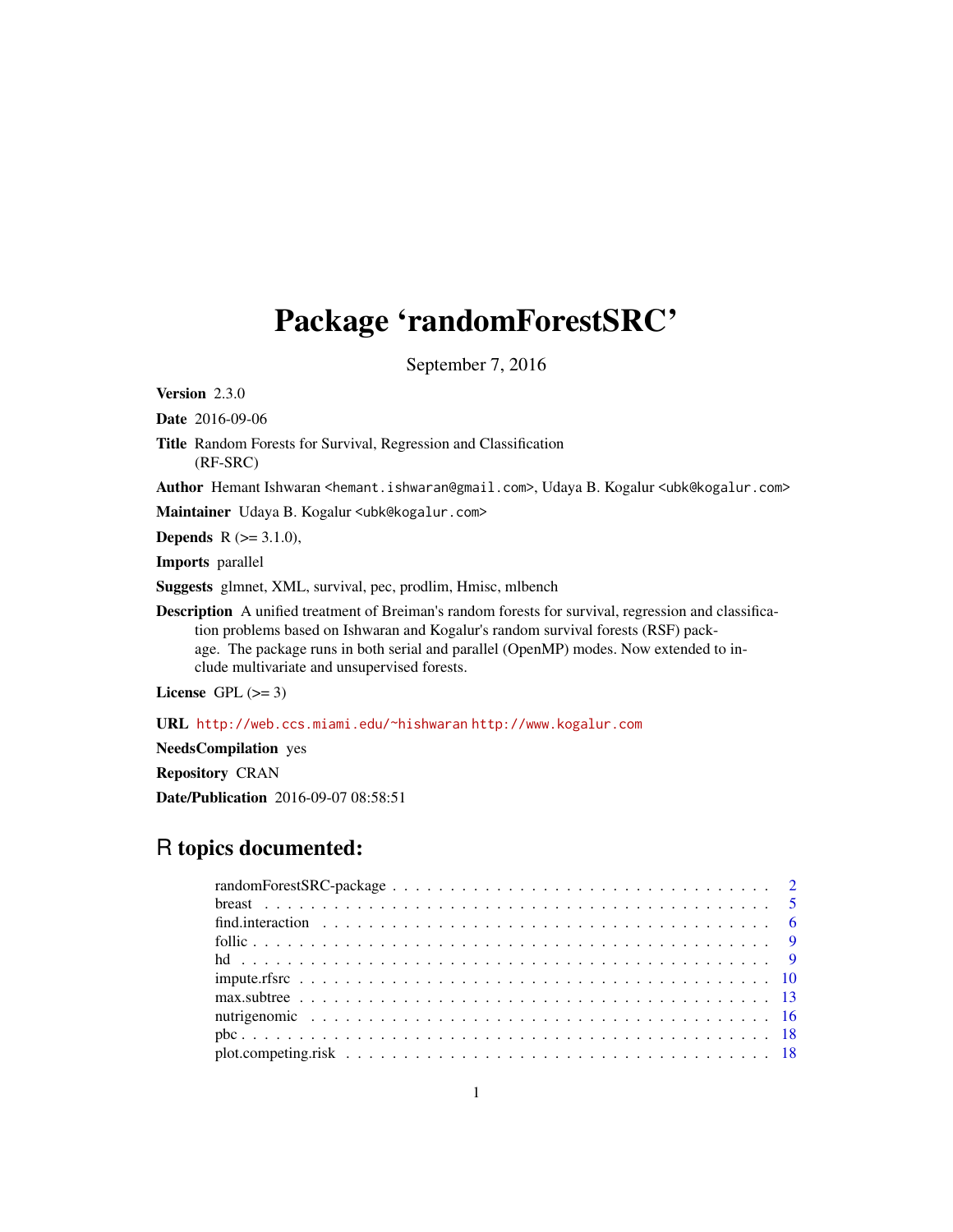<span id="page-1-0"></span>

randomForestSRC-package

*Random Forests for Survival, Regression and Classification (RF-SRC)*

#### Description

This package provides a unified treatment of Breiman's random forests (Breiman 2001) for a variety of data settings. Regression and classification forests are grown when the response is numeric or categorical (factor), while survival and competing risk forests (Ishwaran et al. 2008, 2012) are grown for right-censored survival data. Multivariate regression and classification responses as well as mixed outcomes (regression/classification responses) are also handled as are unsupervised forests. Different splitting rules invoked under deterministic or random splitting are available for all families. Variable predictiveness can be assessed using variable importance (VIMP) measures for single, as well as grouped variables. Variable selection is implemented using minimal depth variable selection (Ishwaran et al. 2010). Missing data (for x-variables and y-outcomes) can be imputed on both training and test data. The underlying code is based on Ishwaran and Kogalur's now retired **randomSurvivalForest** package (Ishwaran and Kogalur 2007), and has been significantly refactored for improved computational speed.

#### OpenMP Parallel Processing – Installation

This package implements OpenMP shared-memory parallel programming. However, the default installation will only execute serially. To utilize OpenMP, the target architecture and operating system must first support it.

To install the package with OpenMP parallel processing enabled, on most non-Windows systems, do the following:

1. Download the package source code randomForestSRC\_X.x.x.tar.gz from CRAN (do not download the binary).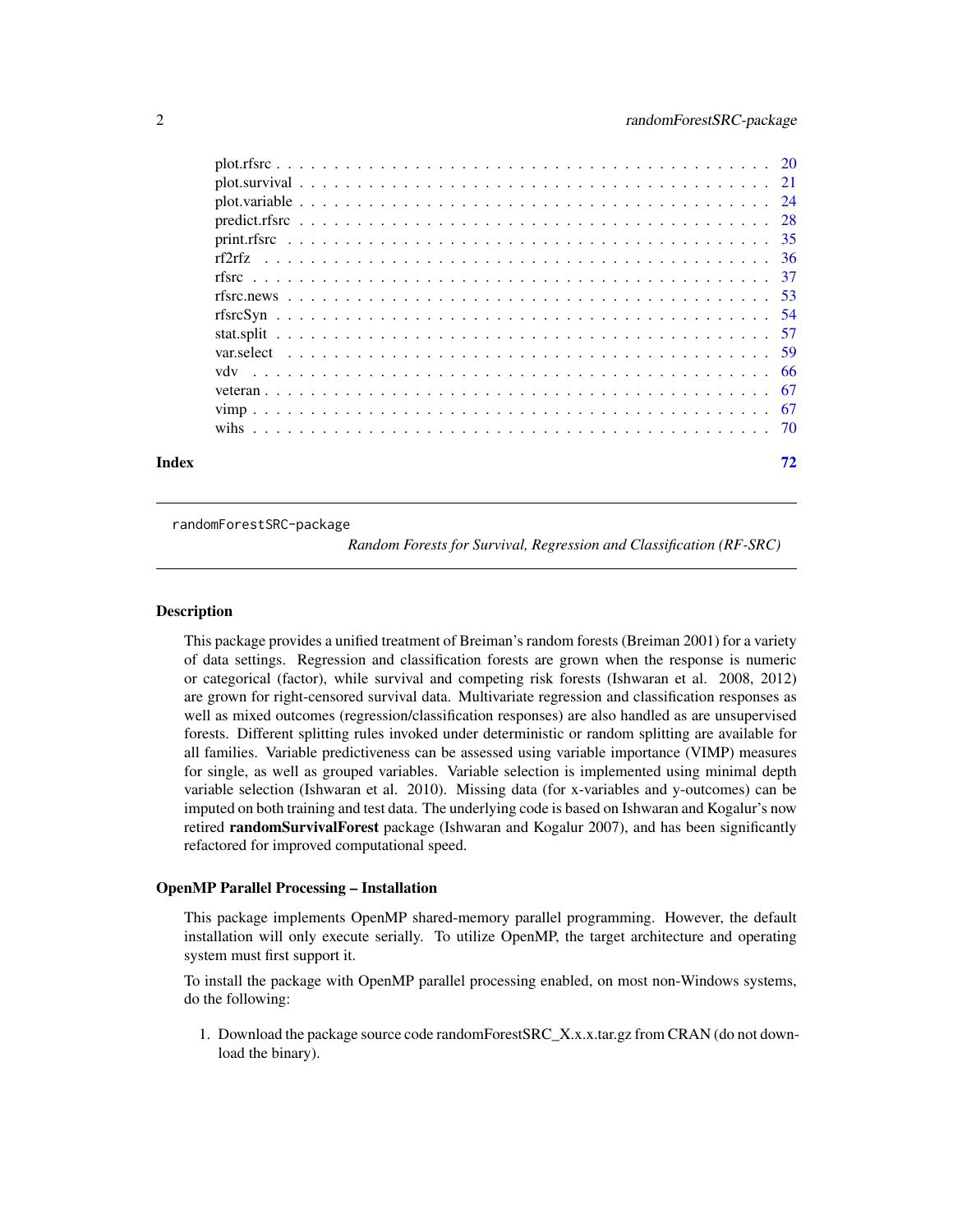- 2. Open a console, navigate to the directory containing the tarball, and untar it using the command tar -xvf randomForestSRC\_X.x.x.tar.gz
- 3. This will create a directory structure with the root directory of the package named randomForestSRC. Change into the root directory of the package using the command cd randomForestSRC
- 4. Run autoconf using the command autoconf
- 5. Change back to your working directory using the command cd ..
- 6. Run R CMD INSTALL randomForestSRC on the modified package. Ensure that you do not target the unmodified tarball, but instead act on the directory structure you just modified.

To install the package with OpenMP parallel processing enabled, on most Windows systems, do the following:

- 1. Download the Windows binary file randomForestSRC\_X.x.x.zip from [http://www.ccs.miami](http://www.ccs.miami.edu/~hishwaran/rfsrc.html). [edu/~hishwaran/rfsrc.html](http://www.ccs.miami.edu/~hishwaran/rfsrc.html)
- 2. If you are using the R GUI, start the GUI. From the menu click on

Packages > Install package(s) from local zip files

Then navigate to the directory where you downloaded the zip file and click on it.

# OpenMP Parallel Processing – Setting the Number of CPUs

There are several ways to control the number of CPU cores that the package accesses during OpenMP parallel execution. First, you will need to determine the number of cores on your local machine. Do this by starting an R session and issuing the command detectCores().

Then you can do the following:

At the start of every R session, you can set the number of cores accessed during OpenMP parallel execution by issuing the command options  $(rf.\csc s = x)$ , where x is the number of cores. If x is a negative number, the package will access the maximum number of cores on your machine. The options command can also be placed in the users .Rprofile file for convenience. You can, alternatively, initialize the environment variable RF\_CORES in your shell environment.

The default value for rf.cores is -1 (-1L), if left unspecified, which uses all available cores, with a minimum of two.

#### R-side Parallel Processing – Setting the Number of CPUs

The package also implements R-side parallel processing by replacing the R function lapply with mclapply found in the **parallel** package. You can set the number of cores accessed by mclapply by issuing the command options (mc.cores =  $x$ ), where x is the number of cores. The options command can also be placed in the users .Rprofile file for convenience. You can, alternatively, initialize the environment variable MC\_CORES in your shell environment. See the help files in parallel for more information.

The default value for mclapply on non-Windows systems is two (2L) cores. On Windows systems, the default value is one (1L) core.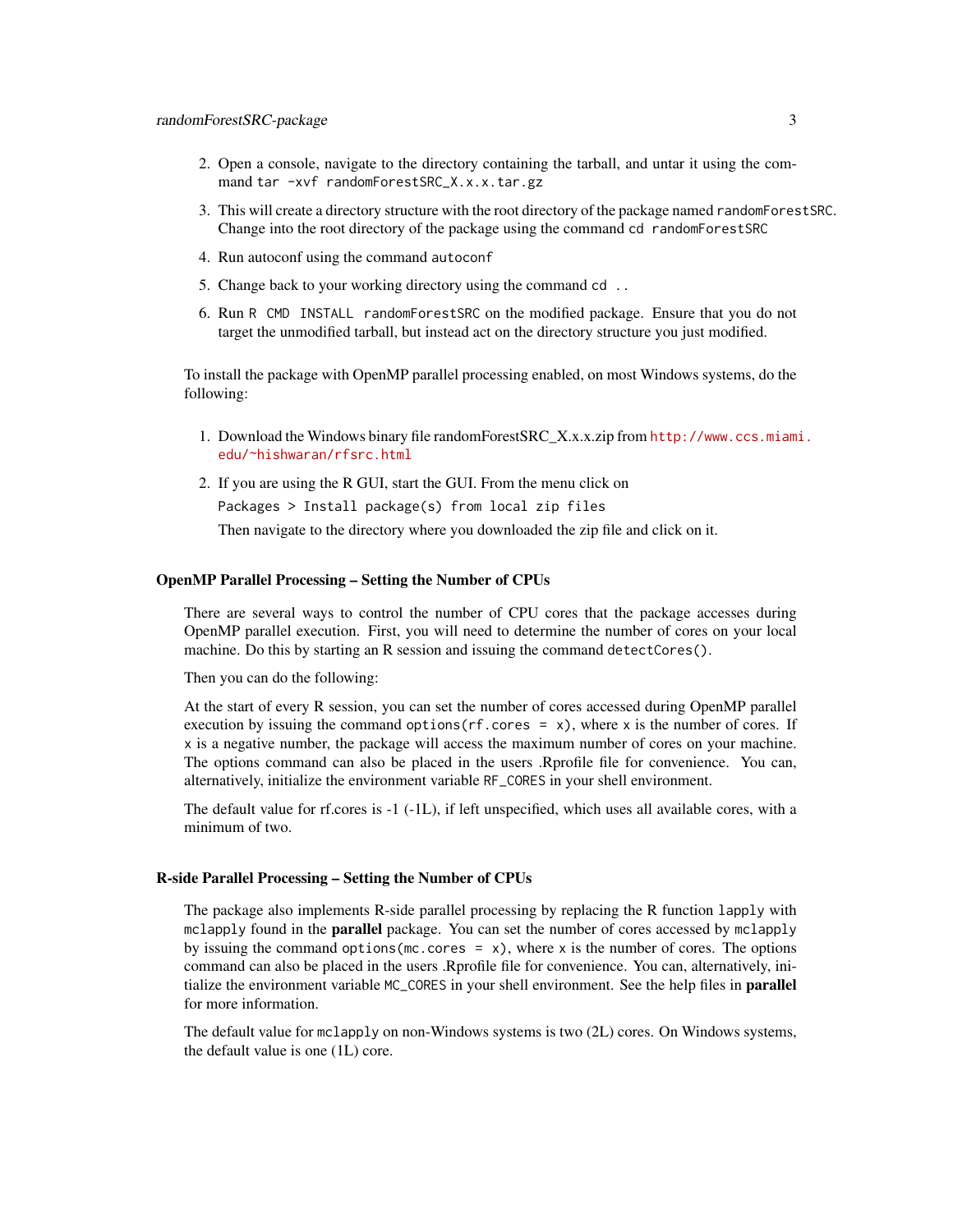#### Example: Setting the Number of CPUs

As an example, issuing the following options command uses all available cores for both OpenMP and R-side processing:

options(rf.cores=detectCores(), mc.cores=detectCores())

As stated above, this option command can be placed in the users .Rprofile file.

# CAUTIONARY NOTE

Regarding C-side threading (accessed via OpenMP compilation) versus R-side forking (accessed via mclapply in package parallel).

- 1. Once the package has been compiled with OpenMP enabled, trees will be grown in parallel using the rf.cores option. Independently of this, we also utilize mclapply to parallelize loops in R-side pre-processing and post-processing of the forest. This is always available and independent of whether the user chooses to compile the package with the OpenMP option enabled.
- 2. It is important NOT to write programs that fork R processes containing OpenMP threads. That is, one should not use mclapply around the functions rfsrc, predict.rfsrc, vimp.rfsc, var.select.rfsrc, and find.interaction.rfsrc. In such a scenario, program execution is not guaranteed.
- 3. Note that options(rf.cores=0) disables C-side threading, and options(mc.cores=1) disables R-side forking. Therefore, setting options(rf.cores=0), is one means to wrap mclapply around the functions listed above in 2.

# Package Overview

This package contains many useful functions and users should read the help file in its entirety for details. However, we briefly mention several key functions that may make it easier to navigate and understand the layout of the package.

1. [rfsrc](#page-36-1)

This is the main entry point to the package. It grows a random forest using user supplied training data. We refer to the resulting object as a RF-SRC grow object. Formally, the resulting object has class (rfsrc, grow).

2. [predict.rfsrc](#page-27-1) (predict)

Used for prediction. Predicted values are obtained by dropping the user supplied test data down the grow forest. The resulting object has class (rfsrc, predict).

3. [max.subtree](#page-12-1), [var.select](#page-58-1)

Used for variable selection. The function max.subtree extracts maximal subtree information from a RF-SRC object which is used for selecting variables by making use of minimal depth variable selection. The function var.select provides an extensive set of variable selection options and is a wrapper to max.subtree.

4. [impute.rfsrc](#page-9-1)

Fast imputation mode for RF-SRC. Both rfsrc and predict.rfsrc are capable of imputing missing data. However, for users whose only interest is imputing data, this function provides an efficient and fast interface for doing so.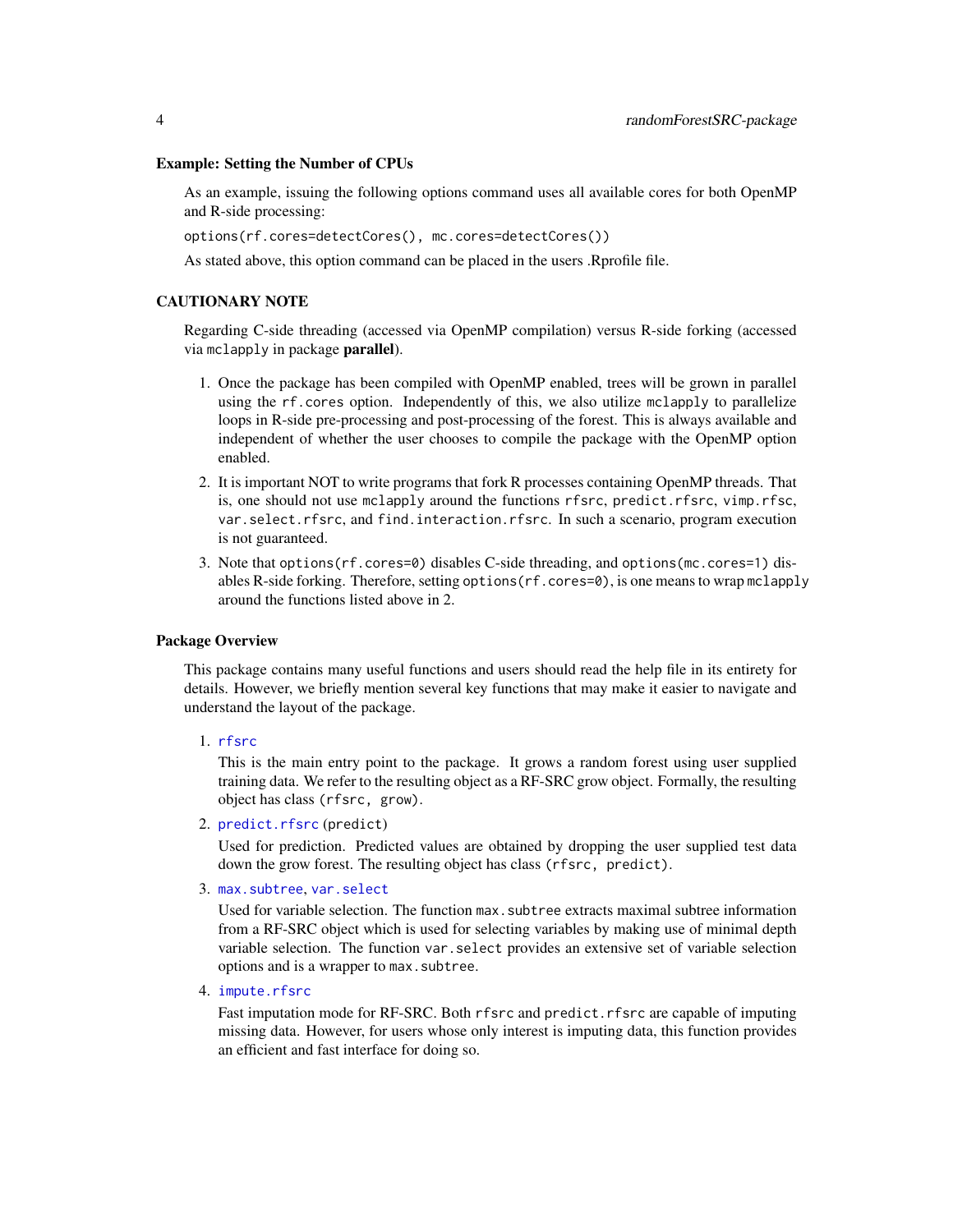#### <span id="page-4-0"></span>breast 5

#### Author(s)

Hemant Ishwaran and Udaya B. Kogalur

#### References

Breiman L. (2001). Random forests, *Machine Learning*, 45:5-32.

Ishwaran H. and Kogalur U.B. (2007). Random survival forests for R, *Rnews*, 7(2):25-31.

Ishwaran H., Kogalur U.B., Blackstone E.H. and Lauer M.S. (2008). Random survival forests, *Ann. App. Statist.*, 2:841-860.

Ishwaran H., Kogalur U.B., Gorodeski E.Z, Minn A.J. and Lauer M.S. (2010). High-dimensional variable selection for survival data. *J. Amer. Statist. Assoc.*, 105:205-217.

Ishwaran H., Gerds T.A., Kogalur U.B., Moore R.D., Gange S.J. and Lau B.M. (2014). Random survival forests for competing risks. *Biostatistics*, 15(4):757-773.

Ishwaran H. (2015). The effect of splitting on random forests. *Machine Learning*, 99:75-118.

# See Also

```
find.interactionimpute.rfsrcmax.subtreeplot.competing.riskplot.rfsrcplot.survival,
plot.variable, predict.rfsrc, print.rfsrc, rf2rfz, rfsrcSyn, stat.split var.select,
vimp
```
breast *Wisconsin Prognostic Breast Cancer Data*

#### Description

Recurrence of breast cancer from 198 breast cancer patients, all of which exhibited no evidence of distant metastases at the time of diagnosis. The first 30 features of the data describe characteristics of the cell nuclei present in the digitized image of a fine needle aspirate (FNA) of the breast mass.

#### Source

The data were obtained from the UCI machine learning repository, see [http://archive.ics.uci.](http://archive.ics.uci.edu/ml/datasets/Breast+Cancer+Wisconsin+(Prognostic)) [edu/ml/datasets/Breast+Cancer+Wisconsin+\(Prognostic\)](http://archive.ics.uci.edu/ml/datasets/Breast+Cancer+Wisconsin+(Prognostic)).

```
## Not run:
## ------------------------------------------------------------
## classification analysis
## ------------------------------------------------------------
data(breast, package = "randomForestSRC")
breast <- na.omit(breast)
obj \leq rfsrc(status \sim ., data = breast, nsplit = 10)
print(obj)
```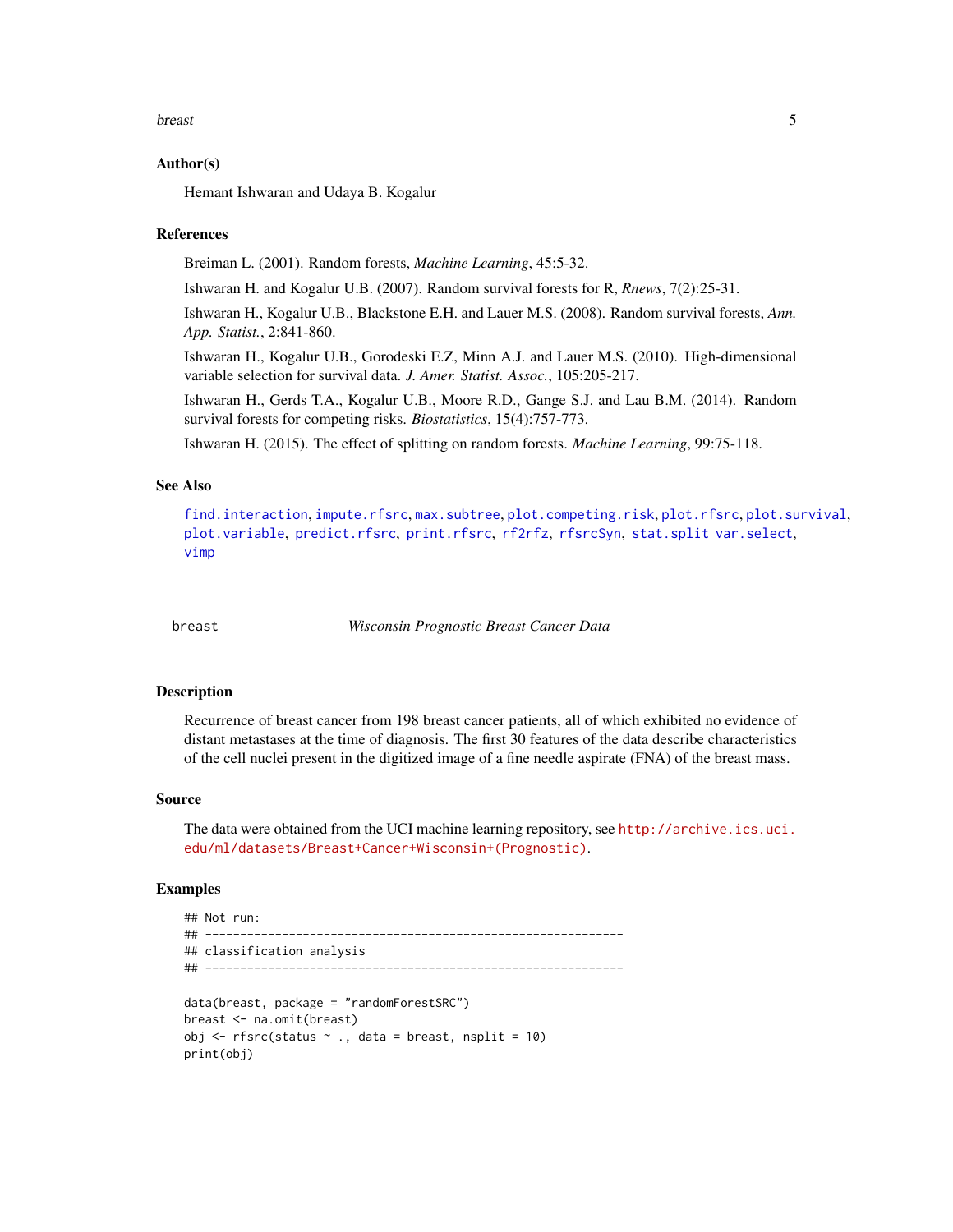<span id="page-5-0"></span>## End(Not run)

<span id="page-5-1"></span>find.interaction *Find Interactions Between Pairs of Variables*

# Description

Find pairwise interactions between variables.

#### Usage

```
## S3 method for class 'rfsrc'
find.interaction(object, xvar.names, cause, outcome.target,
  importance = c("permute", "random", "anti",
                 "permute.ensemble", "random.ensemble", "anti.ensemble"),
  method = c("maxsubtree", "vimp"), sorted = TRUE, nvar, nrep = 1, subset,
  na.action = c("na.omit", "na.impute"),
  seed = NULL, do.trace = FALSE, verbose = TRUE, ...)
```
### Arguments

| object     | An object of class (rfsrc, grow) or (rfsrc, forest).                                                                                                                                 |
|------------|--------------------------------------------------------------------------------------------------------------------------------------------------------------------------------------|
| xvar.names | Character vector of names of target x-variables. Default is to use all variables.                                                                                                    |
| cause      | For competing risk families, integer value between 1 and J indicating the event<br>of interest, where J is the number of event types. The default is to use the first<br>event type. |
|            | outcome. target Character value multivariate families specifying the target outcome to be used.<br>The default is to use the first coordinate.                                       |
| importance | Type of variable importance (VIMP). See rfsrc for details.                                                                                                                           |
| method     | Method of analysis: maximal subtree or VIMP. See details below.                                                                                                                      |
| sorted     | Should variables be sorted by VIMP? Does not apply for competing risks.                                                                                                              |
| nvar       | Number of variables to be used.                                                                                                                                                      |
| nrep       | Number of Monte Carlo replicates when 'method="vimp"'.                                                                                                                               |
| subset     | Vector indicating which rows of the x-variable matrix from the object are to be<br>used. Uses all rows if not specified.                                                             |
| na.action  | Action to be taken if the data contains NA values. Applies only when 'method="vimp"'.                                                                                                |
| seed       | Seed for random number generator. Must be a negative integer.                                                                                                                        |
| do.trace   | Number of seconds between updates to the user on approximate time to com-<br>pletion.                                                                                                |
| verbose    | Set to TRUE for verbose output.                                                                                                                                                      |
| $\cdots$   | Further arguments passed to or from other methods.                                                                                                                                   |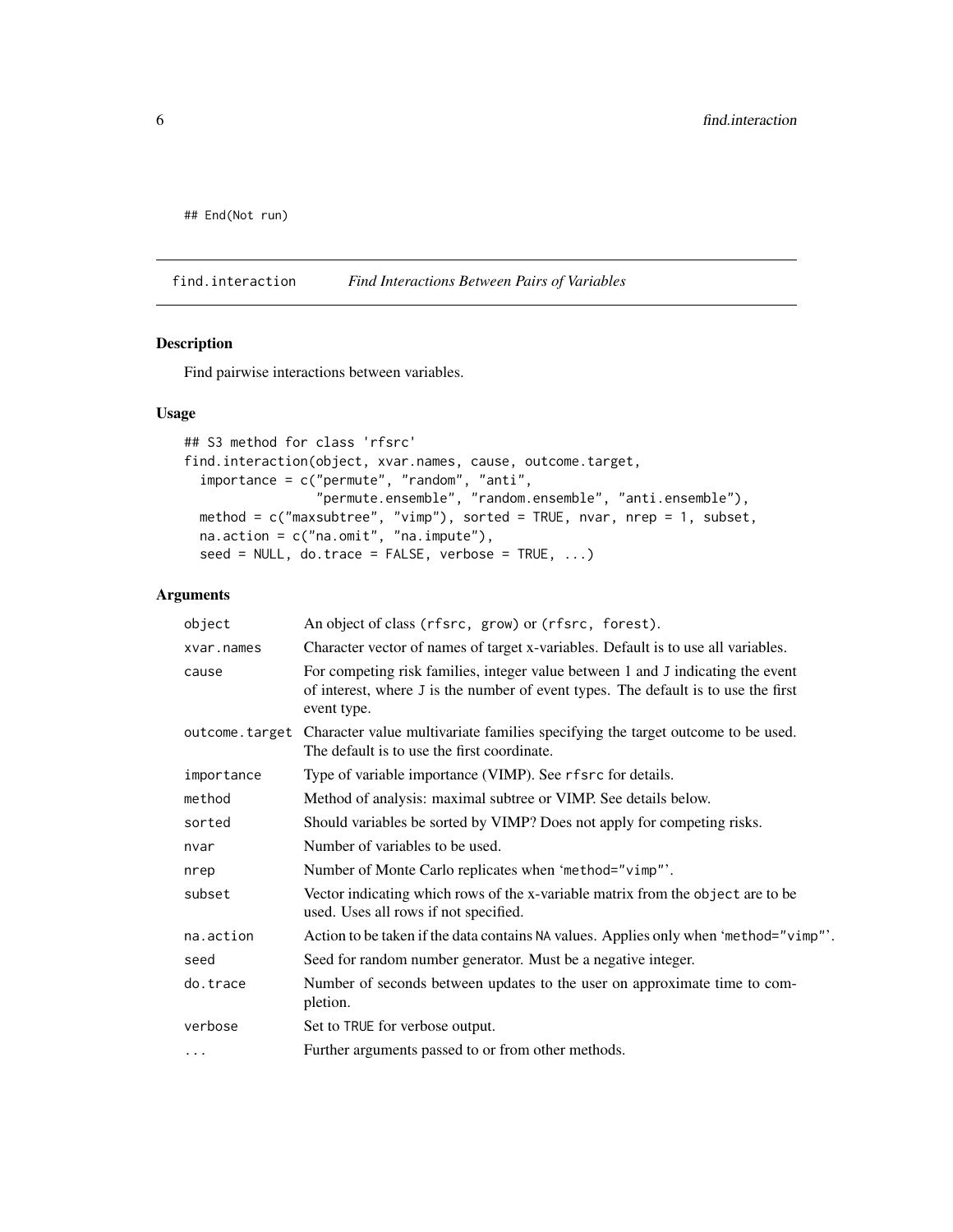# find.interaction 7

# Details

Using a previously grown forest, identify pairwise interactions for all pairs of variables from a specified list. There are two distinct approaches specified by the option 'method'.

1. 'method="maxsubtree"'

This invokes a maximal subtree analysis. In this case, a matrix is returned where entries [i][i] are the normalized minimal depth of variable [i] relative to the root node (normalized wrt the size of the tree) and entries [i][j] indicate the normalized minimal depth of a variable [j] wrt the maximal subtree for variable [i] (normalized wrt the size of [i]'s maximal subtree). Smaller [i][i] entries indicate predictive variables. Small [i][j] entries having small [i][i] entries are a sign of an interaction between variable i and j (note: the user should scan rows, not columns, for small entries). See Ishwaran et al. (2010, 2011) for more details.

2. 'method="vimp"'

This invokes a joint-VIMP approach. Two variables are paired and their paired VIMP calculated (refered to as 'Paired' importance). The VIMP for each separate variable is also calculated. The sum of these two values is refered to as 'Additive' importance. A large positive or negative difference between 'Paired' and 'Additive' indicates an association worth pursuing if the univariate VIMP for each of the paired-variables is reasonably large. See Ishwaran (2007) for more details.

Computations might be slow depending upon the size of the data and the forest. In such cases, consider setting 'nvar' to a smaller number. If 'method="maxsubtree"', consider using a smaller number of trees in the original grow call.

If 'nrep' is greater than 1, the analysis is repeated nrep times and results averaged over the replications (applies only when 'method="vimp"').

#### Value

Invisibly, the interaction table (a list for competing risk data) or the maximal subtree matrix.

#### Author(s)

Hemant Ishwaran and Udaya B. Kogalur

#### References

Ishwaran H. (2007). Variable importance in binary regression trees and forests, *Electronic J. Statist.*, 1:519-537.

Ishwaran H., Kogalur U.B., Gorodeski E.Z, Minn A.J. and Lauer M.S. (2010). High-dimensional variable selection for survival data. *J. Amer. Statist. Assoc.*, 105:205-217.

Ishwaran H., Kogalur U.B., Chen X. and Minn A.J. (2011). Random survival forests for highdimensional data. *Statist. Anal. Data Mining*, 4:115-132.

#### See Also

[max.subtree](#page-12-1), [var.select](#page-58-1), [vimp](#page-66-1)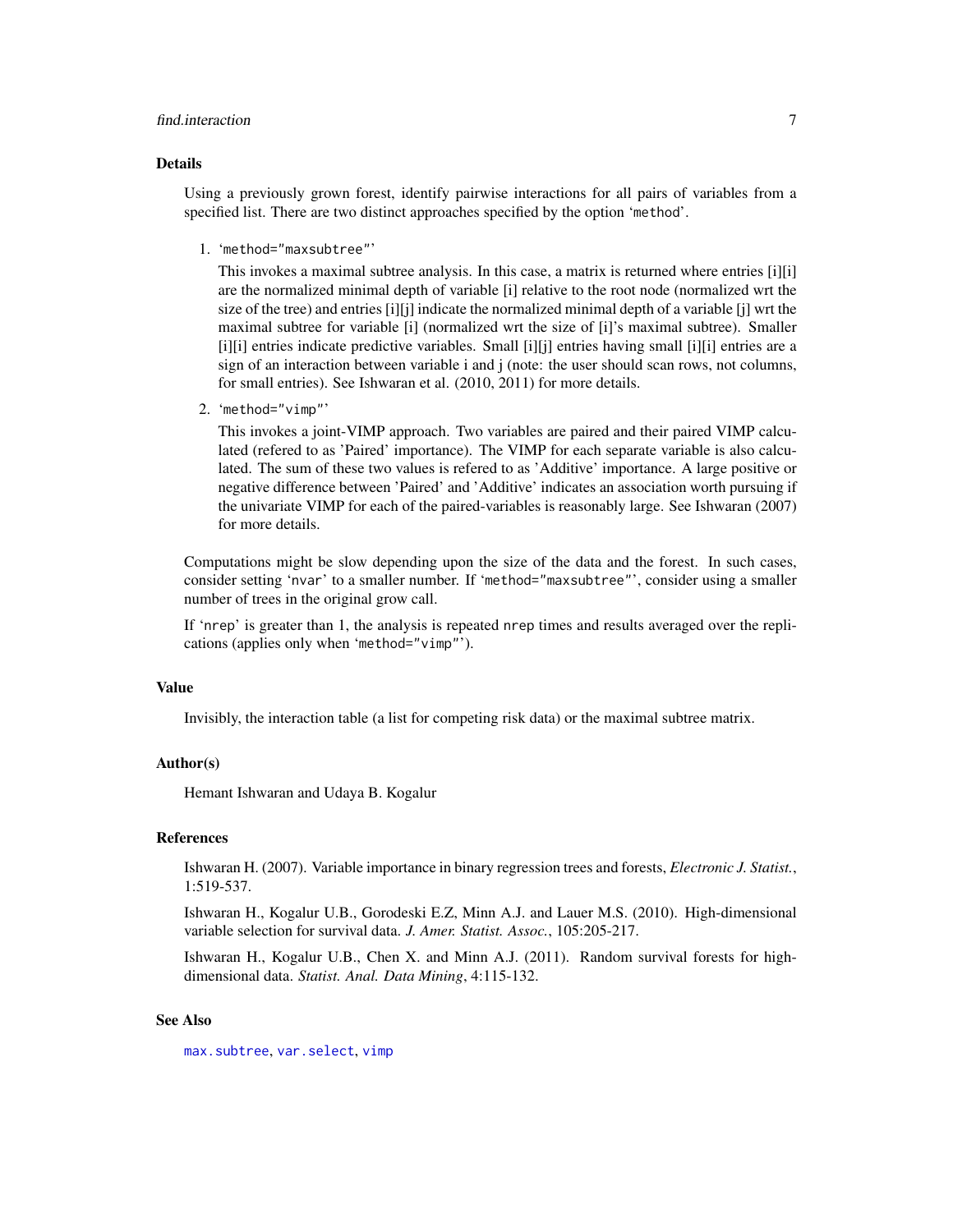#### Examples

```
## Not run:
## ------------------------------------------------------------
## find interactions, survival setting
## ------------------------------------------------------------
data(pbc, package = "randomForestSRC")
pbc.obj \leq - rfsrc(Surv(days,status) \sim ., pbc, nsplit = 10, importance = TRUE)
find.interaction(pbc.obj, method = "vimp", nvar = 8)
## ------------------------------------------------------------
## find interactions, competing risks
## ------------------------------------------------------------
data(wihs, package = "randomForestSRC")
wihs.obj <- rfsrc(Surv(time, status) \sim ., wihs, nsplit = 3, ntree = 100,
                       importance = TRUE)
find.interaction(wihs.obj)
find.interaction(wihs.obj, method = "vimp")
## ------------------------------------------------------------
## find interactions, regression setting
## ------------------------------------------------------------
airq.obj \leq rfsrc(0zone \sim ., data = airquality, importance = TRUE)find.interaction(airq.obj, method = "vimp", nrep = 3)
find.interaction(airq.obj)
## ------------------------------------------------------------
## find interactions, classification setting
## ------------------------------------------------------------
iris.obj <- rfsrc(Species ~., data = iris, importance = TRUE)
find.interaction(iris.obj, method = "vimp", nrep = 3)
find.interaction(iris.obj)
## ------------------------------------------------------------
## interactions for multivariate mixed forests
## ------------------------------------------------------------
mtcars2 <- mtcars
mtcars2$cyl <- factor(mtcars2$cyl)
mtcars2$carb <- factor(mtcars2$carb, ordered = TRUE)
mv.obj <- rfsrc(cbind(carb, mpg, cyl) ~., data = mtcars2, importance = TRUE)
find.interaction(mv.obj, method = "vimp", outcome.target = "carb")
find.interaction(mv.obj, method = "vimp", outcome.target = "mpg")
find.interaction(mv.obj, method = "vimp", outcome.target = "cyl")
```
## End(Not run)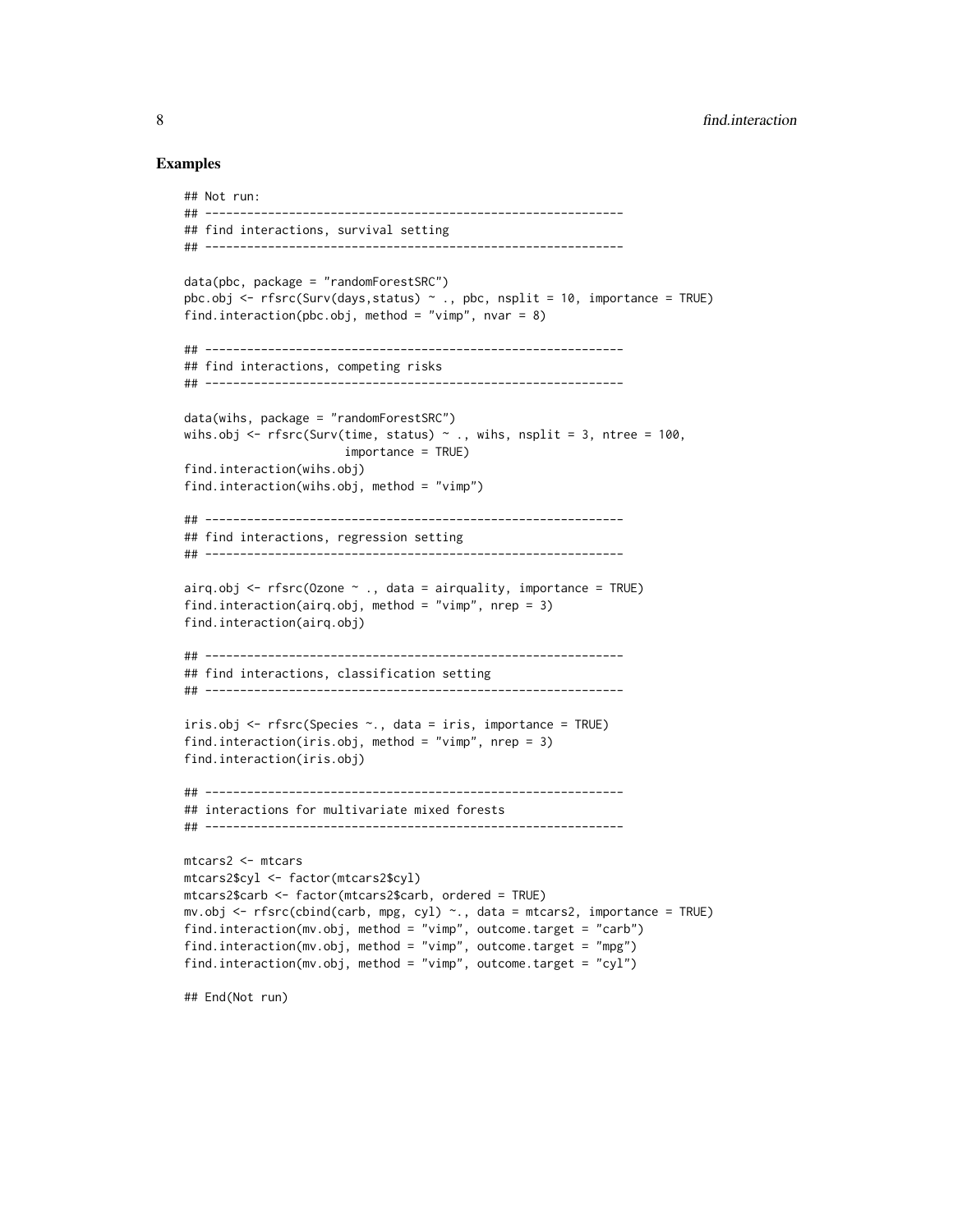<span id="page-8-1"></span><span id="page-8-0"></span>

# Description

Competing risk data set involving follicular cell lymphoma.

# Format

A data frame containing:

| age     | age                                              |
|---------|--------------------------------------------------|
| hgb     | hemoglobin $(g/l)$                               |
| clinstg | clinical stage: 1=stage I, 2=stage II            |
| ch      | chemotherapy                                     |
| rt      | radiotherapy                                     |
| time    | first failure time                               |
| status  | censoring status: 0=censored, 1=relapse, 2=death |
|         |                                                  |

# Source

Table 1.4b, *Competing Risks: A Practical Perspective*.

# References

Pintilie M., (2006) *Competing Risks: A Practical Perspective.* West Sussex: John Wiley and Sons.

# Examples

```
## Not run:
data(follic, package = "randomForestSRC")
follic.obj <- rfsrc(Surv(time, status) \sim ., follic, nsplit = 3, ntree = 100)
```
## End(Not run)

<span id="page-8-2"></span>hd *Hodgkin's Disease*

# Description

Competing risk data set involving Hodgkin's disease.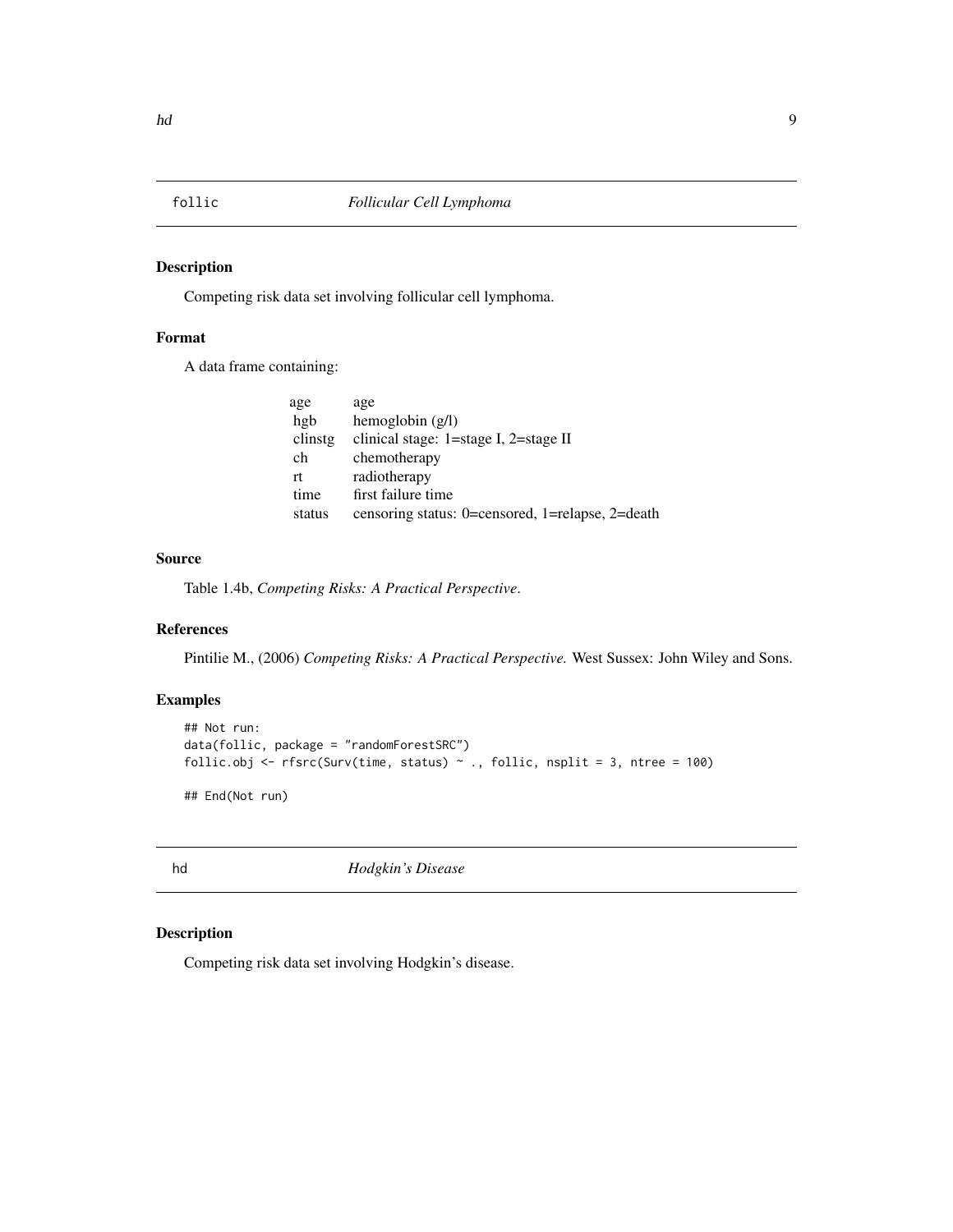# Format

A data frame containing:

| age      | age                                                       |
|----------|-----------------------------------------------------------|
| sex      | gender                                                    |
| trtgiven | treatment: RT=radition, CMT=Chemotherapy and radiation    |
| medwidsi | mediastinum involvement: N=no, S=small, L=Large           |
| extranod | extranodal disease: Y=extranodal disease, N=nodal disease |
| clinstg  | clinical stage: 1=stage I, 2=stage II                     |
| time     | first failure time                                        |
| status   | censoring status: 0=censored, 1=relapse, 2=death          |

# Source

Table 1.6b, *Competing Risks: A Practical Perspective*.

# References

Pintilie M., (2006) *Competing Risks: A Practical Perspective.* West Sussex: John Wiley and Sons.

# Examples

data(hd, package = "randomForestSRC")

<span id="page-9-1"></span>impute.rfsrc *Impute Only Mode*

# Description

Fast imputation mode. A random forest is grown and used to impute missing data. No ensemble estimates or error rates are calculated.

# Usage

```
## S3 method for class 'rfsrc'
impute(formula, data, ntree = 500, mtry = NULL,
 xvar.wt = NULL, nodesize = 1, splitrule = NULL, nsplit = 1,
 na.action = "na.impute", nimpute = 2, mf.q, blocks,
 always.use = NULL, max.iter = 10, eps = 0.01, verbose = TRUE,
 do.trace = FALSE, ...)
```
# Arguments

formula A symbolic description of the model to be fit. Can be left unspecified if there are no outcomes or we don't care to distinguish between y-outcomes and x-variables in the imputation.

data Data frame containing the data to be imputed.

<span id="page-9-0"></span>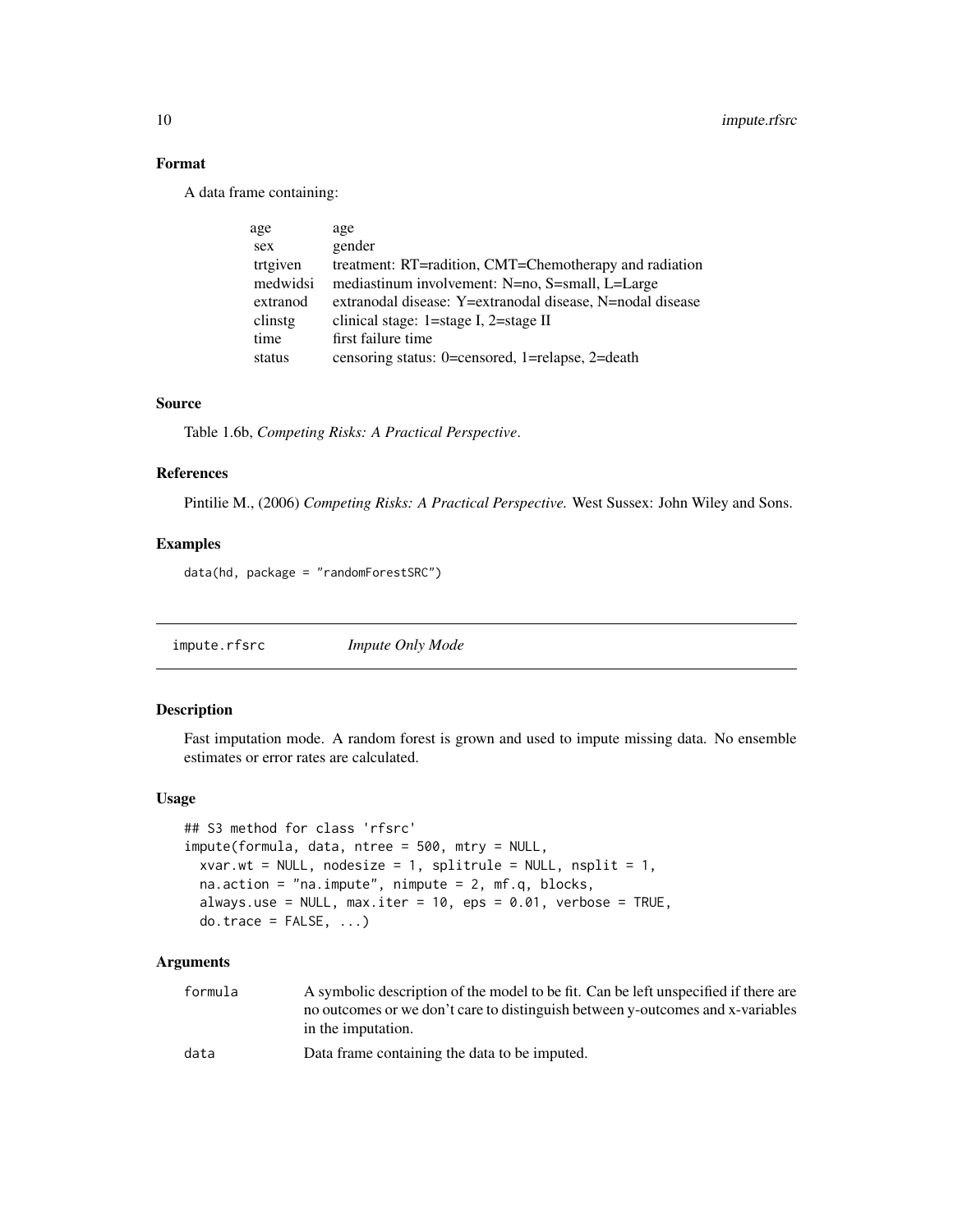# impute.rfsrc 11

| ntree      | Number of trees to grow.                                                                                                                                                                                                                                                               |
|------------|----------------------------------------------------------------------------------------------------------------------------------------------------------------------------------------------------------------------------------------------------------------------------------------|
| mtry       | Number of variables randomly sampled at each split.                                                                                                                                                                                                                                    |
| nodesize   | Minimum terminal node size.                                                                                                                                                                                                                                                            |
| splitrule  | Splitting rule used to grow trees.                                                                                                                                                                                                                                                     |
| nsplit     | Non-negative integer value used to specify random splitting.                                                                                                                                                                                                                           |
| na.action  | Missing value action. See details below.                                                                                                                                                                                                                                               |
| nimpute    | Number of iterations of the missing data algorithm. Ignored for multivariate<br>missForest; in which case the algorithm iterates until a convergence criteria is<br>achieved (users can however enforce a maximum number of iterations with the<br>option max.iter).                   |
| mf.q       | Fraction of variables (between 0 and 1) used as responses in multivariate miss-<br>Forest imputation. By default, multivariate missForest imputation is not per-<br>formed if left unspecifed. Can be an integer, in which case this equals the num-<br>ber of multivariate responses. |
| blocks     | Integer value specifying the number of blocks the data should be broken up into<br>(by rows). This can improve computational efficiency when the sample size is<br>large but imputation efficiency decreases. By default, no action is taken if left<br>unspecified.                   |
| always.use | Character vector of variable names to always be included as a response in mul-<br>tivariate missForest imputation. Does not apply for other imputation methods.                                                                                                                        |
| xvar.wt    | Weights for selecting variables for splitting on.                                                                                                                                                                                                                                      |
| max.iter   | Maximum number of iterations used when implementing multivariate missFor-<br>est imputation.                                                                                                                                                                                           |
| eps        | Tolerance value used to determine convergence of multivariate missForest im-<br>putation.                                                                                                                                                                                              |
| verbose    | Send verbose output to terminal (only applies to multivariate missForest impu-<br>tation).                                                                                                                                                                                             |
| do.trace   | Number of seconds between updates to the user on approximate time to com-<br>pletion.                                                                                                                                                                                                  |
| $\cdots$   | Further arguments passed to or from other methods.                                                                                                                                                                                                                                     |

# Details

- 1. Grow a forest and use this to impute data. All external calculations such as ensemble calculations, error rates, etc. are turned off. Use this function if your only interest is imputing the data.
- 2. By default, prior to splitting a node, if there is missing data for a variable, the missing data is imputed by randomly drawing values from non-missing in-bag data. The purpose of this is to make it possible to assign cases to daughter nodes in the event the node is split on a variable with missing data. Imputed data is however not used to calculate the split-statistic, which uses non-missing data only.
- 3. If no formula is specified, unsupervised splitting is implemented using a ytry value of sqrt(p) where p equals the number of variables. More precisely, mtry variables are selected at random, and for each of these a random subset of ytry variables are selected and defined as the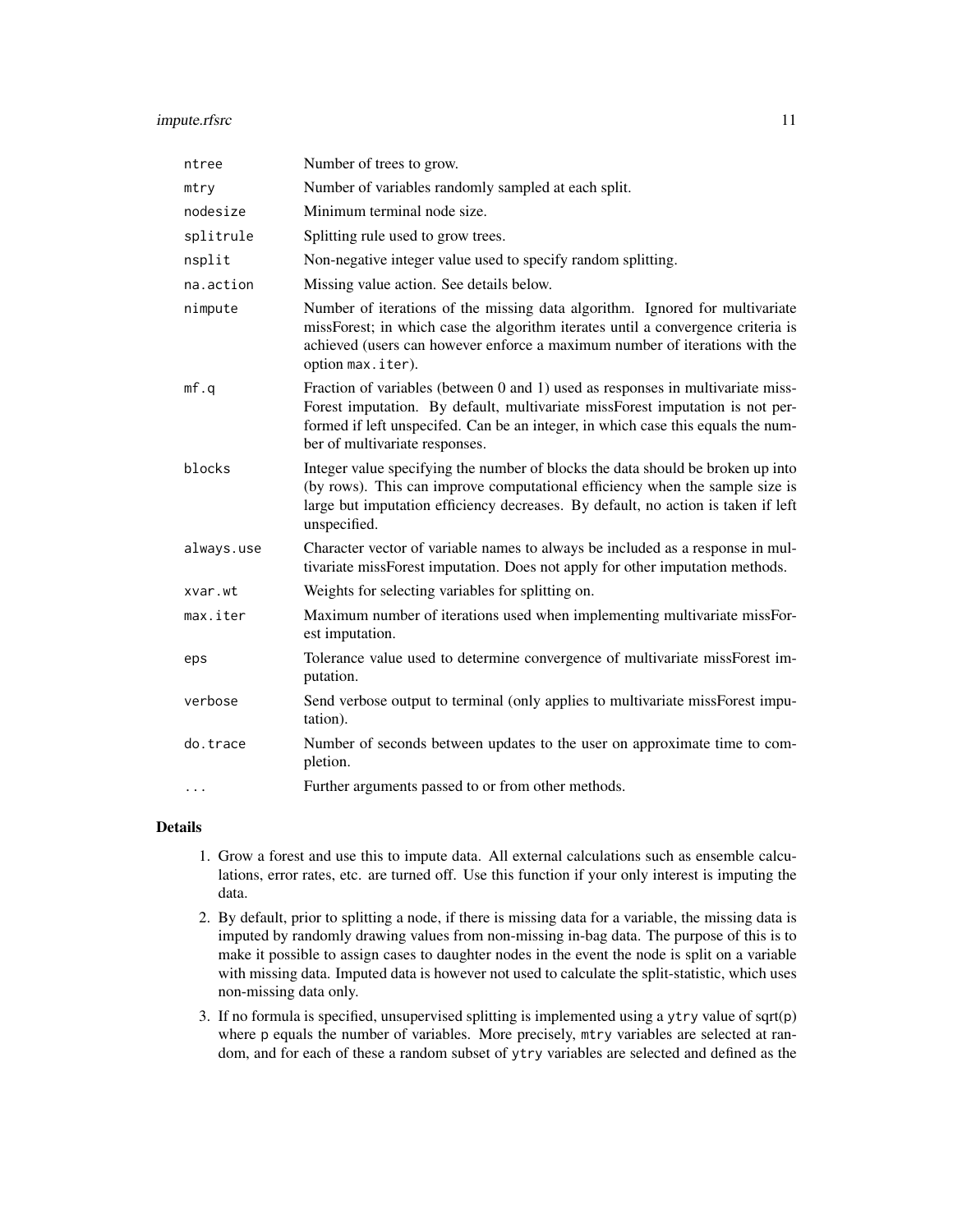multivariate pseudo-responses. A multivariate composite splitting rule of dimension ytry is then applied to each of the mtry multivariate regression problems and the node split on the variable leading to the best split.

- 4. If mf.q is specified, then a multivariate version of missForest imputation (Stekhoven and Buhlmann, 2012) is applied. A fraction mf.q of the variables are used as multivariate responses and split on the remaining variables using a multivariate composite splitting rule. Missing data for responses are imputed by prediction. This is repeated with a new set of variables used as responses (mutually exclusive to the previous), until all variables have been imputed. The entire process is repeated, and the algorithm is iterated until a convergence criteria is met (specified using options max.iter and eps). Using an integer value for mf.q is allowed, in which case a total of mf.q variables are used as multivariate responses.
- 5. Prior to imputation, the data is processed and records with all values missing are removed, as are variables having all missing values.
- 6. If there is no missing data, either before or after processing of the data, the algorithm returns the processed data and no imputation is performed.
- 7. The default choice nimpute=2 is chosen for coherence with the default missing data algorithm implemented in grow mode. Thus, if the user imputes data with nimpute=2 and runs a grow forest using this imputed data, then performance values such as VIMP and error rates will coincide with those obtained by running a grow forest on the original non-imputed data using na.action = "na.impute". Ignored for multivariate missForest.
- 8. All options are the same as rfsrc and the user should consult the rfsrc help file for details.

#### Value

Invisibly, the data frame containing the orginal data with imputed data overlayed.

#### Author(s)

Hemant Ishwaran and Udaya B. Kogalur

#### References

Ishwaran H., Kogalur U.B., Blackstone E.H. and Lauer M.S. (2008). Random survival forests, *Ann. App. Statist.*, 2:841-860.

Stekhoven D.J. and Buhlmann P. (2012). MissForest–non-parametric missing value imputation for mixed-type data. *Bioinformatics*, 28(1):112-118.

Tang F. and Ishwaran H. (2015). Random forest missing data algorithms.

#### See Also

[rfsrc](#page-36-1)

| $\#$ # Not run:                   |
|-----------------------------------|
|                                   |
| ## example of survival imputation |
|                                   |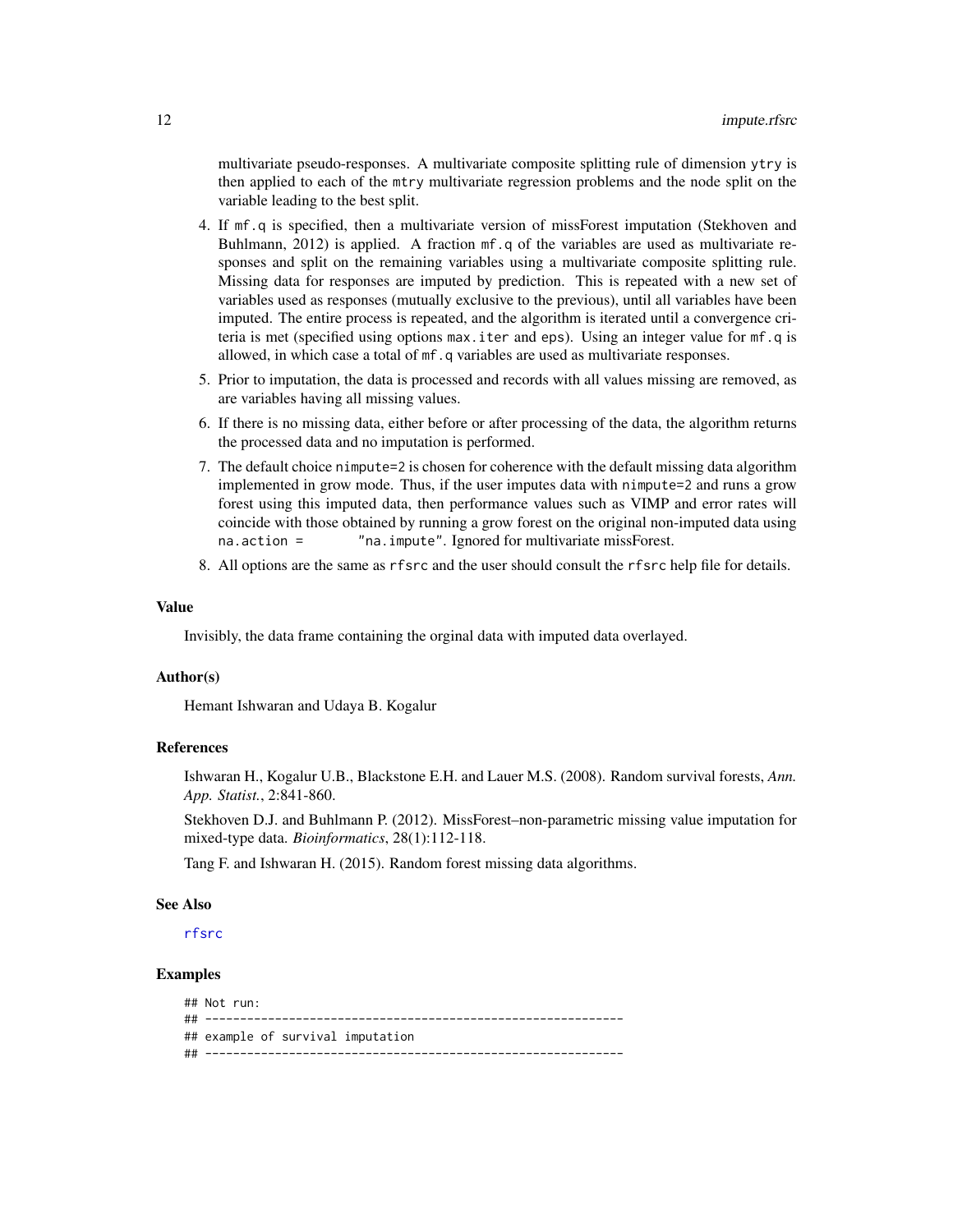```
#imputation using outcome splitting
data(pbc, package = "randomForestSRC")
pbc.d \leq impute.rfsrc(Surv(days, status) \sim ., data = pbc, nsplit = 3)
#when no formula is given we default to unsupervised splitting
pbc2.d <- impute.rfsrc(data = pbc, nodesize = 1, nsplit = 10, nimpute = 5)
#random splitting can be reasonably good
pbc3.d <- impute.rfsrc(Surv(days, status) ~ ., data = pbc,
          splitrule = "random", nodesize = 1, nimpute = 5)
## ------------------------------------------------------------
## example of regression imputation
## ------------------------------------------------------------
air.d \le impute.rfsrc(Ozone \sim ., data = airquality, nimpute = 5)
air2.d \le impute.rfsrc(data = airquality, nimpute = 5, nodesize = 1)
air3.d \le impute.rfsrc(Ozone \sim ., data = airquality, nimpute = 5,
           splitrule = "random", nodesize = 1)
## ------------------------------------------------------------
## multivariate missForest imputation
## ------------------------------------------------------------
data(pbc, package = "randomForestSRC")
## use 10 percent of variables as responses
## i.e. multivariate missForest
pbc.d \leq impute.rfsrc(data = pbc, mf.q = .01, nodesize = 1)## use 1 variable as the response
## i.e. original missForest algorithm
pbc.d \le impute.rfsrc(data = pbc, mf.q = 1, nodesize = 1)
## End(Not run)
```
<span id="page-12-1"></span>max.subtree *Acquire Maximal Subtree Information*

#### Description

Extract maximal subtree information from a RF-SRC object. Used for variable selection and identifying interactions between variables.

#### Usage

```
## S3 method for class 'rfsrc'
max.subtree(object,
 max.order = 2, sub.order = FALSE, conservative = FALSE, ...)
```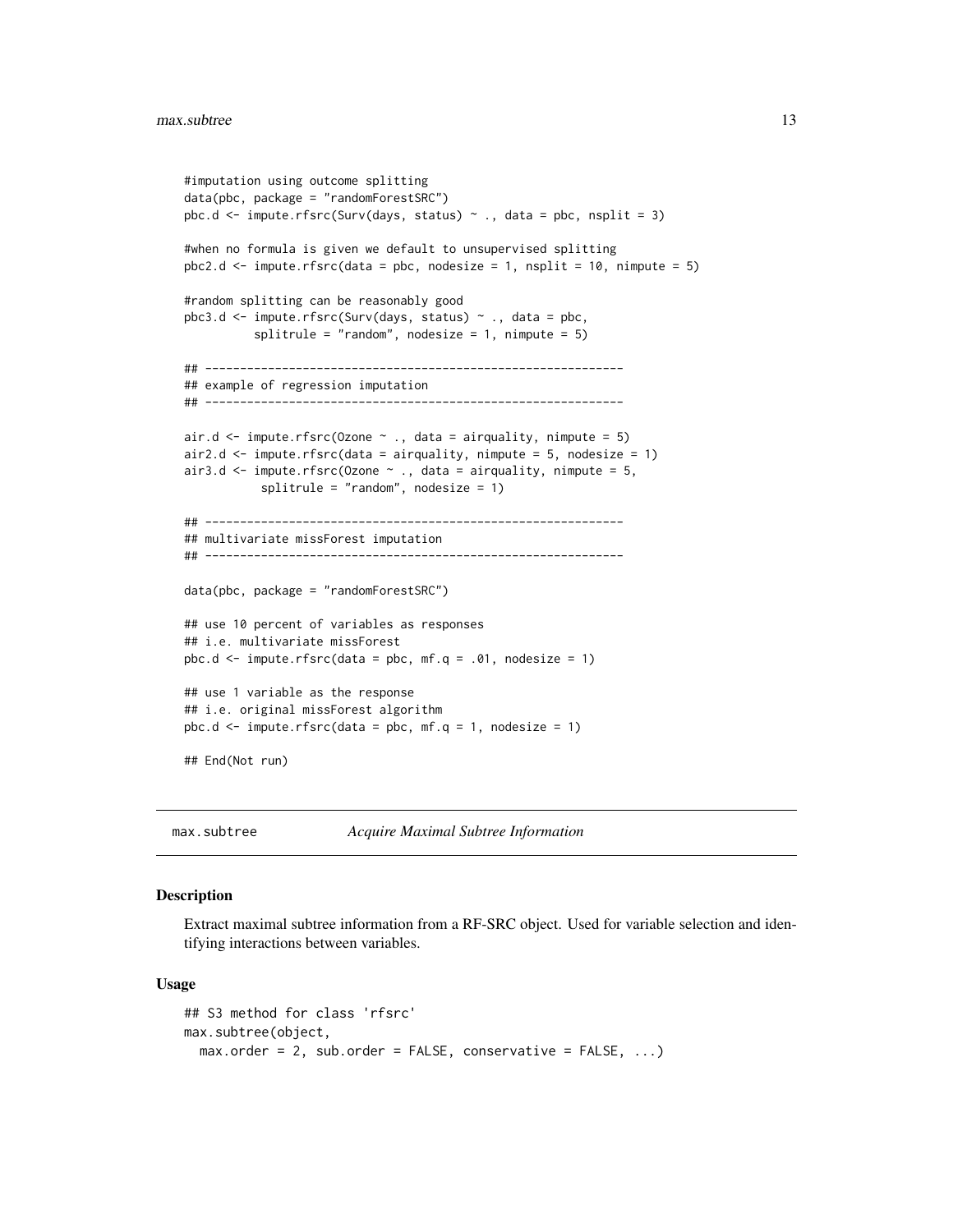#### Arguments

| object       | An object of class (rfsrc, grow) or (rfsrc,<br>forest).                                                                                                                                                                                                                                                                                                                                                     |
|--------------|-------------------------------------------------------------------------------------------------------------------------------------------------------------------------------------------------------------------------------------------------------------------------------------------------------------------------------------------------------------------------------------------------------------|
| max.order    | Non-negative integer specifying the target number of order depths. Default is to<br>return the first and second order depths. Used to identify predictive variables.<br>Setting 'max.order=0' returns the first order depth for each variable by tree. A<br>side effect is that 'conservative' is automatically set to FALSE.                                                                               |
| sub.order    | Set this value to TRUE to return the minimal depth of each variable relative to an-<br>other variable. Used to identify interrelationship between variables. See details<br>below.                                                                                                                                                                                                                          |
| conservative | If TRUE, the threshold value for selecting variables is calculated using a con-<br>servative marginal approximation to the minimal depth distribution (the method<br>used in Ishwaran et al. 2010). Otherwise, the minimal depth distribution is<br>the tree-averaged distribution. The latter method tends to give larger threshold<br>values and discovers more variables, especially in high-dimensions. |
| .            | Further arguments passed to or from other methods.                                                                                                                                                                                                                                                                                                                                                          |

#### Details

The maximal subtree for a variable  $x$  is the largest subtree whose root node splits on  $x$ . Thus, all parent nodes of *x*'s maximal subtree have nodes that split on variables other than *x*. The largest maximal subtree possible is the root node. In general, however, there can be more than one maximal subtree for a variable. A maximal subtree may also not exist if there are no splits on the variable. See Ishwaran et al. (2010, 2011) for details.

The minimal depth of a maximal subtree (the first order depth) measures predictiveness of a variable *x*. It equals the shortest distance (the depth) from the root node to the parent node of the maximal subtree (zero is the smallest value possible). The smaller the minimal depth, the more impact  $x$ has on prediction. The mean of the minimal depth distribution is used as the threshold value for deciding whether a variable's minimal depth value is small enough for the variable to be classified as strong.

The second order depth is the distance from the root node to the second closest maximal subtree of *x*. To specify the target order depth, use the max.order option (e.g., setting 'max.order=2' returns the first and second order depths). Setting 'max.order=0' returns the first order depth for each variable for each tree.

Set 'sub.order=TRUE' to obtain the minimal depth of a variable relative to another variable. This returns a pxp matrix, where p is the number of variables, and entries [i][j] are the normalized relative minimal depth of a variable [j] within the maximal subtree for variable [i], where normalization adjusts for the size of [i]'s maximal subtree. Entry [i][i] is the normalized minimal depth of i relative to the root node. The matrix should be read by looking across rows (not down columns) and identifies interrelationship between variables. Small [i][j] entries indicate interactions. See find.interaction for related details.

For competing risk data, maximal subtree analyses are unconditional (i.e., they are non-event specific).

#### Value

Invisibly, a list with the following components: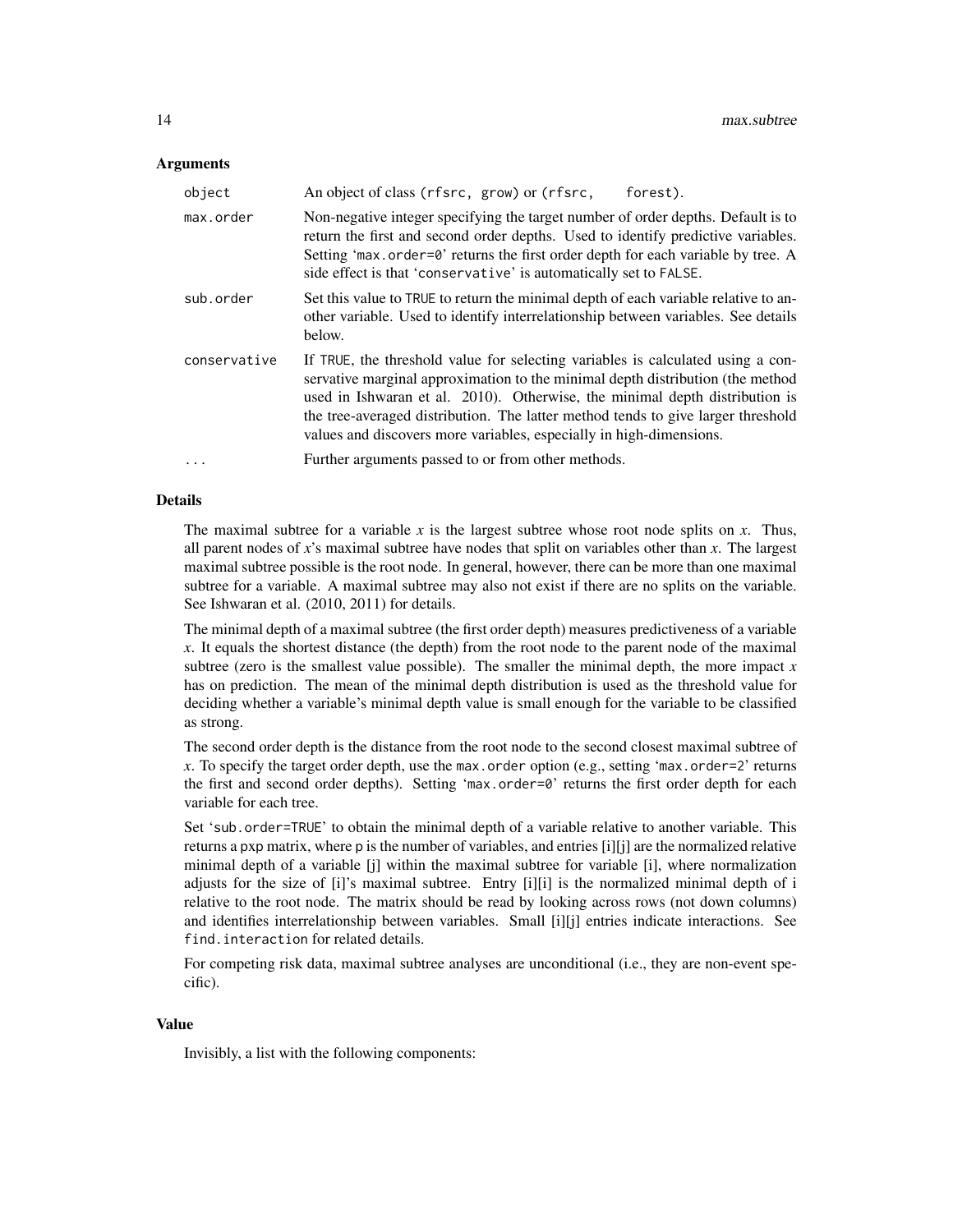#### max.subtree 15

| order                  | Order depths for a given variable up to max order averaged over a tree and<br>the forest. Matrix of dimension pxmax.order. If 'max.order=0', a matrix of<br>pxntree is returned containing the first order depth for each variable by tree. |
|------------------------|---------------------------------------------------------------------------------------------------------------------------------------------------------------------------------------------------------------------------------------------|
| count                  | Averaged number of maximal subtrees, normalized by the size of a tree, for each<br>variable.                                                                                                                                                |
|                        | nodes.at.depth Number of non-terminal nodes by depth for each tree.                                                                                                                                                                         |
| sub.order              | Average minimal depth of a variable relative to another variable. Can be NULL.                                                                                                                                                              |
| threshold              | Threshold value (the mean minimal depth) used to select variables.                                                                                                                                                                          |
| threshold.1se          | Mean minimal depth plus one standard error.                                                                                                                                                                                                 |
| topvars                | Character vector of names of the final selected variables.                                                                                                                                                                                  |
| topvars.1se            | Character vector of names of the final selected variables using the 1se threshold<br>rule.                                                                                                                                                  |
| percentile             | Minimal depth percentile for each variable.                                                                                                                                                                                                 |
| density                | Estimated minimal depth density.                                                                                                                                                                                                            |
| second.order.threshold |                                                                                                                                                                                                                                             |
|                        | Threshold for second order depth.                                                                                                                                                                                                           |

# Author(s)

Hemant Ishwaran and Udaya B. Kogalur

# References

Ishwaran H., Kogalur U.B., Gorodeski E.Z, Minn A.J. and Lauer M.S. (2010). High-dimensional variable selection for survival data. *J. Amer. Statist. Assoc.*, 105:205-217.

Ishwaran H., Kogalur U.B., Chen X. and Minn A.J. (2011). Random survival forests for highdimensional data. *Statist. Anal. Data Mining*, 4:115-132.

#### See Also

[find.interaction](#page-5-1), [var.select](#page-58-1), [vimp](#page-66-1)

```
## Not run:
## ------------------------------------------------------------
## survival analysis
## first and second order depths for all variables
## ------------------------------------------------------------
data(veteran, package = "randomForestSRC")
v.obj <- rfsrc(Surv(time, status) ~ . , data = veteran)
v.max <- max.subtree(v.obj)
# first and second order depths
print(round(v.max$order, 3))
```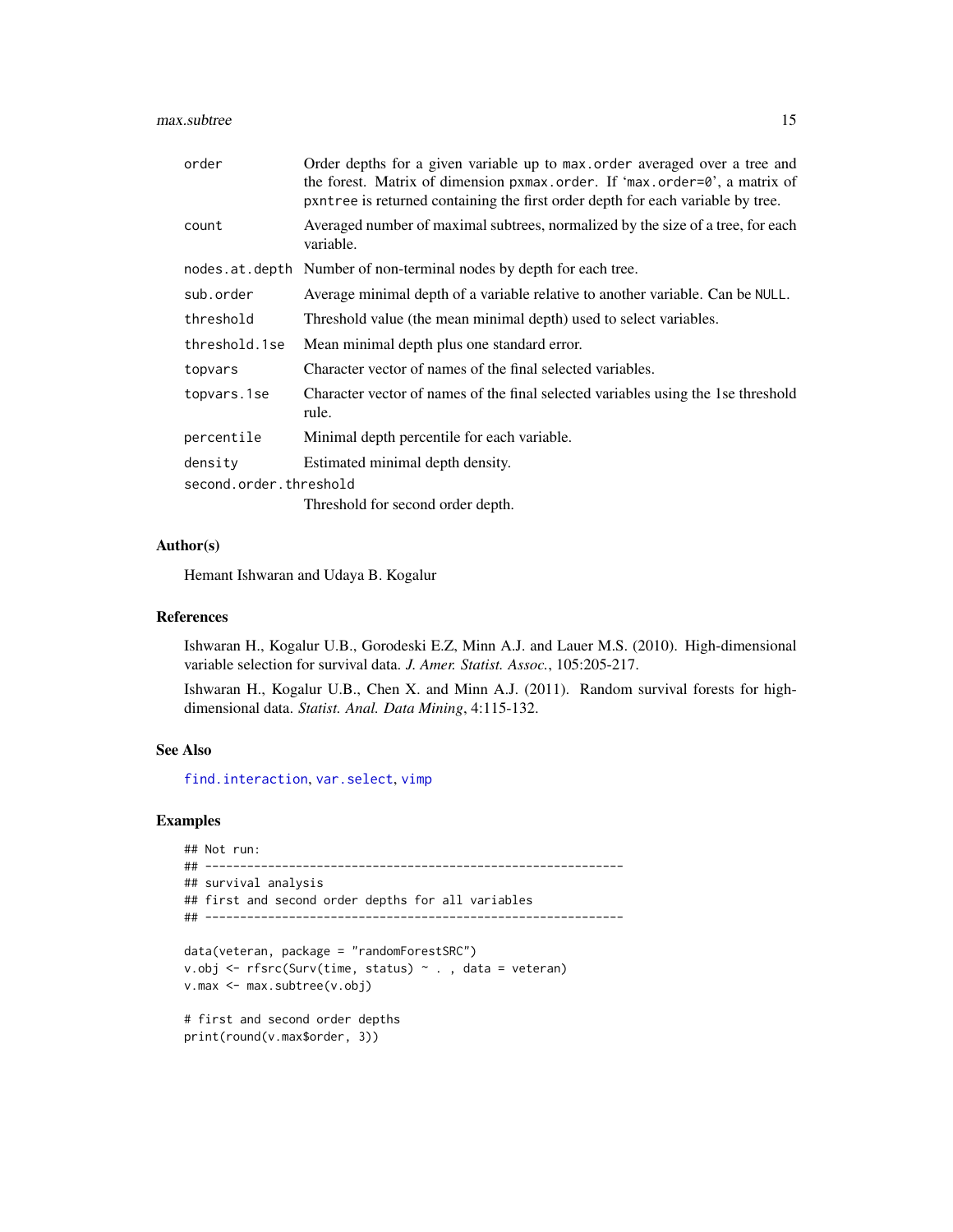```
# the minimal depth is the first order depth
print(round(v.max$order[, 1], 3))
# strong variables have minimal depth less than or equal
# to the following threshold
print(v.max$threshold)
# this corresponds to the set of variables
print(v.max$topvars)
## ------------------------------------------------------------
## regression analysis
## try different levels of conservativeness
## ------------------------------------------------------------
mtcars.obj <- rfsrc(mpg ~ ., data = mtcars)
max.subtree(mtcars.obj)$topvars
max.subtree(mtcars.obj, conservative = TRUE)$topvars
## End(Not run)
```
nutrigenomic *Nutrigenomic Study*

#### Description

Study the effects of five diet treatments on 21 liver lipids and 120 hepatic gene expression in wildtype and PPAR-alpha deficient mice. We use a multivariate mixed random forest analysis by regressing gene expression, diet and genotype (the x-variables) on lipid expressions (the multivariate y-responses).

# References

Martin P.G. et al. (2007). Novel aspects of PPAR-alpha-mediated regulation of lipid and xenobiotic metabolism revealed through a nutrigenomic study. *Hepatology*, 45(3), 767–777.

```
## Not run:
## ------------------------------------------------------------
## multivariate mixed forests
## lipids used as the multivariate y-responses
## ------------------------------------------------------------
## load the data
data(nutrigenomic, package = "randomForestSRC")
## nice wrapper for making multivariate formula
mvrfsrc.f <- function(ynames, dat) {
  as.formula(paste("Multivar(", paste(ynames, collapse = ","),paste(") ~ ."), sep = ""))
```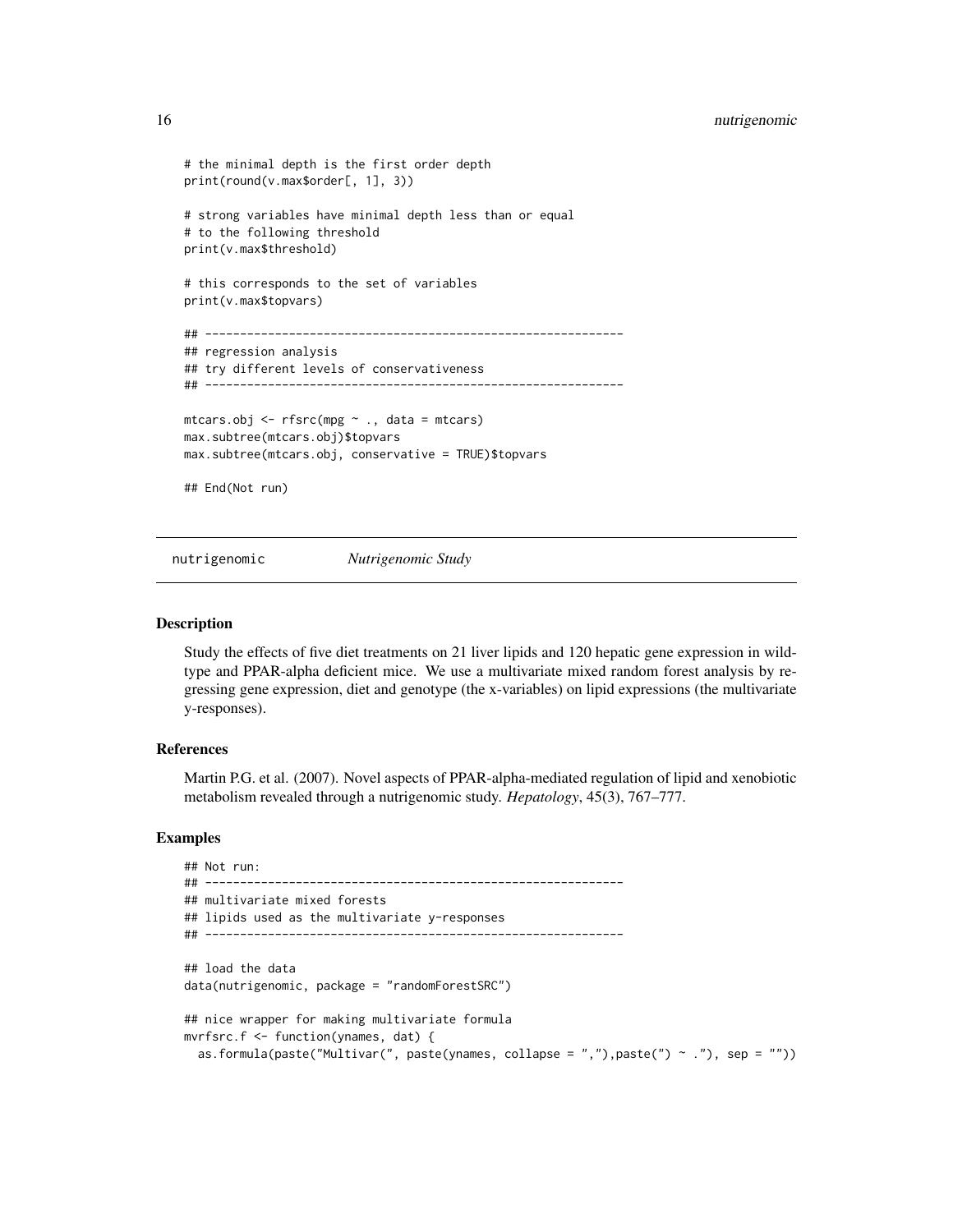```
}
## multivariate mixed forest call
mv.obj <- rfsrc(mvrfsrc.f(colnames(nutrigenomic$lipids)),
            data.frame(do.call(cbind, nutrigenomic)),
            importance=TRUE, nsplit = 10)
## ------------------------------------------------------------
## nice wrappers to extract standardized performance values
## works for all forests - including multivariate forests
## ------------------------------------------------------------
## pull the standardized error from a forest object
get.error <- function(obj) {
  100 * c(sapply(obj$yvar.names, function(nn) {
    o.coerce <- randomForestSRC:::coerce.multivariate(obj, nn)
    if (o.coerce$family == "class") {
      tail(o.coerce$err.rate[, 1], 1)
    }
   else {
      tail(o.coerce$err.rate, 1) / var(o.coerce$yvar, na.rm = TRUE)
    }
  }))
}
## pull the standardized VIMP from a forest object
get.vimp <- function(obj) {
  vimp <- 100 * do.call(cbind, lapply(obj$yvar.names, function(nn) {
    o.coerce <- randomForestSRC:::coerce.multivariate(obj, nn)
    if (o.coerce$family == "class") {
     o.coerce$importance[, 1]
    }
    else {
      o.coerce$importance / var(o.coerce$yvar, na.rm = TRUE)
    }
  }))
  colnames(vimp) <- obj$yvar.names
  vimp
}
## ------------------------------------------------------------
## plot the standarized performance and VIMP values
## ------------------------------------------------------------
## acquire the error rate for each of the 21-coordinates
## standardize to allow for comparison across coordinates
serr <- get.error(mv.obj)
## acquire standardized VIMP
svimp <- get.vimp(mv.obj)
par(mfrow = c(1,2))
```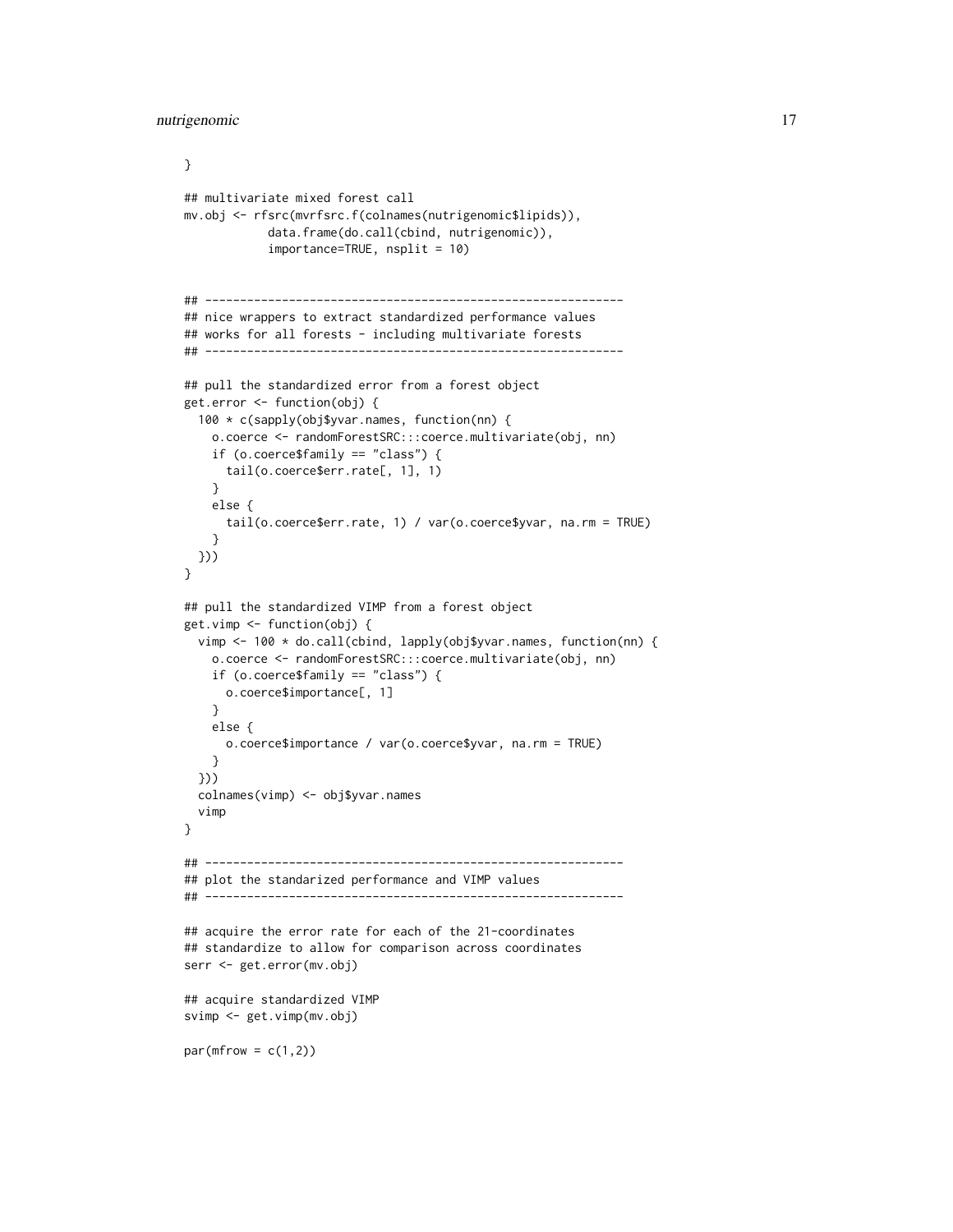```
plot(serr, xlab = "Lipids", ylab = "Standardized Performance")
matplot(svimp, xlab = "Genes/Diet/Genotype", ylab = "Standardized VIMP")
```
## End(Not run)

pbc *Primary Biliary Cirrhosis (PBC) Data*

#### Description

Data from the Mayo Clinic trial in primary biliary cirrhosis (PBC) of the liver conducted between 1974 and 1984. A total of 424 PBC patients, referred to Mayo Clinic during that ten-year interval, met eligibility criteria for the randomized placebo controlled trial of the drug D-penicillamine. The first 312 cases in the data set participated in the randomized trial and contain largely complete data.

#### Source

Flemming and Harrington, 1991, Appendix D.1.

# References

Flemming T.R and Harrington D.P., (1991) *Counting Processes and Survival Analysis.* New York: Wiley.

#### Examples

```
## Not run:
data(pbc, package = "randomForestSRC")
pbc.obj <- rfsrc(Surv(days, status) \sim ., pbc, nsplit = 3)
```
## End(Not run)

<span id="page-17-1"></span>plot.competing.risk *Plots for Competing Risks*

### Description

Plot the ensemble cumulative incidence function (CIF) and cause-specific cumulative hazard function (CSCHF) from a competing risk analysis.

#### Usage

```
## S3 method for class 'rfsrc'
plot.competing.risk(x, plots.one.page = FALSE, ...)
```
<span id="page-17-0"></span>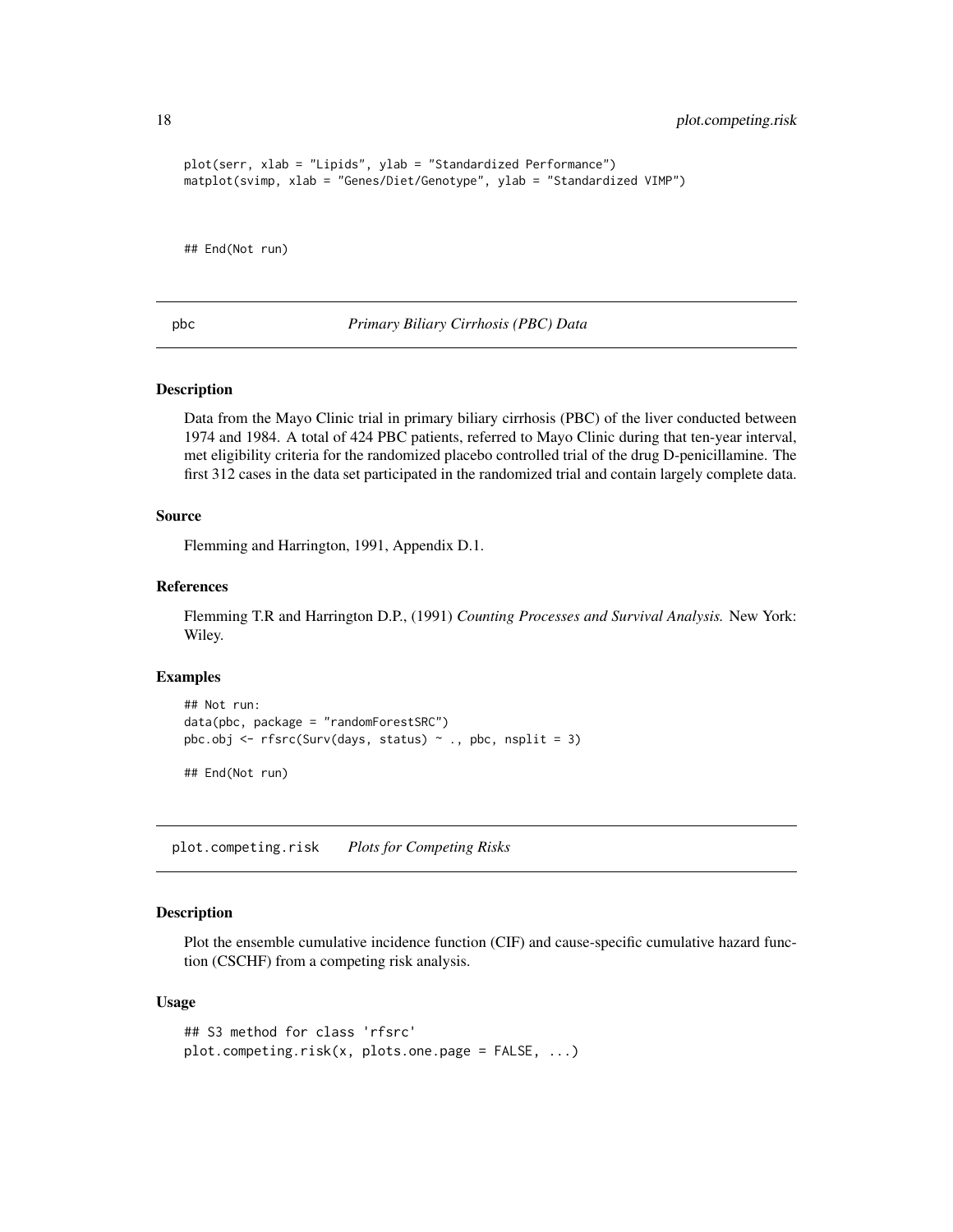#### **Arguments**

| $\mathsf{x}$ | An object of class (rfsrc, grow) or (rfsrc, predict). |
|--------------|-------------------------------------------------------|
|              | plots one page Should plots be placed on one page?    |
| .            | Further arguments passed to or from other methods.    |

#### Details

Ensemble ensemble CSCHF and CIF functions for each event type. Does not apply to rightcensored data.

#### Author(s)

Hemant Ishwaran and Udaya B. Kogalur

# References

Ishwaran H., Gerds T.A., Kogalur U.B., Moore R.D., Gange S.J. and Lau B.M. (2014). Random survival forests for competing risks. *Biostatistics*, 15(4):757-773.

#### See Also

[follic](#page-8-1), [hd](#page-8-2), [rfsrc](#page-36-1), [wihs](#page-69-1)

```
## Not run:
## ------------------------------------------------------------
## follicular cell lymphoma
## ------------------------------------------------------------
 data(follic, package = "randomForestSRC")
 follic.obj <- rfsrc(Surv(time, status) ~ ., follic, nsplit = 3, ntree = 100)
 plot.competing.risk(follic.obj)
## ------------------------------------------------------------
## competing risk analysis of pbc data from the survival package
## events are transplant (1) and death (2)
## ------------------------------------------------------------
if (library("survival", logical.return = TRUE)) {
  data(pbc, package = "survival")
  pbc$id <- NULL
  plot.competing.risk(rfsrc(Surv(time, status) \sim ., pbc, nsplit = 10))
}
## End(Not run)
```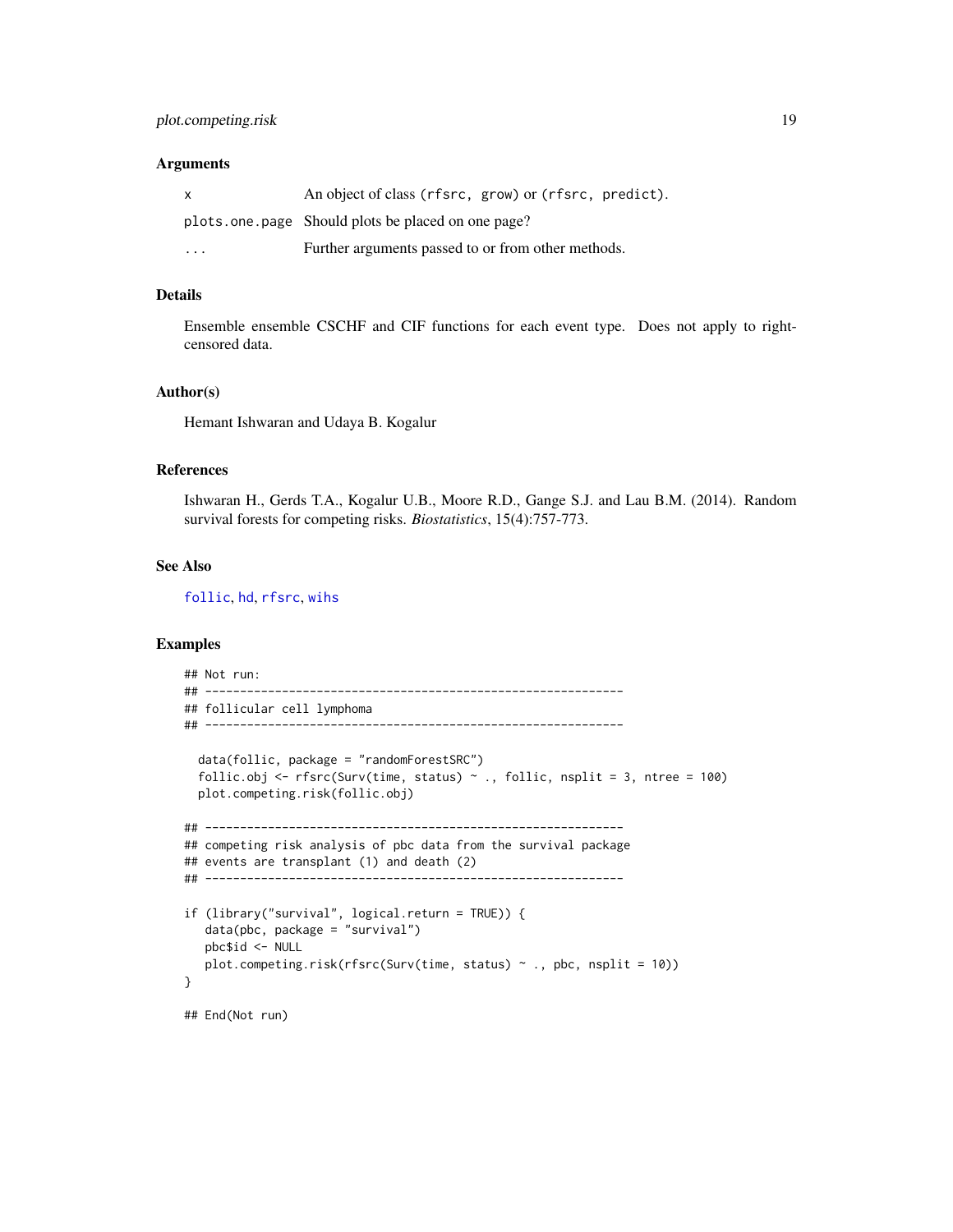<span id="page-19-1"></span><span id="page-19-0"></span>

#### Description

Plot out-of-bag (OOB) error rates and variable importance (VIMP) from a RF-SRC analysis. This is the default plot method for the package.

#### Usage

```
## S3 method for class 'rfsrc'
plot(x, outcome.target = NULL,
 plots.one.page = TRUE, sorted = TRUE, verbose = TRUE, ...)
```
# Arguments

| X.       | An object of class (rfsrc, grow), (rfsrc, synthetic), or (rfsrc, predict).                                                                        |
|----------|---------------------------------------------------------------------------------------------------------------------------------------------------|
|          | outcome target Character value for multivariate families specifying the target outcome to be<br>used. The default is to use the first coordinate. |
|          | plots.one.page Should plots be placed on one page?                                                                                                |
| sorted   | Should variables be sorted by importance values?                                                                                                  |
| verbose  | Should VIMP be printed?                                                                                                                           |
| $\cdots$ | Further arguments passed to or from other methods.                                                                                                |

# Details

Plot cumulative OOB error rates as a function of number of trees and variable importance (VIMP) if available. Note that the default settings are now such that the error rate is no longer calculated on every tree and VIMP is only calculated if requested. To get OOB error rates for ever tree, use the option tree.err = TRUE when growing the forest or restore the model using the option tree.err = TRUE. Likewise, to view VIMP, use the option importance when growing the forest or restore the forest using the option importance.

#### Author(s)

Hemant Ishwaran and Udaya B. Kogalur

# References

Breiman L. (2001). Random forests, *Machine Learning*, 45:5-32. Ishwaran H. and Kogalur U.B. (2007). Random survival forests for R, *Rnews*, 7(2):25-31.

# See Also

[predict.rfsrc](#page-27-1), [rfsrc](#page-36-1)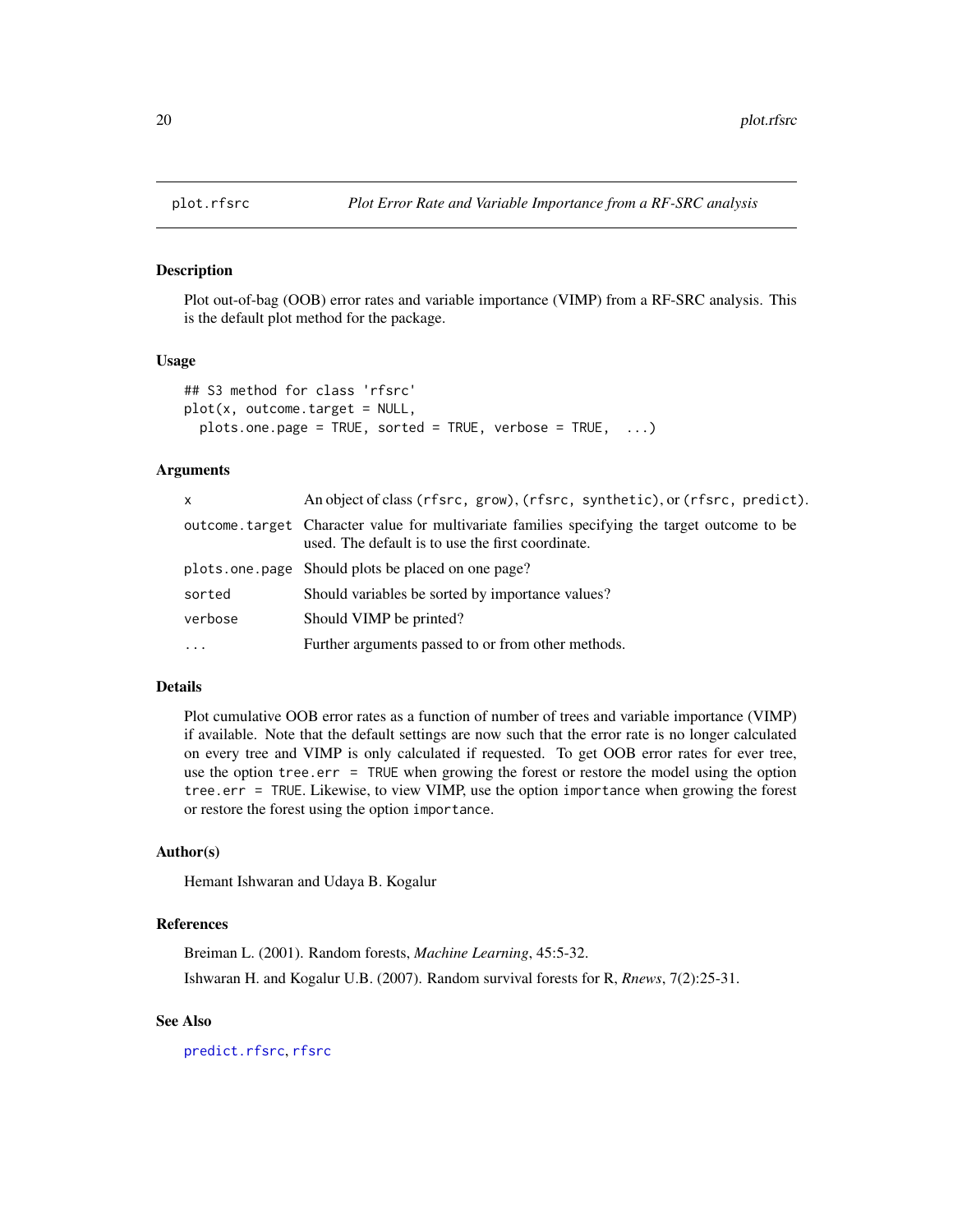# <span id="page-20-0"></span>plot.survival 21

### Examples

```
## Not run:
## ------------------------------------------------------------
## classification example
## ------------------------------------------------------------
iris.obj <- rfsrc(Species ~ ., data = iris,
     tree.err = TRUE, importance = TRUE)
plot(iris.obj)
## ------------------------------------------------------------
## competing risk example
## ------------------------------------------------------------
## use the pbc data from the survival package
## events are transplant (1) and death (2)
if (library("survival", logical.return = TRUE)) {
  data(pbc, package = "survival")
  pbc$id <- NULL
  plot(rfsrc(Surv(time, status) ~ ~ ., pbc, nsplit = 10, tree.err = TRUE))}
## ------------------------------------------------------------
## multivariate mixed forests
## ------------------------------------------------------------
mtcars.new <- mtcars
mtcars.new$cyl <- factor(mtcars.new$cyl)
mtcars.new$carb <- factor(mtcars.new$carb, ordered = TRUE)
mv.obj <- rfsrc(cbind(carb, mpg, cyl) ~., data = mtcars.new, tree.err = TRUE)
plot(mv.obj, outcome.target = "carb")
plot(mv.obj, outcome.target = "mpg")
plot(mv.obj, outcome.target = "cyl")
```
## End(Not run)

<span id="page-20-1"></span>plot.survival *Plot of Survival Estimates*

# Description

Plot various survival estimates.

#### Usage

```
## S3 method for class 'rfsrc'
plot.survival(x, plots.one.page = TRUE,
  show.plots = TRUE, subset, collapse = FALSE,
```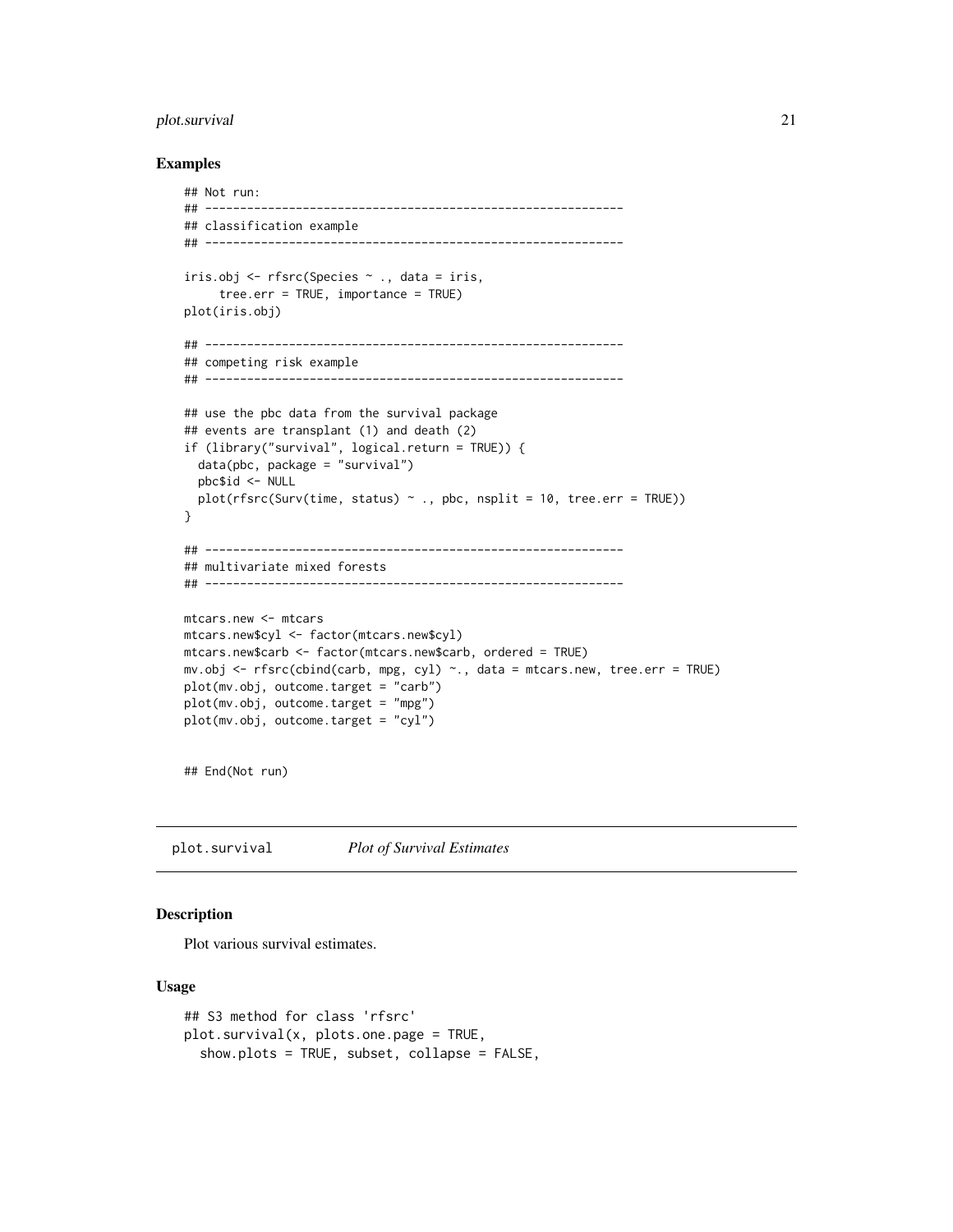# 22 plot.survival

```
haz.model = c("spline", "ggamma", "nonpar", "none"),
k = 25, span = "cv", cens.model = c("km", "rfsrc"), ...)
```
#### Arguments

| $\mathsf{x}$   | An object of class (rfsrc, grow) or (rfsrc, predict).                                                                                                          |
|----------------|----------------------------------------------------------------------------------------------------------------------------------------------------------------|
| plots.one.page | Should plots be placed on one page?                                                                                                                            |
| show.plots     | Should plots be displayed?                                                                                                                                     |
| subset         | Vector indicating which individuals we want estimates for. All individuals are<br>used if not specified.                                                       |
| collapse       | Collapse the survival and cumulative hazard function across the individuals<br>specified by 'subset'? Only applies when 'subset' is specified.                 |
| haz.model      | Method for estimating the hazard. See details below. Applies only when 'subset'<br>is specified.                                                               |
| k              | The number of natural cubic spline knots used for estimating the hazard func-<br>tion. Applies only when 'subset' is specified.                                |
| span           | The fraction of the observations in the span of Friedman's super-smoother used<br>for estimating the hazard function. Applies only when 'subset' is specified. |
| cens.model     | Method for estimating the censoring distribution used in the inverse probability<br>of censoring weights (IPCW) for the Brier score:                           |
|                | km: Uses the Kaplan-Meier estimator.                                                                                                                           |
|                | rfscr: Uses random survival forests.                                                                                                                           |
|                | Further arguments passed to or from other methods.                                                                                                             |
|                |                                                                                                                                                                |

# Details

If 'subset' is not specified, generates the following three plots (going from top to bottom, left to right):

- 1. Forest estimated survival function for each individual (thick red line is overall ensemble survival, thick green line is Nelson-Aalen estimator).
- 2. Brier score (0=perfect, 1=poor, and 0.25=guessing) stratified by ensemble mortality. Based on the IPCW method described in Gerds et al. (2006). Stratification is into 4 groups corresponding to the 0-25, 25-50, 50-75 and 75-100 percentile values of mortality. Red line is the overall (non-stratified) Brier score.
- 3. Plot of mortality of each individual versus observed time. Points in blue correspond to events, black points are censored observations.

When 'subset' is specified, then for each individual in 'subset', the following three plots are generated:

- 1. Forest estimated survival function.
- 2. Forest estimated cumulative hazard function (CHF) (displayed using black lines). Blue lines are the CHF from the estimated hazard function. See the next item.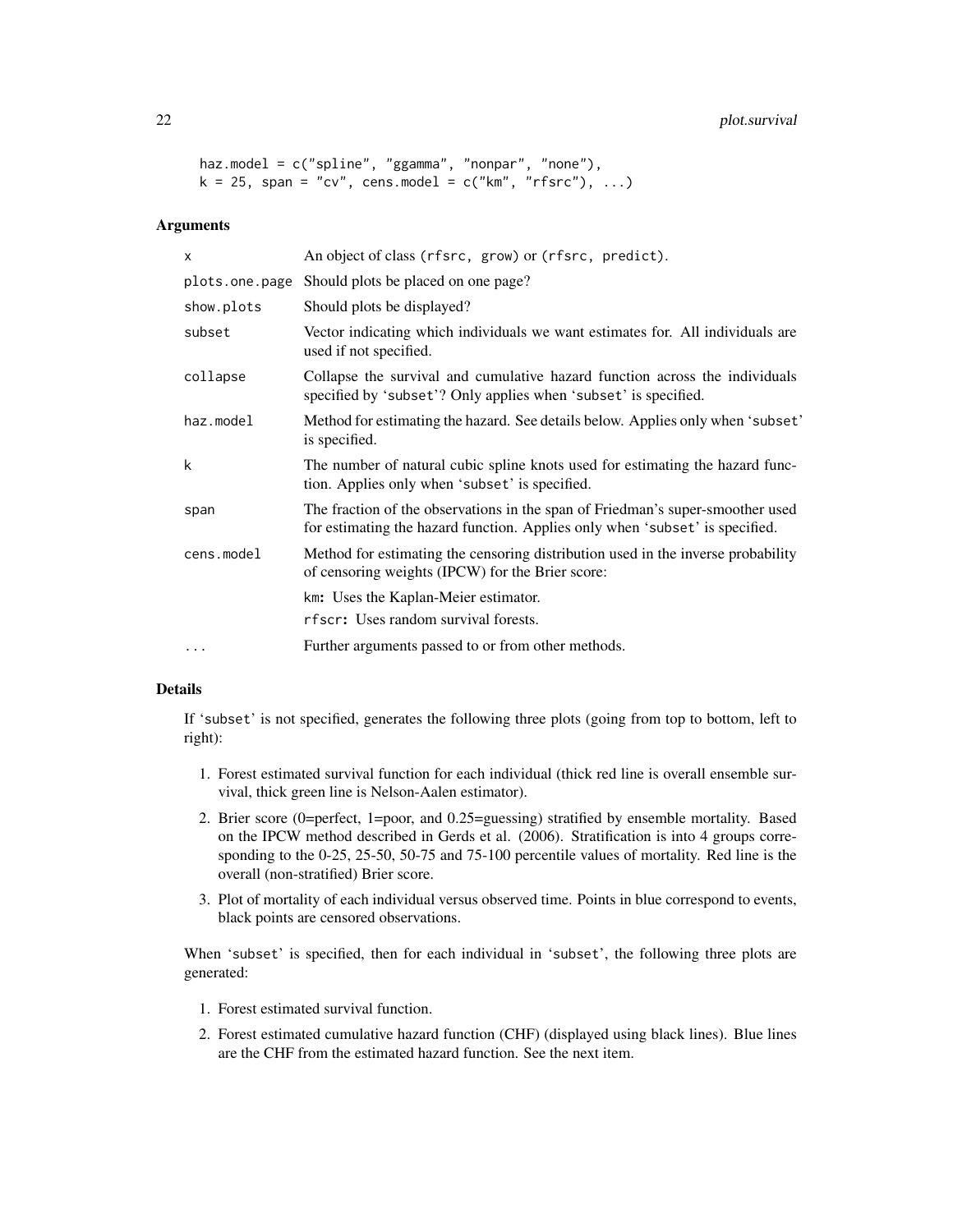#### plot.survival 23

3. A smoothed hazard function derived from the forest estimated CHF (or survival function). The default method, 'haz.model="spline"', models the log CHF using natural cubic splines as described in Royston and Parmar (2002). The lasso is used for model selection, implemented using the glmnet package (this package must be installed for this option to work). If 'haz.model="ggamma"', a three-parameter generalized gamma distribution (using the parameterization described in Cox et al, 2007) is fit to the smoothed forest survival function, where smoothing is imposed using Friedman's supersmoother (implemented by supsmu). If 'haz.model="nonpar"', Friedman's supersmoother is applied to the forest estimated hazard function (obtained by taking the crude derivative of the smoothed forest CHF). Finally, setting 'haz.model="none"' suppresses hazard estimation and no hazard estimate is provided.

At this time, please note that all hazard estimates are considered experimental and users should interpret the results with caution.

Note that when the object x is of class (rfsrc, predict) not all plots will be produced. In particular, Brier scores are not calculated.

Only applies to survival families. In particular, fails for competing risk analyses. Use plot.competing.risk in such cases.

Whenever possible, out-of-bag (OOB) values are used.

#### Value

Invisibly, the conditional and unconditional Brier scores, and the integrated Brier score (if they are available).

#### Author(s)

Hemant Ishwaran and Udaya B. Kogalur

# References

Cox C., Chu, H., Schneider, M. F. and Munoz, A. (2007). Parametric survival analysis and taxonomy of hazard functions for the generalized gamma distribution. Statistics in Medicine 26:4252- 4374.

Gerds T.A and Schumacher M. (2006). Consistent estimation of the expected Brier score in general survival models with right-censored event times, *Biometrical J.*, 6:1029-1040.

Graf E., Schmoor C., Sauerbrei W. and Schumacher M. (1999). Assessment and comparison of prognostic classification schemes for survival data, *Statist. in Medicine*, 18:2529-2545.

Ishwaran H. and Kogalur U.B. (2007). Random survival forests for R, *Rnews*, 7(2):25-31.

Royston P. and Parmar M.K.B. (2002). Flexible parametric proportional-hazards and proportionalodds models for censored survival data, with application to prognostic modelling and estimation of treatment effects, *Statist. in Medicine*, 21::2175-2197.

# See Also

[plot.competing.risk](#page-17-1), [predict.rfsrc](#page-27-1), [rfsrc](#page-36-1)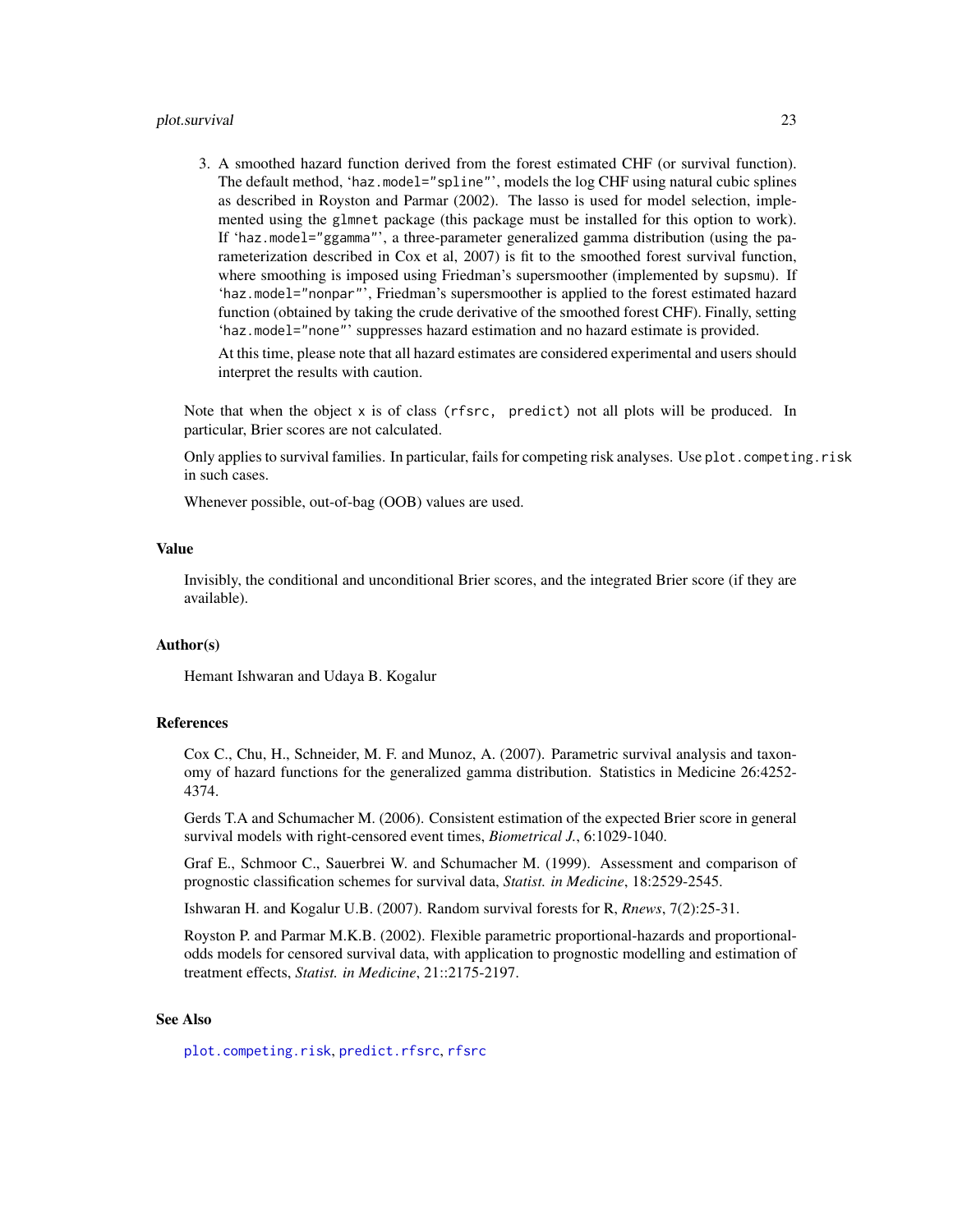# Examples

```
## Not run:
## veteran data
data(veteran, package = "randomForestSRC")
plot.survival(rfsrc(Surv(time, status)~ ., veteran), cens.model = "rfsrc")
## pbc data
data(pbc, package = "randomForestSRC")
pbc.obj \leq rfsrc(Surv(days, status) \sim ., pbc, nsplit = 10)
# default spline approach
plot.survival(pbc.obj, subset = 3)
plot.survival(pbc.obj, subset = 3, k = 100)
# three-parameter generalized gamma is approximately the same
# but notice that its CHF estimate (blue line) is not as accurate
plot.survival(pbc.obj, subset = 3, haz.model = "ggamma")
# nonparametric method is too wiggly or undersmooths
plot.survival(pbc.obj, subset = 3, haz.model = "nonpar", span = 0.1)
plot.survival(pbc.obj, subset = 3, haz.model = "nonpar", span = 0.8)
## End(Not run)
```
<span id="page-23-1"></span>plot.variable *Plot Marginal Effect of Variables*

# Description

Plot the marginal effect of an x-variable on the class probability (classification), response (regression), mortality (survival), or the expected years lost (competing risk) from a RF-SRC analysis. Users can select between marginal (unadjusted, but fast) and partial plots (adjusted, but slow).

# Usage

```
## S3 method for class 'rfsrc'
plot.variable(x, xvar.names, which.class,
  outcome.target = NULL, time, surv.type = c("mort", "rel.freq",
  "nlsn.aalen", "surv", "years.lost", "cif", "chf"), class.type =
  c("prob", "bayes"), partial = FALSE, oob = TRUE, show.plots = TRUE,
  plots.per.page = 4, granule = 5, sorted = TRUE, nvar, npts = 25,
  smooth.lines = FALSE, subset, ...)
```
#### Arguments

x An object of class (rfsrc, grow), (rfsrc, synthetic), (rfsrc, predict), or (rfsrc, plot.variable). See the examples below for illustration of the latter.

<span id="page-23-0"></span>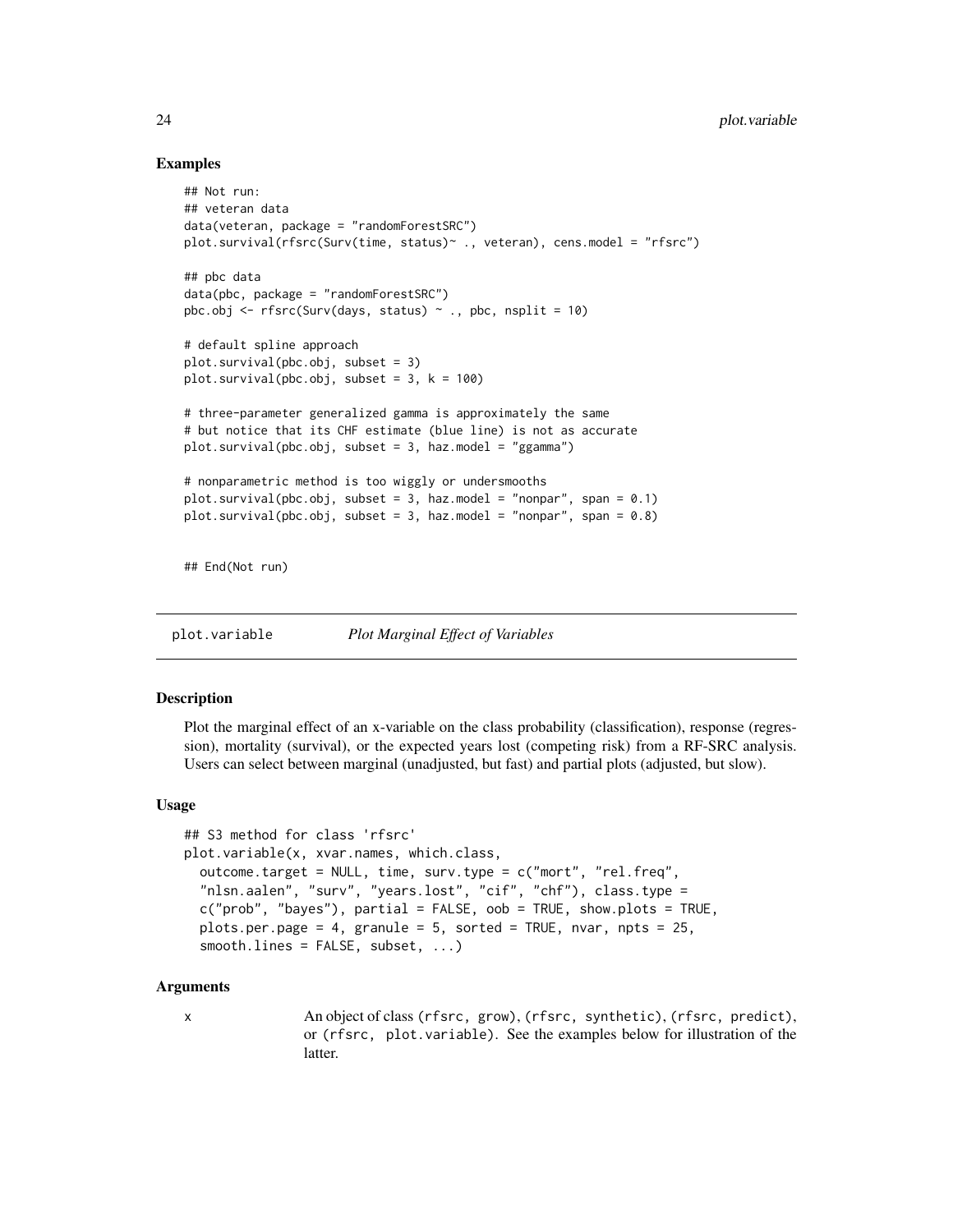# plot.variable 25

| xvar.names     | Names of the x-variables to be used.                                                                                                                                                                                                                                                                                  |  |  |  |
|----------------|-----------------------------------------------------------------------------------------------------------------------------------------------------------------------------------------------------------------------------------------------------------------------------------------------------------------------|--|--|--|
| which.class    | For classification families, an integer or character value specifying the class to<br>focus on (defaults to the first class). For competing risk families, an integer<br>value between 1 and J indicating the event of interest, where J is the number of<br>event types. The default is to use the first event type. |  |  |  |
| outcome.target | Character value for multivariate families specifying the target outcome to be<br>used. The default is to use the first coordinate.                                                                                                                                                                                    |  |  |  |
| time           | For survival families, the time at which the predicted survival value is evaluated<br>at (depends on surv. type).                                                                                                                                                                                                     |  |  |  |
| surv.type      | For survival families, specifies the predicted value. See details below.                                                                                                                                                                                                                                              |  |  |  |
| class.type     | For classification families, specifies the predicted value. See details below.                                                                                                                                                                                                                                        |  |  |  |
| partial        | Should partial plots be used?                                                                                                                                                                                                                                                                                         |  |  |  |
| oob            | OOB (TRUE) or in-bag (FALSE) predicted values.                                                                                                                                                                                                                                                                        |  |  |  |
| show.plots     | Should plots be displayed?                                                                                                                                                                                                                                                                                            |  |  |  |
| plots.per.page | Integer value controlling page layout.                                                                                                                                                                                                                                                                                |  |  |  |
| granule        | Integer value controlling whether a plot for a specific variable should be treated<br>as a factor and therefore given as a boxplot. Larger values coerce boxplots.                                                                                                                                                    |  |  |  |
| sorted         | Should variables be sorted by importance values.                                                                                                                                                                                                                                                                      |  |  |  |
| nvar           | Number of variables to be plotted. Default is all.                                                                                                                                                                                                                                                                    |  |  |  |
| npts           | Maximum number of points used when generating partial plots for continuous<br>variables.                                                                                                                                                                                                                              |  |  |  |
| smooth.lines   | Use lowess to smooth partial plots.                                                                                                                                                                                                                                                                                   |  |  |  |
| subset         | Vector indicating which rows of the x-variable matrix x\$xvar to use. All rows<br>are used if not specified.                                                                                                                                                                                                          |  |  |  |
| $\cdots$       | Further arguments passed to or from other methods.                                                                                                                                                                                                                                                                    |  |  |  |
|                |                                                                                                                                                                                                                                                                                                                       |  |  |  |

# Details

The vertical axis displays the ensemble predicted value, while x-variables are plotted on the horizontal axis.

- 1. For regression, the predicted response is used.
- 2. For classification, it is the predicted class probability specified by 'which.class', or the class of maximum probability depending on 'class.type'.
- 3. For multivariate families, it is the predicted value of the outcome specified by 'outcome.target' and if that is a classification outcome, by 'which.class'.
- 4. For survival, the choices are:
	- Mortality (mort).
	- Relative frequency of mortality (rel.freq).
	- Predicted survival (surv), where the predicted survival is for the time point specified using time (the default is the median follow up time).
- 5. For competing risks, the choices are: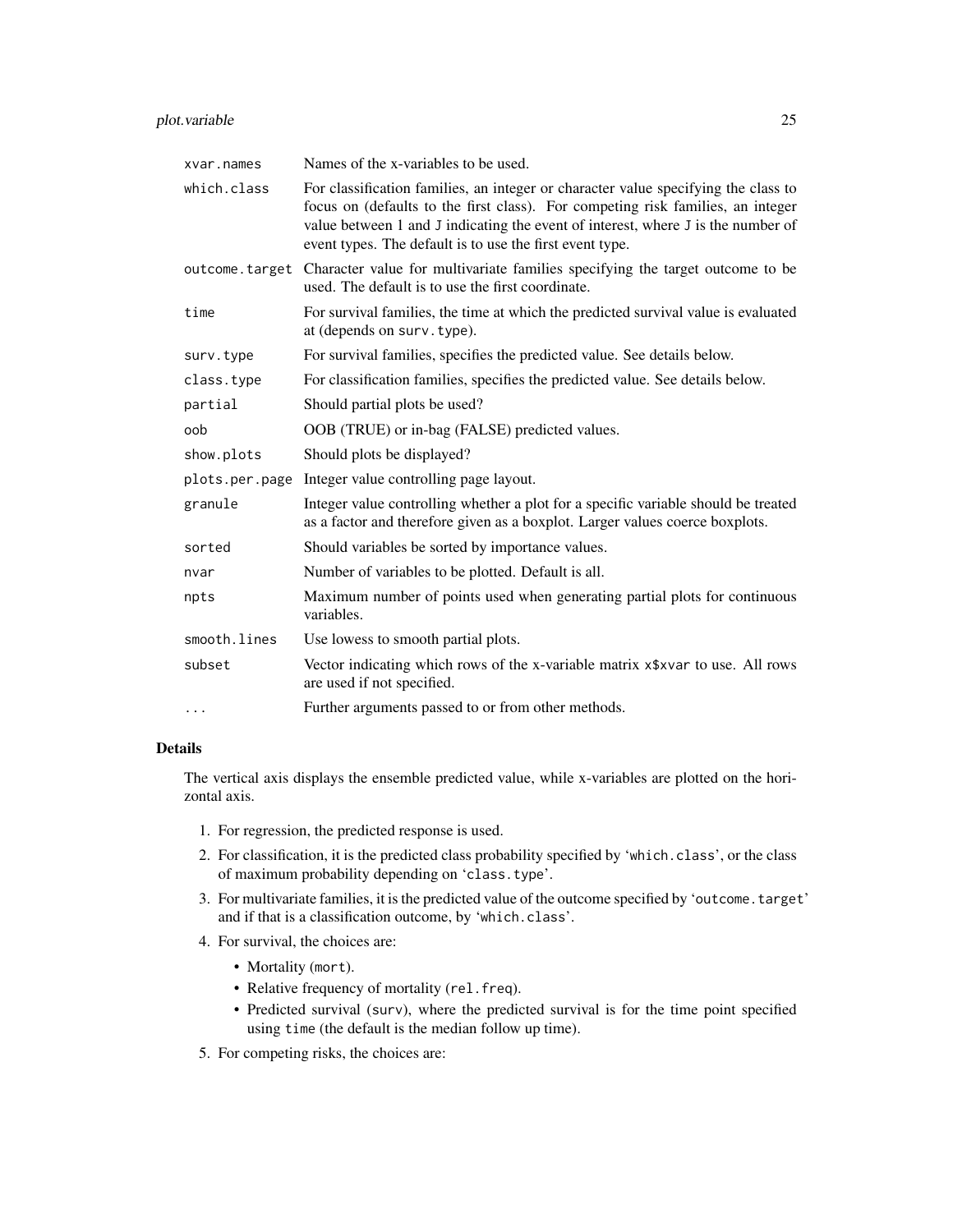- The expected number of life years lost (years.lost).
- The cumulative incidence function (cif).
- The cumulative hazard function (chf).

In all three cases, the predicted value is for the event type specified by 'which.class'. For cif and chf the quantity is evaluated at the time point specified by time.

For partial plots use 'partial=TRUE'. Their interpretation are different than marginal plots. The y-value for a variable X, evaluated at  $X = x$ , is

$$
\tilde{f}(x) = \frac{1}{n} \sum_{i=1}^{n} \hat{f}(x, x_{i,o}),
$$

where  $x_{i,o}$  represents the value for all other variables other than X for individual i and f is the predicted value. Generating partial plots can be very slow. Choosing a small value for npts can speed up computational times as this restricts the number of distinct x values used in computing  $\hat{f}$ .

For continuous variables, red points are used to indicate partial values and dashed red lines indicate a smoothed error bar of +/- two standard errors. Black dashed line are the partial values. Set 'smooth.lines=TRUE' for lowess smoothed lines. For discrete variables, partial values are indicated using boxplots with whiskers extending out approximately two standard errors from the mean. Standard errors are meant only to be a guide and should be interpreted with caution.

Partial plots can be slow. Setting 'npts' to a smaller number can help.

#### Author(s)

Hemant Ishwaran and Udaya B. Kogalur

#### References

Friedman J.H. (2001). Greedy function approximation: a gradient boosting machine, *Ann. of Statist.*, 5:1189-1232.

Ishwaran H., Kogalur U.B. (2007). Random survival forests for R, *Rnews*, 7(2):25-31.

Ishwaran H., Kogalur U.B., Blackstone E.H. and Lauer M.S. (2008). Random survival forests, *Ann. App. Statist.*, 2:841-860.

Ishwaran H., Gerds T.A., Kogalur U.B., Moore R.D., Gange S.J. and Lau B.M. (2014). Random survival forests for competing risks. To appear in *Biostatistics*.

#### See Also

[rfsrc](#page-36-1), [rfsrcSyn](#page-53-1), [predict.rfsrc](#page-27-1)

```
## Not run:
## ------------------------------------------------------------
## survival/competing risk
## ------------------------------------------------------------
## survival
```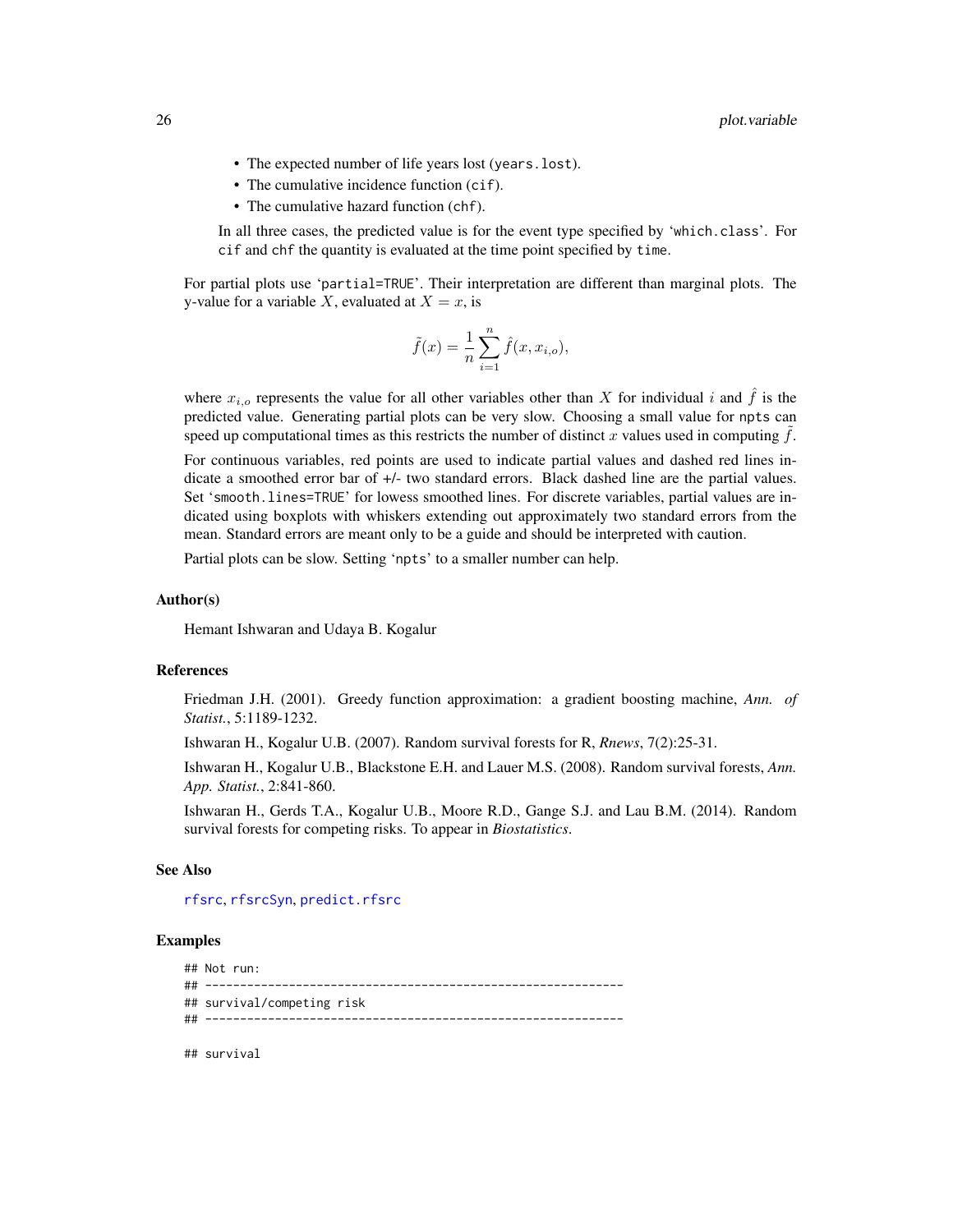```
data(veteran, package = "randomForestSRC")
v.obj <- rfsrc(Surv(time,status)~., veteran, nsplit = 10, ntree = 100)
plot.variable(v.obj, plots.per.page = 3)
plot.variable(v.obj, plots.per.page = 2, xvar.names = c("trt", "karno", "age"))plot.variable(v.obj, surv.type = "surv", nvar = 1, time = 200)plot.variable(v.obj, surv.type = "surv", partial = TRUE, smooth.lines = TRUE)
plot.variable(v.obj, surv.type = "rel.freq", partial = TRUE, nvar = 2)## example of plot.variable calling a pre-processed plot.variable object
p.v <- plot.variable(v.obj, surv.type = "surv", partial = TRUE, smooth.lines = TRUE)
plot.variable(p.v)
p.v$plots.per.page <- 1
p.v$smooth.lines <- FALSE
plot.variable(p.v)
## competing risks
data(follic, package = "randomForestSRC")
follic.obj <- rfsrc(Surv(time, status) \sim ., follic, nsplit = 3, ntree = 100)
plot.variable(follic.obj, which.class = 2)
## ------------------------------------------------------------
## regression
## ------------------------------------------------------------
## airquality
airq.obj \leq rfsrc(Ozone \sim ., data = airquality)plot.variable(airq.obj, partial = TRUE, smooth.lines = TRUE)
## motor trend cars
mtcars.obj <- rfsrc(mpg ~ ., data = mtcars)
plot.variable(mtcars.obj, partial = TRUE, smooth.lines = TRUE)
## ------------------------------------------------------------
## classification
## ------------------------------------------------------------
## iris
iris.obj <- rfsrc(Species ~., data = iris)
plot.variable(iris.obj, partial = TRUE)
## motor trend cars: predict number of carburetors
mtcars2 <- mtcars
mtcars2$carb <- factor(mtcars2$carb,
   labels = paste("carb", sort(unique(mtcars$carb))))
mtcars2.obj < -rfsrc(carb ~ ., data = mtcars2)plot.variable(mtcars2.obj, partial = TRUE)
## ------------------------------------------------------------
## multivariate regression
## ------------------------------------------------------------
mtcars.mreg <- rfsrc(Multivar(mpg, cyl) ~., data = mtcars)
plot.variable(mtcars.mreg, outcome.target = "mpg", partial = TRUE, nvar = 1)
plot.variable(mtcars.mreg, outcome.target = "cyl", partial = TRUE, nvar = 1)
```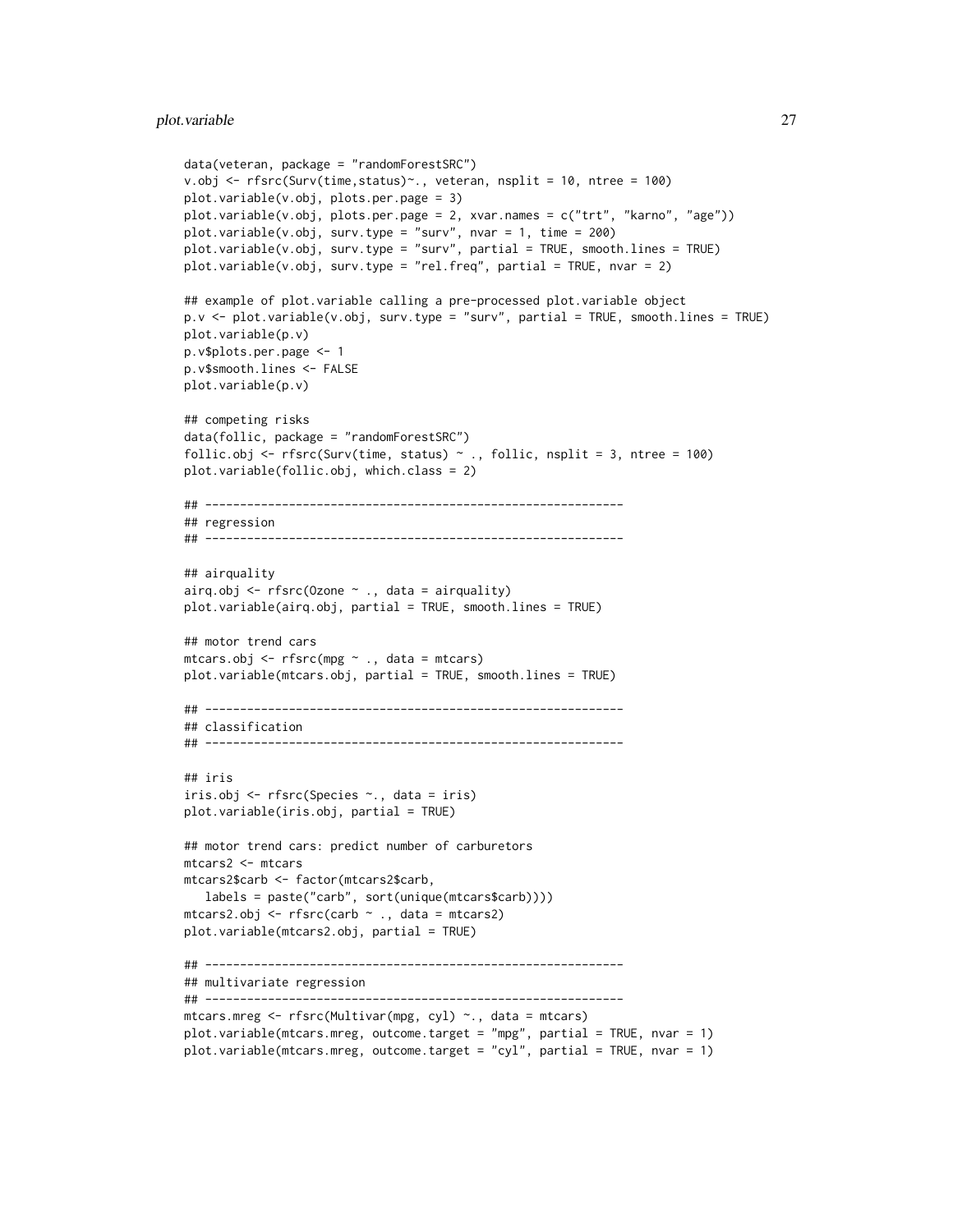```
## ------------------------------------------------------------
## multivariate mixed outcomes
## ------------------------------------------------------------
mtcars2 <- mtcars
mtcars2$carb <- factor(mtcars2$carb)
mtcars2$cyl <- factor(mtcars2$cyl)
mtcars.mix <- rfsrc(Multivar(carb, mpg, cyl) ~ ., data = mtcars2)
plot.variable(mtcars.mix, outcome.target = "cyl", which.class = "4", partial = TRUE, nvar = 1)
plot.variable(mtcars.mix, outcome.target = "cyl", which.class = 2, partial = TRUE, nvar = 1)
```
## End(Not run)

<span id="page-27-1"></span>predict.rfsrc *Prediction for Random Forests for Survival, Regression, and Classification*

#### Description

Obtain predicted values using a forest. Also returns performance values if the test data contains y-outcomes.

# Usage

```
## S3 method for class 'rfsrc'
predict(object, newdata, outcome.target = NULL,
  importance = c(FALSE, TRUE, "none", "permute", "random", "anti",
                 "permute.ensemble", "random.ensemble", "anti.ensemble")[1],
  na. action = c("na.omit", "na. impute"), outcome = c("train", "test"),proximity = FALSE,
```

```
var.used = c(FALSE, "all.trees", "by.tree"),
split.depth = c(FALSE, "all.trees", "by.tree"), seed = NULL,
do.trace = FALSE, membership = FALSE, statistics = FALSE, ...)
```
#### Arguments

| object     | An object of class (rfsrc, grow) or (rfsrc,<br>forest).                                                                                         |
|------------|-------------------------------------------------------------------------------------------------------------------------------------------------|
| newdata    | Test data. If missing, the original grow (training) data is used.                                                                               |
|            | outcome. target Character vector for multivariate families specifying the target outcomes to be<br>used. The default is to use all coordinates. |
| importance | Method for computing variable importance (VIMP). See rfsrc for details. Only<br>applies when the test data contains y-outcome values.           |

<span id="page-27-0"></span>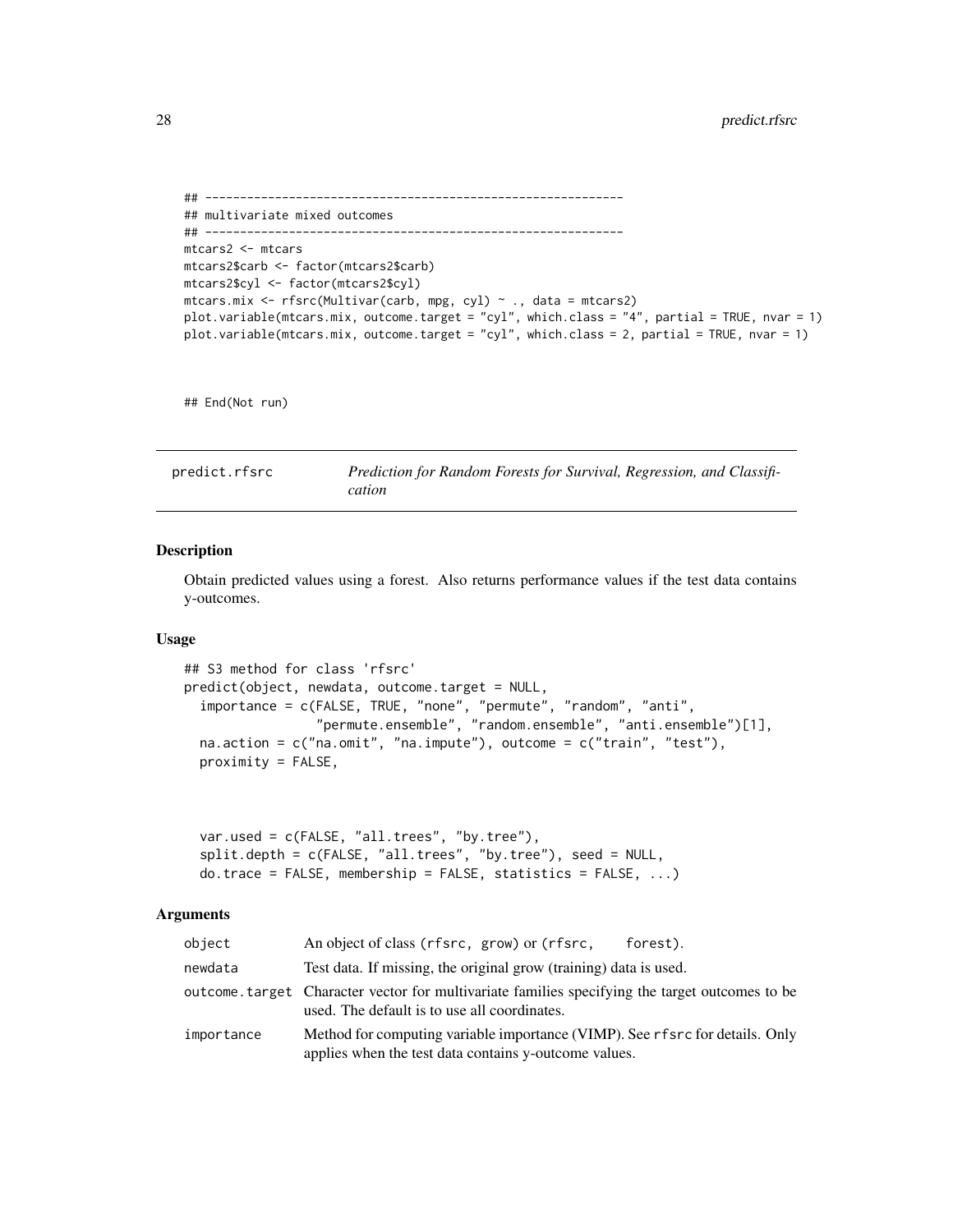| na.action   | Missing value action. The default na.omit removes the entire record if even<br>one of its entries is NA. Selecting 'na. impute' imputes the test data.                                                                                                                                                                                                                                                                                                              |  |
|-------------|---------------------------------------------------------------------------------------------------------------------------------------------------------------------------------------------------------------------------------------------------------------------------------------------------------------------------------------------------------------------------------------------------------------------------------------------------------------------|--|
| outcome     | Determines whether the y-outcomes from the training data or the test data are<br>used to calculate the predicted value. The default and natural choice is train<br>which uses the original training data. Option is ignored when newdata is miss-<br>ing as the training data is used for the test data in such settings. The option is<br>also ignored whenever the test data is devoid of y-outcomes. See the details and<br>examples below for more information. |  |
| proximity   | Should proximity between test observations be calculated? Possible choices are<br>"inbag", "oob", "all", TRUE, or FALSE — but some options may not be valid<br>and will depend on the context of the predict call. The safest choice is TRUE if<br>proximity is desired.                                                                                                                                                                                            |  |
| var.used    | Record the number of times a variable is split?                                                                                                                                                                                                                                                                                                                                                                                                                     |  |
| split.depth | Return minimal depth for each variable for each case?                                                                                                                                                                                                                                                                                                                                                                                                               |  |
| seed        | Negative integer specifying seed for the random number generator.                                                                                                                                                                                                                                                                                                                                                                                                   |  |
| do.trace    | Number of seconds between updates to the user on approximate time to com-<br>pletion.                                                                                                                                                                                                                                                                                                                                                                               |  |
| membership  | Should terminal node membership and inbag information be returned?                                                                                                                                                                                                                                                                                                                                                                                                  |  |
| statistics  | Should split statistics be returned? Values can be parsed using stat. split.                                                                                                                                                                                                                                                                                                                                                                                        |  |
|             | Further arguments passed to or from other methods.                                                                                                                                                                                                                                                                                                                                                                                                                  |  |

# Details

Predicted values are obtained by dropping test data down the grow forest (the forest grown using the training data). The overall error rate and VIMP are also returned if the test data contains y-outcome values. Single as well as joint VIMP measures can be requested. Note that calculating VIMP can be computationally expensive (especially when the dimension is high), thus if VIMP is not needed, computational times can be significantly improved by setting 'importance="none"' which turns VIMP off.

Setting 'na.action="na.impute"' imputes missing test data (x-variables and/or y-outcomes). Imputation uses the grow-forest and only training data is used to impute test data to avoid biasing error rates and VIMP (Ishwaran et al. 2008). See the rfsrc help file for details.

If no test data is provided, then the original training data is used and the code reverts to restore mode allowing the user to restore the original grow forest. This is useful, because it gives the user the ability to extract outputs from the forest that were not asked for in the original grow call.

If 'outcome="test"', the predictor is calculated by using y-outcomes from the test data (outcome information must be present). In this case, the terminal nodes from the grow-forest are recalculated using the y-outcomes from the test set. This yields a modified predictor in which the topology of the forest is based solely on the training data, but where the predicted value is based on the test data. Error rates and VIMP are calculated by bootstrapping the test data and using out-of-bagging to ensure unbiased estimates. See the examples for illustration.

#### Value

An object of class (rfsrc, predict), which is a list with the following components: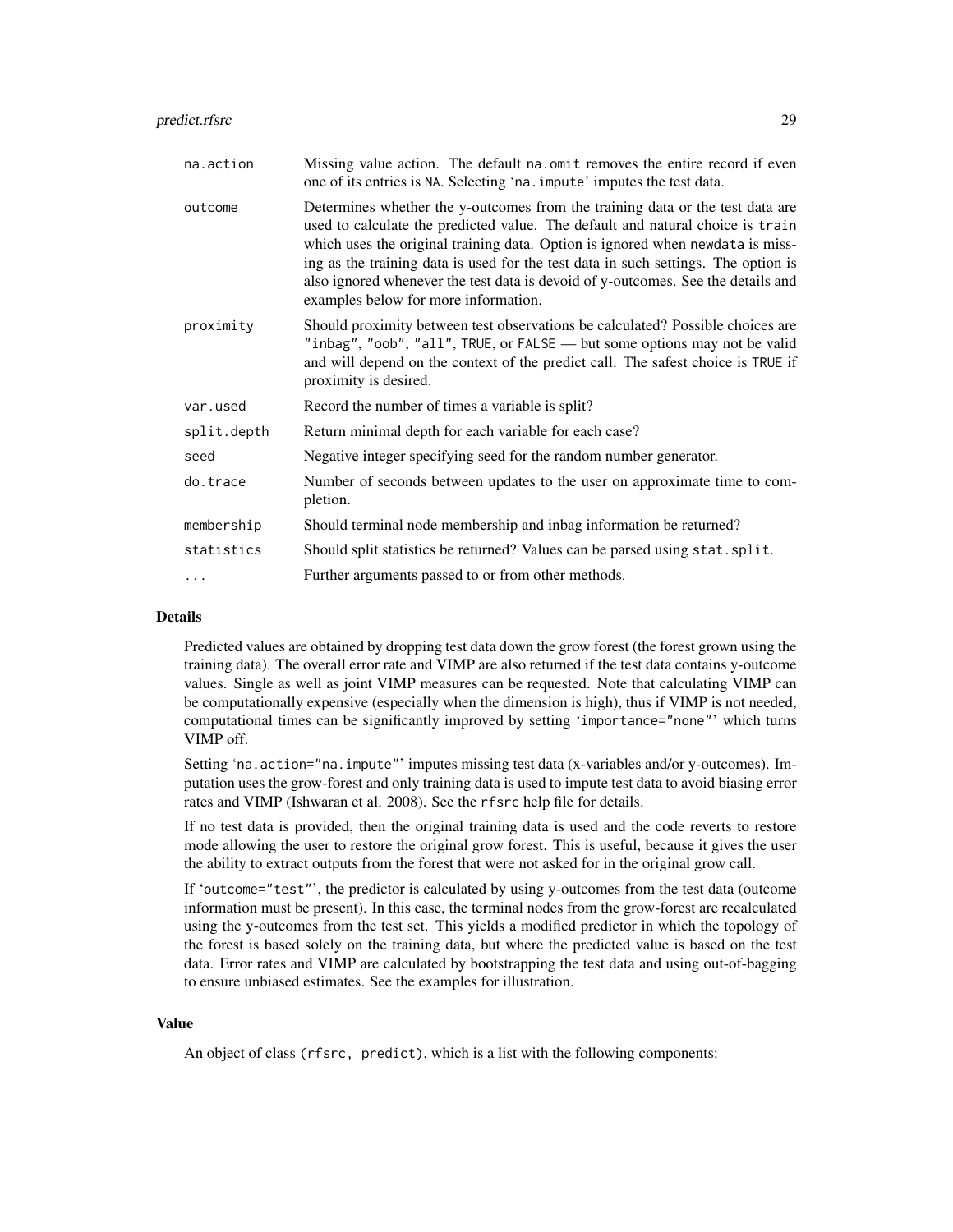30 predict.rfsrc

| call          | The original grow call to rfsrc.                                                                                                                                      |  |  |  |
|---------------|-----------------------------------------------------------------------------------------------------------------------------------------------------------------------|--|--|--|
| family        | The family used in the analysis.                                                                                                                                      |  |  |  |
| n             | Sample size of test data (depends upon NA values).                                                                                                                    |  |  |  |
| ntree         | Number of trees in the grow forest.                                                                                                                                   |  |  |  |
| yvar          | Test set y-outcomes or original grow y-outcomes if none.                                                                                                              |  |  |  |
| yvar.names    | A character vector of the y-outcome names.                                                                                                                            |  |  |  |
| xvar          | Data frame of test set x-variables.                                                                                                                                   |  |  |  |
| xvar.names    | A character vector of the x-variable names.                                                                                                                           |  |  |  |
| leaf.count    | Number of terminal nodes for each tree in the grow forest. Vector of length<br>ntree.                                                                                 |  |  |  |
| proximity     | Symmetric proximity matrix of the test data.                                                                                                                          |  |  |  |
| forest        | The grow forest.                                                                                                                                                      |  |  |  |
| membership    | Matrix recording terminal node membership for the test data where each column<br>contains the node number that a case falls in for that tree.                         |  |  |  |
| inbag         | Matrix recording inbag membership for the test data where each column con-<br>tains the number of times that a case appears in the bootstrap sample for that<br>tree. |  |  |  |
| var.used      | Count of the number of times a variable was used in growing the forest.                                                                                               |  |  |  |
| imputed.indv  | Vector of indices of records in test data with missing values.                                                                                                        |  |  |  |
| imputed.data  | Data frame comprising imputed test data. The first columns are the y-outcomes<br>followed by the x-variables.                                                         |  |  |  |
| split.depth   | Matrix [i][j] or array [i][j][k] recording the minimal depth for variable [j] for<br>case [i], either averaged over the forest, or by tree [k].                       |  |  |  |
| node.stats    | Split statistics returned when statistics=TRUE which can be parsed using<br>stat.split.                                                                               |  |  |  |
| err.rate      | Cumulative OOB error rate for the test data if y-outcomes are present.                                                                                                |  |  |  |
| importance    | Test set variable importance (VIMP). Can be NULL.                                                                                                                     |  |  |  |
| predicted     | Test set predicted value.                                                                                                                                             |  |  |  |
| predicted.oob | OOB predicted value (NULL unless 'outcome="test"').                                                                                                                   |  |  |  |
| ++++++++      | for classification settings, additionally ++++++++                                                                                                                    |  |  |  |
| class         | In-bag predicted class labels.                                                                                                                                        |  |  |  |
| class.oob     | OOB predicted class labels (NULL unless 'outcome="test"').                                                                                                            |  |  |  |
| ++++++++      | for multivariate settings, additionally ++++++++                                                                                                                      |  |  |  |
| regr0utput    | List containing performance values for test regression responses (if such values<br>are present).                                                                     |  |  |  |
| clas0utput    | List containing performance values for test categorical (factor) responses (if<br>such values are present).                                                           |  |  |  |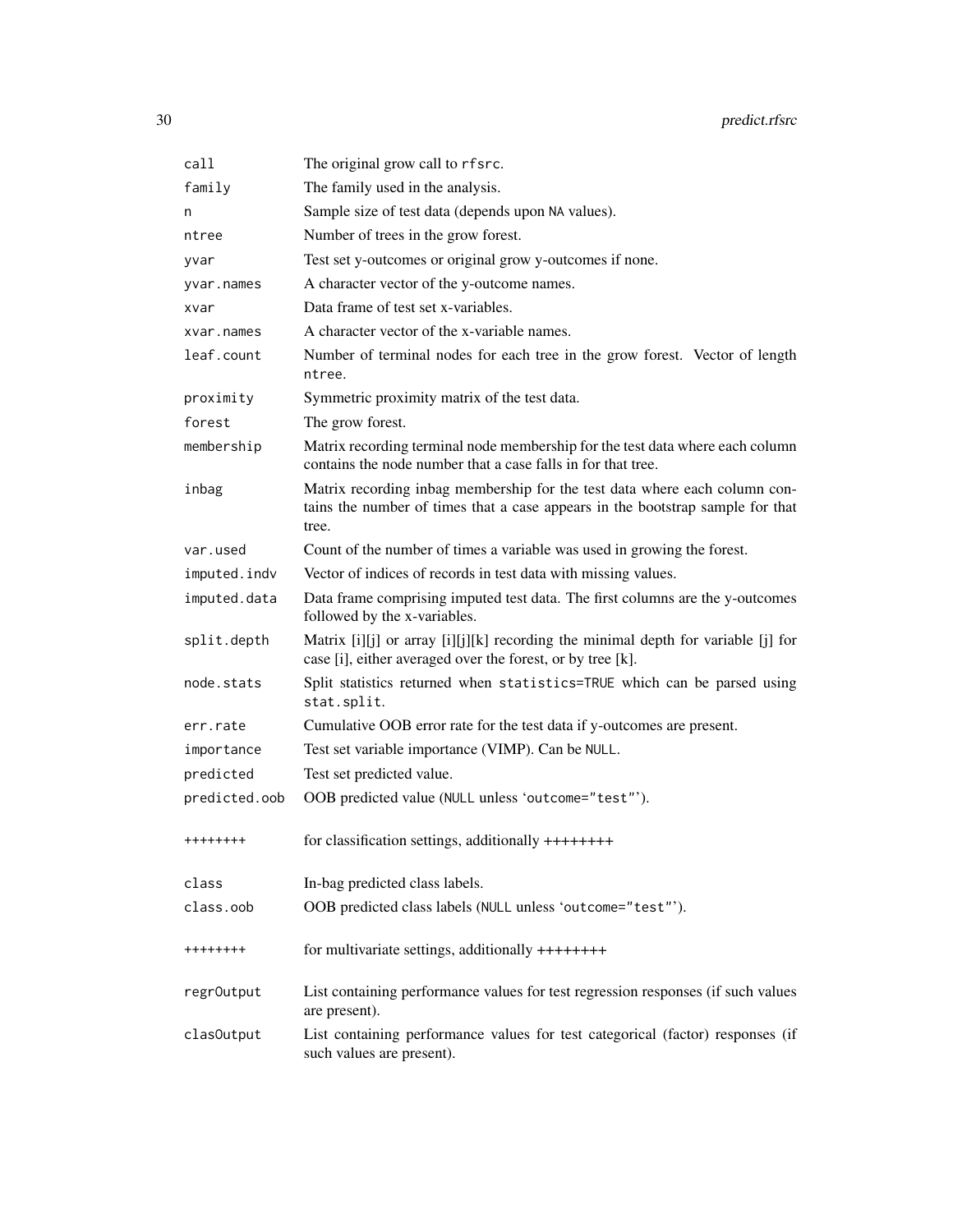# predict.rfsrc 31

| ++++++++       | for survival settings, additionally $++++++$                      |
|----------------|-------------------------------------------------------------------|
| chf            | Cumulative hazard function (CHF).                                 |
| chf.oob        | OOB CHF (NULL unless 'outcome="test"').                           |
| survival       | Survival function.                                                |
| survival.oob   | OOB survival function (NULL unless 'outcome="test"').             |
| time.interest  | Ordered unique death times.                                       |
| ndead          | Number of deaths.                                                 |
| ++++++++       | for competing risks, additionally $++++++$                        |
| chf            | Cause-specific cumulative hazard function (CSCHF) for each event. |
| chf.oob        | OOB CSCHF for each event (NULL unless 'outcome="test"').          |
| $\mathsf{cif}$ | Cumulative incidence function (CIF) for each event.               |
| cif.oob        | OOB CIF for each event (NULL unless 'outcome="test"').            |
| time.interest  | Ordered unique event times.                                       |
| ndead          | Number of events.                                                 |

#### Note

The dimensions and values of returned objects depend heavily on the underlying family and whether y-outcomes are present in the test data. In particular, items related to performance will be NULL when y-outcomes are not present. For multivariate families, predicted values, VIMP, error rate, and performance values are stored in the lists regrOutput and clasOutput.

For detailed definitions of returned values (such as predicted) see the rfsrc help file.

# Author(s)

Hemant Ishwaran and Udaya B. Kogalur

# References

Breiman L. (2001). Random forests, *Machine Learning*, 45:5-32.

Ishwaran H., Kogalur U.B., Blackstone E.H. and Lauer M.S. (2008). Random survival forests, *Ann. App. Statist.*, 2:841-860.

Ishwaran H. and Kogalur U.B. (2007). Random survival forests for R, *Rnews*, 7(2):25-31.

# See Also

[plot.competing.risk](#page-17-1), [plot.rfsrc](#page-19-1), [plot.survival](#page-20-1), [plot.variable](#page-23-1), [rfsrc](#page-36-1), [stat.split](#page-56-1), [vimp](#page-66-1)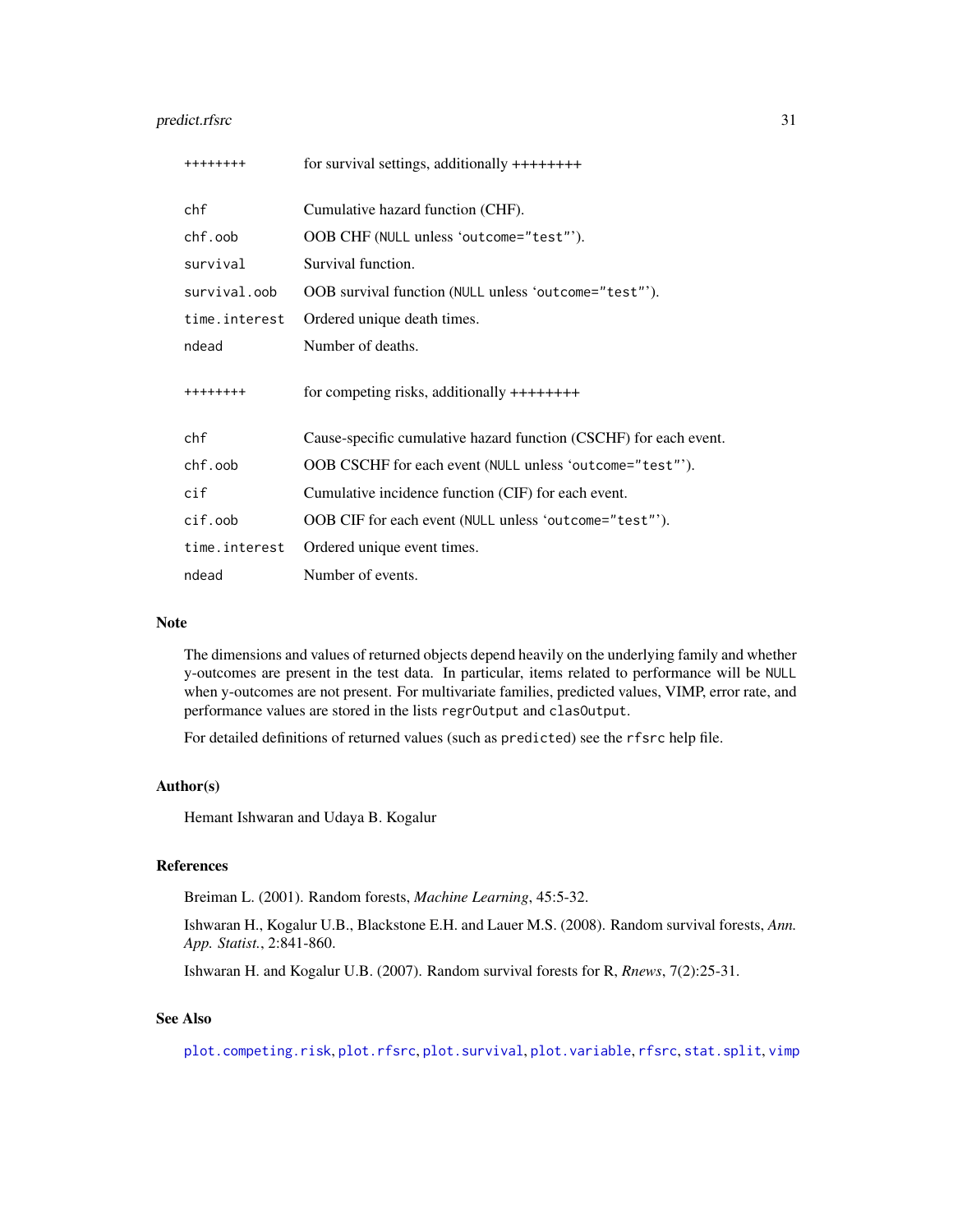```
## ------------------------------------------------------------
## typical train/testing scenario
## ------------------------------------------------------------
data(veteran, package = "randomForestSRC")
train <- sample(1:nrow(veteran), round(nrow(veteran) * 0.80))
veteran.grow <- rfsrc(Surv(time, status) ~ ., veteran[train, ], ntree = 100)
veteran.pred <- predict(veteran.grow, veteran[-train , ])
print(veteran.grow)
print(veteran.pred)
## Not run:
## ------------------------------------------------------------
## predicted probability and predicted class labels are returned
## in the predict object for classification analyses
## ------------------------------------------------------------
data(breast, package = "randomForestSRC")
breast.obj <- rfsrc(status \sim ., data = breast[(1:100), ], nsplit = 10)
breast.pred <- predict(breast.obj, breast[-(1:100), ])
print(head(breast.pred$predicted))
print(breast.pred$class)
## ------------------------------------------------------------
## example illustrating restore mode
## if predict is called without specifying the test data
## the original training data is used and the forest is restored
## ------------------------------------------------------------
# first we make the grow call
airq.obj \leq rfsrc(Ozone \sim ., data = airquality)
# now we restore it and compare it to the original call
# they are identical
predict(airq.obj)
print(airq.obj)
# we can retrieve various outputs that were not asked for in
# in the original call
#here we extract the proximity matrix
prox <- predict(airq.obj, proximity = TRUE)$proximity
print(prox[1:10,1:10])
#here we extract the number of times a variable was used to grow
#the grow forest
var.used <- predict(airq.obj, var.used = "by.tree")$var.used
print(head(var.used))
## ------------------------------------------------------------
## unique feature of randomForestSRC
```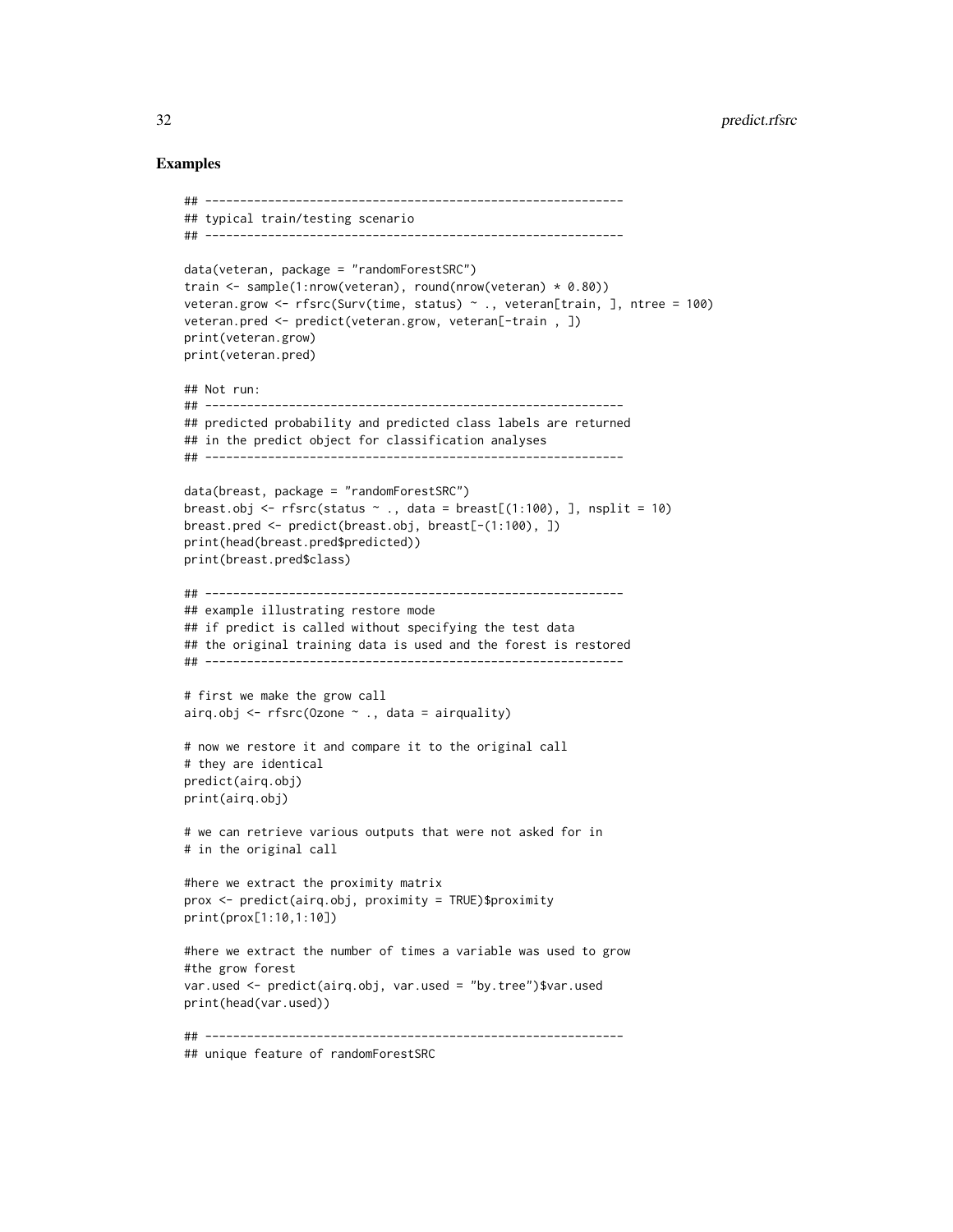# predict.rfsrc 33

```
## cross-validation can be used when factor labels differ over
## training and test data
## ------------------------------------------------------------
# first we convert all x-variables to factors
data(veteran, package = "randomForestSRC")
veteran.factor <- data.frame(lapply(veteran, factor))
veteran.factor$time <- veteran$time
veteran.factor$status <- veteran$status
# split the data into unbalanced train/test data (5/95)
# the train/test data have the same levels, but different labels
train <- sample(1:nrow(veteran), round(nrow(veteran) * .05))
summary(veteran.factor[train,])
summary(veteran.factor[-train,])
# grow the forest on the training data and predict on the test data
veteran.f.grow <- rfsrc(Surv(time, status) ~ ., veteran.factor[train, ])
veteran.f.pred <- predict(veteran.f.grow, veteran.factor[-train , ])
print(veteran.f.grow)
print(veteran.f.pred)
## ------------------------------------------------------------
## example illustrating the flexibility of outcome = "test"
## illustrates restoration of forest via outcome = "test"
## ------------------------------------------------------------
# first we make the grow call
data(pbc, package = "randomForestSRC")
pbc.grow \leq rfsrc(Surv(days, status) \sim ., pbc, nsplit = 10)
# now use predict with outcome = TEST
pbc.pred <- predict(pbc.grow, pbc, outcome = "test")
# notice that error rates are the same!!
print(pbc.grow)
print(pbc.pred)
# note this is equivalent to restoring the forest
pbc.pred2 <- predict(pbc.grow)
print(pbc.grow)
print(pbc.pred)
print(pbc.pred2)
# similar example, but with na.action = "na.impute"
airq.obj \leq rfsrc(Ozone \sim ., data = airquality, na.action = "na.impute")
print(airq.obj)
print(predict(airq.obj))
# ... also equivalent to outcome="test" but na.action = "na.impute" required
print(predict(airq.obj, airquality, outcome = "test", na.action = "na.impute"))
# classification example
iris.obj <- rfsrc(Species ~., data = iris)
```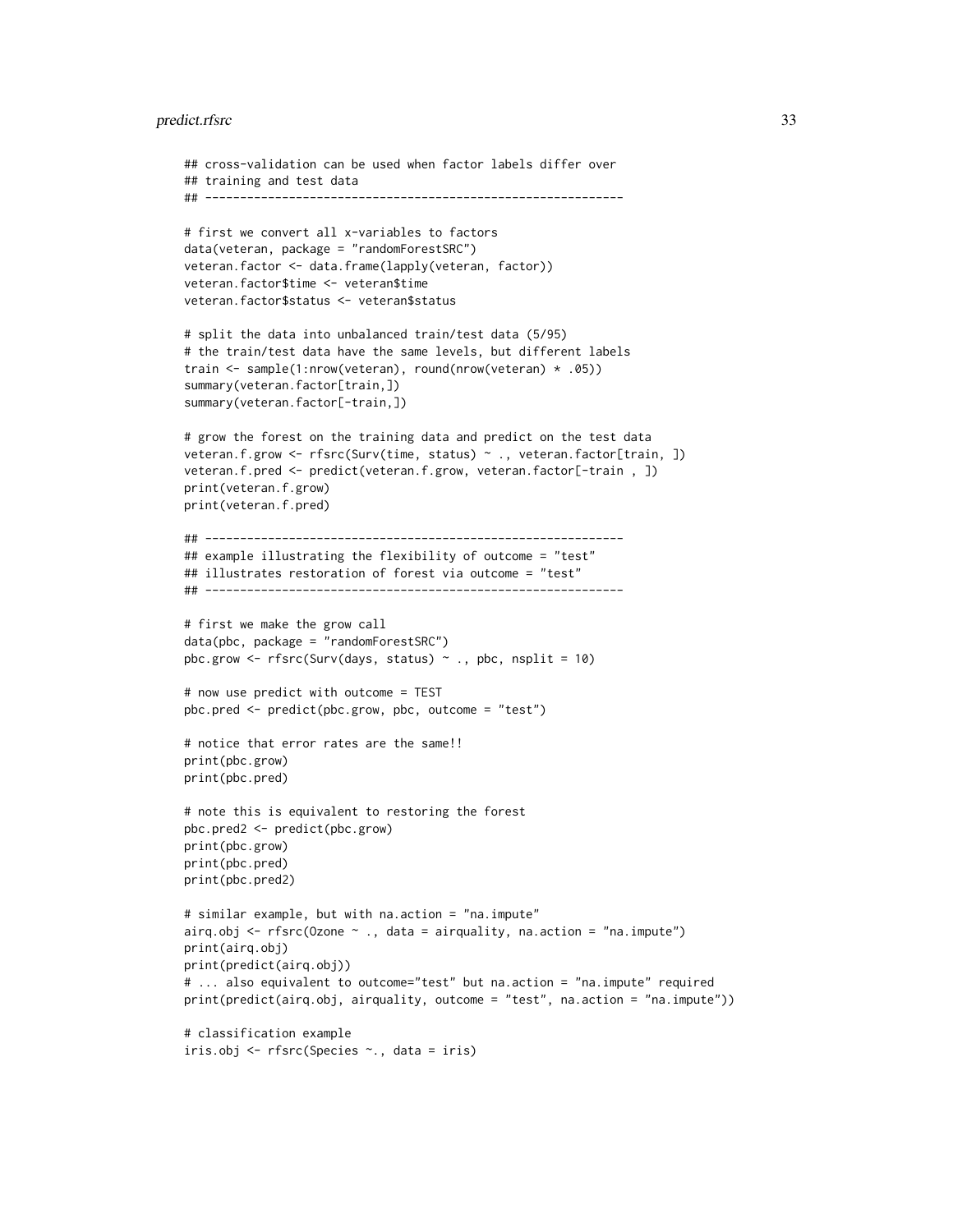```
print(iris.obj)
print(predict.rfsrc(iris.obj, iris, outcome = "test"))
## ------------------------------------------------------------
## another example illustrating outcome = "test"
## unique way to check reproducibility of the forest
## ------------------------------------------------------------
# primary call
set.seed(542899)
data(pbc, package = "randomForestSRC")
train \leq sample(1:nrow(pbc), round(nrow(pbc) \star 0.50))
pbc.out <- rfsrc(Surv(days, status) ~ ., data=pbc[train, ],
        nsplit = 10# standard predict call
pbc.train <- predict(pbc.out, pbc[-train, ], outcome = "train")
#non-standard predict call: overlays the test data on the grow forest
pbc.test <- predict(pbc.out, pbc[-train, ], outcome = "test")
# check forest reproducibilility by comparing "test" predicted survival
# curves to "train" predicted survival curves for the first 3 individuals
Time <- pbc.out$time.interest
matplot(Time, t(exp(-pbc.train$chf)[1:3,]), ylab = "Survival", col = 1, type = "l")
matlines(Time, t(exp(-pbc.test$chf)[1:3,]), col = 2)
## ------------------------------------------------------------
## survival analysis using mixed multivariate outcome analysis
## compare the predicted value to RSF
## ------------------------------------------------------------
# fit the pbc data using RSF
data(pbc, package = "randomForestSRC")
rsf.obj <- rfsrc(Surv(days, status) \sim ., pbc, nsplit = 10)
yvar <- rsf.obj$yvar
# fit a mixed outcome forest using days and status as y-variables
pbc.mod <- pbc
pbc.mod$status <- factor(pbc.mod$status)
mix.obj \leftarrow rfsrc(Multivar(days, status) \sim ., pbc.mod, nsplit = 10)# compare oob predicted values
rsf.pred <- rsf.obj$predicted.oob
mix.pred <- mix.obj$regrOutput$days$predicted.oob
plot(rsf.pred, mix.pred)
# compare C-index error rate
if (library("Hmisc", logical.return = TRUE))
{
  rsf.err <- rcorr.cens(rsf.pred, Surv(yvar[, 1], yvar[, 2]))[1]
  mix.err <- 1 - rcorr.cens(mix.pred, Surv(yvar[, 1], yvar[, 2]))[1]
  cat("RSF :", rsf.err, "\n")
  cat("multivariate forest:", mix.err, "\n")
```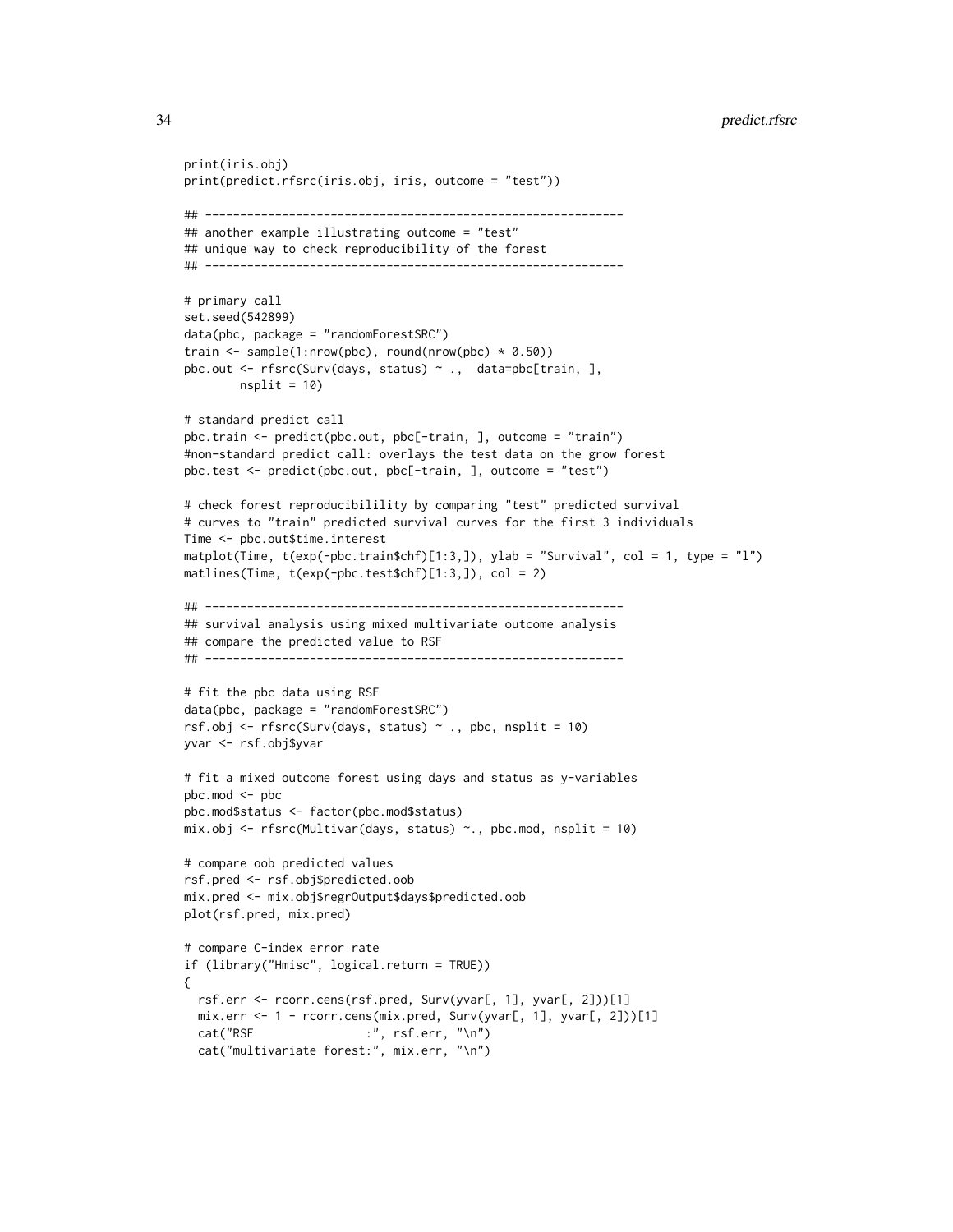#### <span id="page-34-0"></span>print.rfsrc 35

} ## End(Not run)

# <span id="page-34-1"></span>print.rfsrc *Print Summary Output of a RF-SRC Analysis*

# Description

Print summary output from a RF-SRC analysis. This is the default print method for the package.

# Usage

```
## S3 method for class 'rfsrc'
print(x, outcome.target = NULL, ...)
```
# Arguments

| $\mathsf{x}$ | An object of class (rfsrc, grow), (rfsrc, synthetic), or (rfsrc, predict).                                                                        |
|--------------|---------------------------------------------------------------------------------------------------------------------------------------------------|
|              | outcome target Character value for multivariate families specifying the target outcome to be<br>used. The default is to use the first coordinate. |
| $\cdot$      | Further arguments passed to or from other methods.                                                                                                |

# Author(s)

Hemant Ishwaran and Udaya B. Kogalur

# References

Ishwaran H. and Kogalur U.B. (2007). Random survival forests for R, *Rnews*, 7/2:25-31.

# See Also

[rfsrc](#page-36-1), [rfsrcSyn](#page-53-1), [predict.rfsrc](#page-27-1)

```
iris.obj <- rfsrc(Species ~., data = iris, ntree=100)
print(iris.obj)
```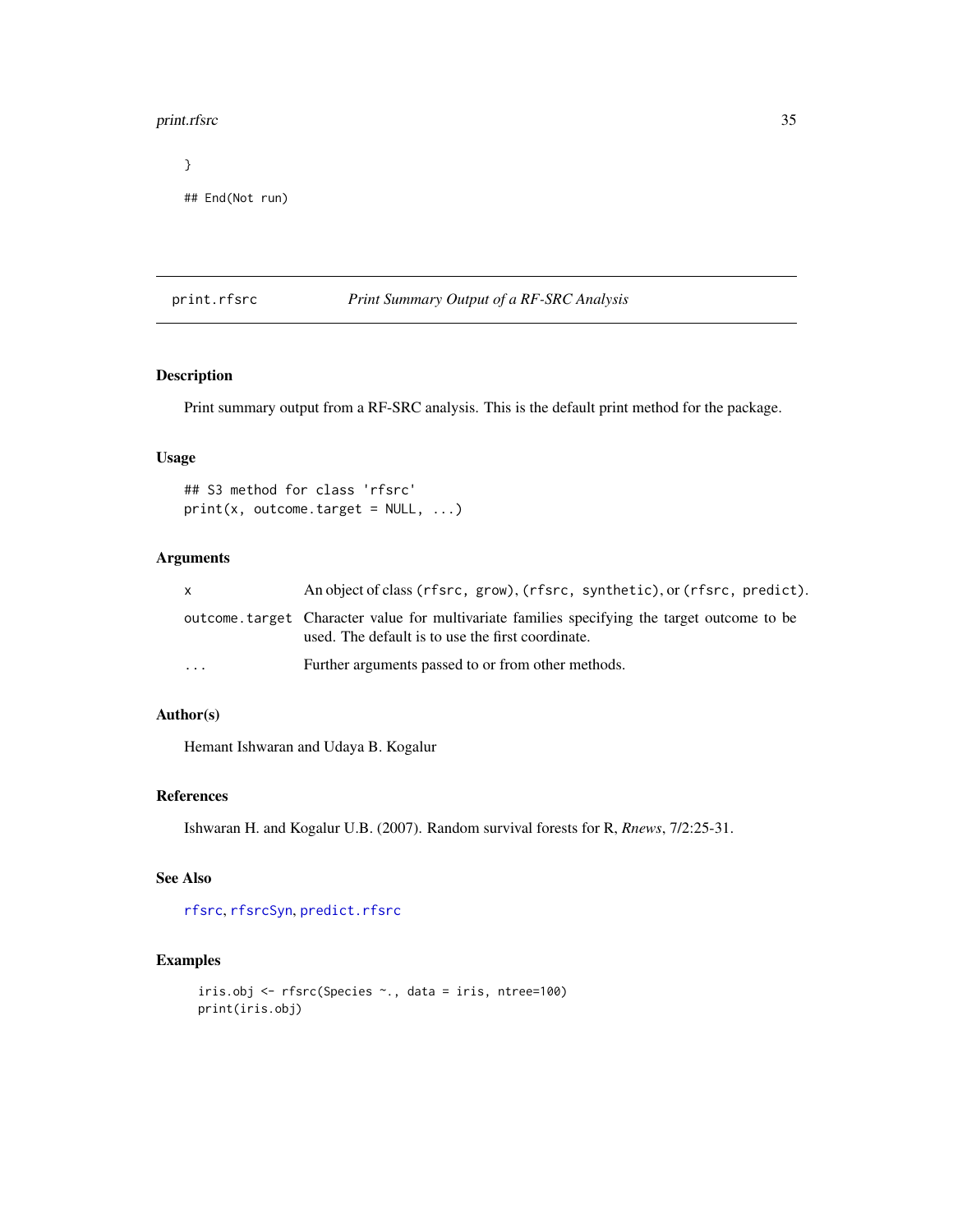#### <span id="page-35-1"></span><span id="page-35-0"></span>Description

rf2rfz saves a RF-SRC object as a .rfz compressed file that is readable by the **randomForestSRC** Java plugin that is capable of visualizing the trees in the forest.

#### Usage

rf2rfz(object, forestName = NULL, ...)

#### Arguments

| object                  | An object of class (rfsrc, grow) or (rfsrc,<br>'forest=TRUE' in the original rfsrc call. | forest). Requires |  |
|-------------------------|------------------------------------------------------------------------------------------|-------------------|--|
| forestName              | The desired prefix name for forest as a string.                                          |                   |  |
| $\cdot$ $\cdot$ $\cdot$ | Further arguments passed to or from other methods.                                       |                   |  |

# Details

An .rfz compressed file is actually a .zip file consisting of three files. The first is an ASCII file of type .txt containing the \$nativeArray component of the forest. The second is an ASCII file of type .factor.txt containing the \$nativefactorArray component of the forest. The third is an ASCII file of type . xml containing the PMML DataDictionary component.

PMML or the Predictive Model Markup Language is an XML based language which provides a way for applications to define statistical and data mining models and to share models between PMML compliant applications. More information about PMML and the Data Mining Group can be found at http:

The function rf2rfz is used to import the geometry of the forest to the RF-SRC Java plugin that is capable of visualizing the trees in the forest.

The geometry of the forest is saved as a file called forestName.rfz in the users working directory. This file can then be read by the **randomForestSRC** Java plugin.

Contact the authors on downloading the Java plugin.

# Value

None.

# Note

Contact the authors on downloading the Java plugin.

#### Author(s)

Hemant Ishwaran and Udaya B. Kogalur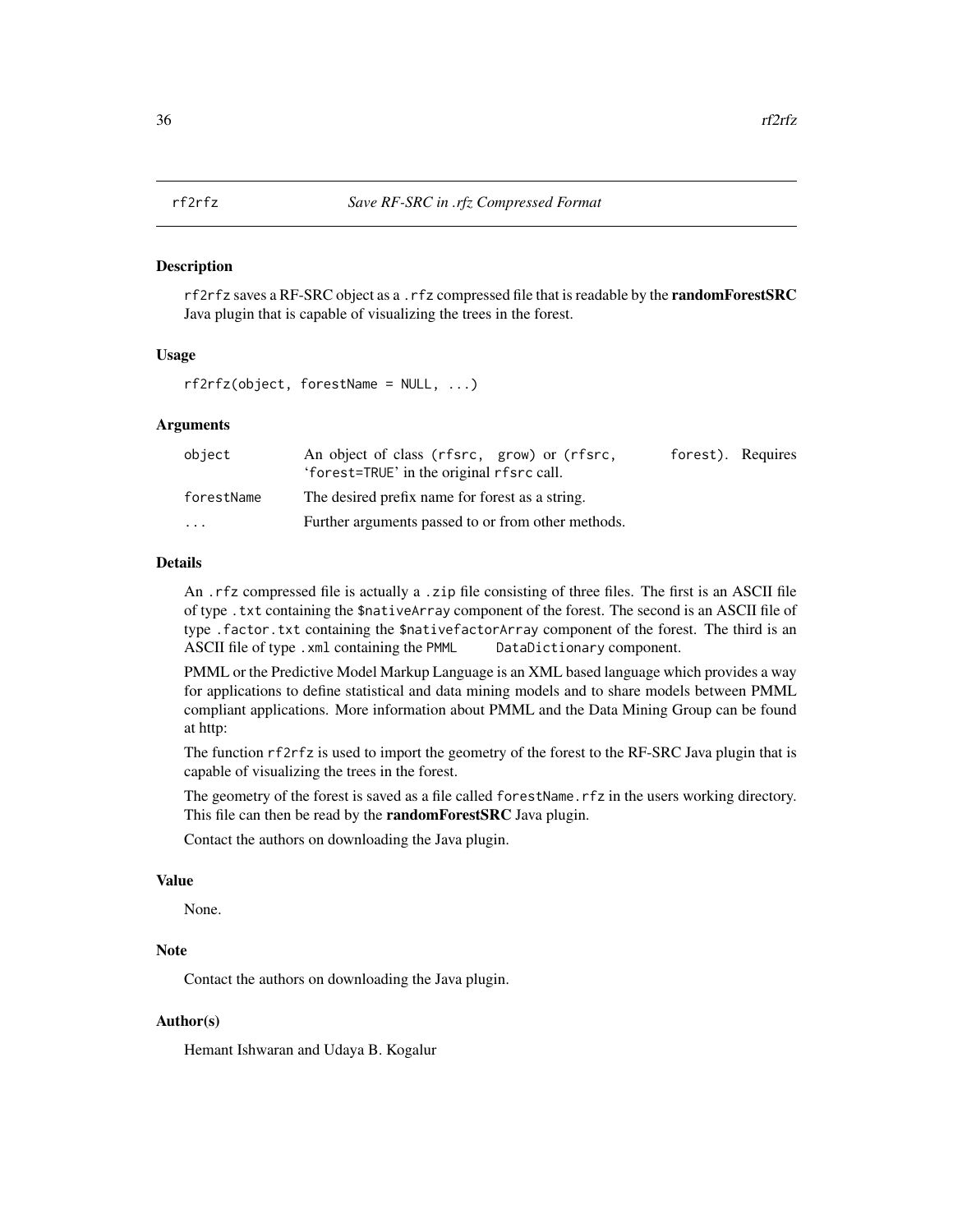<span id="page-36-1"></span>rfsrc 37

References

http:

## See Also

[rfsrc](#page-36-0)

# Examples

```
## Not run:
# Example 1: Growing a forest, saving it as a \emph{.rfz} file ready
# for import into the Java plugin.
library("XML")
data(veteran, package = "randomForestSRC")
v.obj <- rfsrc(Surv(time, status)~., data = veteran)
rf2rfz(v.obj$forest, forestName = "veteran")
## End(Not run)
```
<span id="page-36-0"></span>rfsrc *Random Forests for Survival, Regression and Classification (RF-SRC)*

## Description

A random forest (Breiman, 2001) is grown using user supplied training data. Applies when the response (outcome) is numeric, categorical (factor), or right-censored (including competing risk), and yields regression, classification, and survival forests, respectively. The resulting forest, informally referred to as a RF-SRC object, contains many useful values which can be directly extracted by the user and/or parsed using additional functions (see the examples below). This is the main entry point to the randomForestSRC package.

Note that the package now handles multivariate regression and classification responses as well as mixed outcomes (regression/classification responses). In such cases, a multivariate forest is grown, informally referred to as an mRF-SRC object. Unsupervised forests are also available.

The package implements OpenMP shared-memory parallel programming. However, the default installation will only execute serially. Users should consult the randomForestSRC-package help file for details on installing the OpenMP version of the package. The help file is readily accessible via the command package?randomForestSRC.

# Usage

```
rfsrc(formula, data, ntree = 1000,
 bootstrap = c("by(root", "by-node", "none"),
 mtry = NULL,nodesize = NULL,
  nodedepth = NULL,
```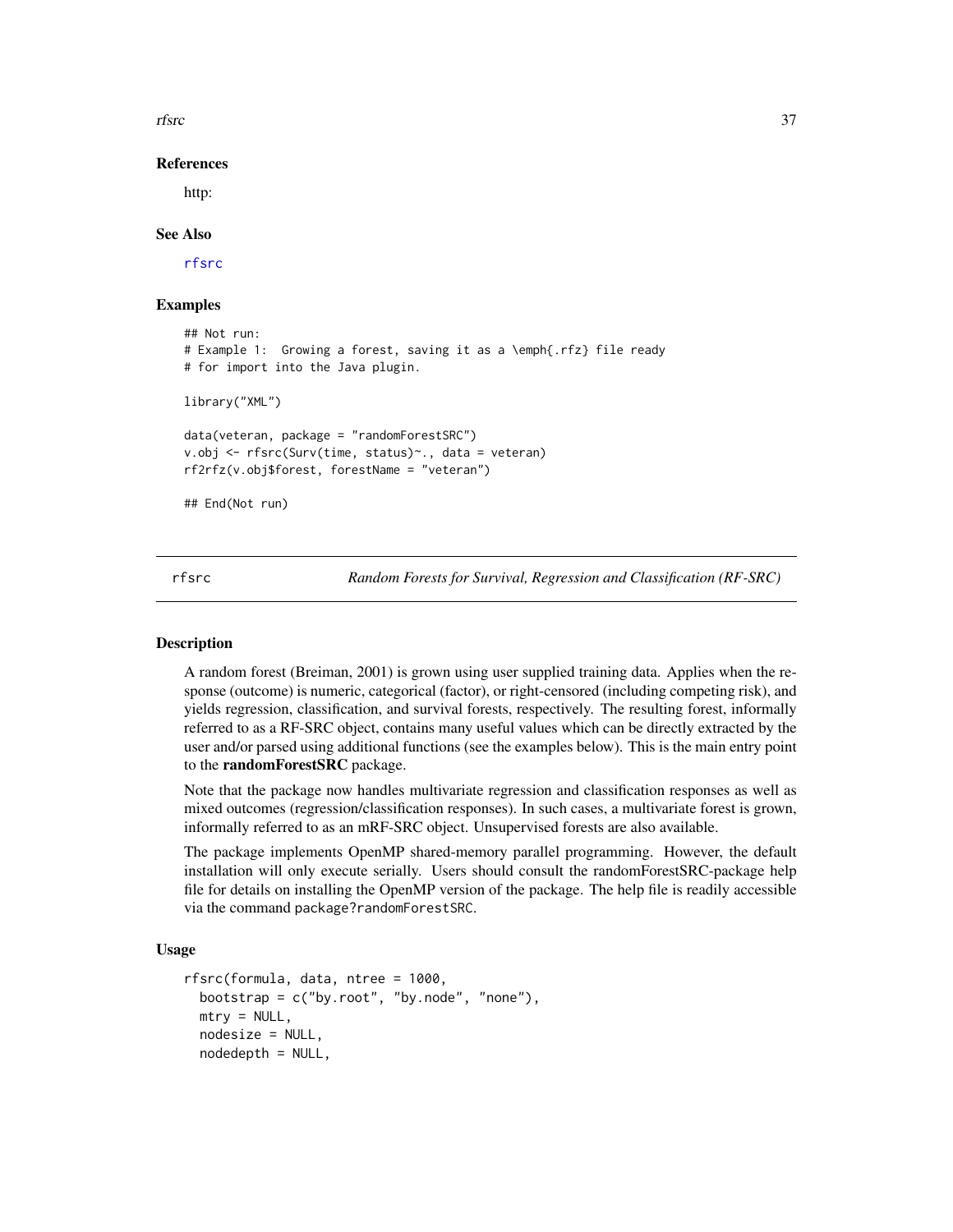```
splitrule = NULL,
nsplit = 0,split.null = FALSE,importance = c(FALSE, TRUE, "none", "permute", "random", "anti",
               "permute.ensemble", "random.ensemble", "anti.ensemble"),
na.action = c("na.omit", "na.impute"),
nimpute = 1,
ntime,
cause,
proximity = FALSE,
sampsize = NULL,
samptype = c("swr", "swor"),
case.wt = NULL,xvar.wt = NULL,forest = TRUE,
var.used = c(FALSE, "all.trees", "by.tree"),
split.depth = c(FALSE, "all.trees", "by.tree"),
seed = NULL,
do.trace = FALSE,
membership = FALSE,
statistics = FALSE,
tree.err = FALSE,
coerce.factor = NULL,
...)
```
## Arguments

| formula   | A symbolic description of the model to be fit. If missing, unsupervised splitting<br>is implemented.                                                                                                                                                                                                                                                                                        |
|-----------|---------------------------------------------------------------------------------------------------------------------------------------------------------------------------------------------------------------------------------------------------------------------------------------------------------------------------------------------------------------------------------------------|
| data      | Data frame containing the y-outcome and x-variables.                                                                                                                                                                                                                                                                                                                                        |
| ntree     | Number of trees in the forest.                                                                                                                                                                                                                                                                                                                                                              |
| bootstrap | Bootstrap protocol. The default is by root which bootstraps the data by sam-<br>pling with replacement at the root node before growing the tree. If by node is<br>choosen, the data is bootstrapped at each node during the grow process. If none<br>is chosen, the data is not bootstrapped at all. See the details below on prediction<br>error when the default choice is not in effect. |
| mtry      | Number of variables randomly selected as candidates for each node split. The<br>default is sqrt(p), except for regression families where $p/3$ is used, where p<br>equals the number of variables. Values are rounded up.                                                                                                                                                                   |
| nodesize  | Minimum number of unique cases (data points) in a terminal node. The defaults<br>are: survival $(3)$ , competing risk $(6)$ , regression $(5)$ , classification $(1)$ , mixed<br>outcomes (3). It is recommended to experiment with different nodesize values.                                                                                                                              |
| nodedepth | Maximum depth to which a tree should be grown. The default behaviour is that<br>this parameter is ignored.                                                                                                                                                                                                                                                                                  |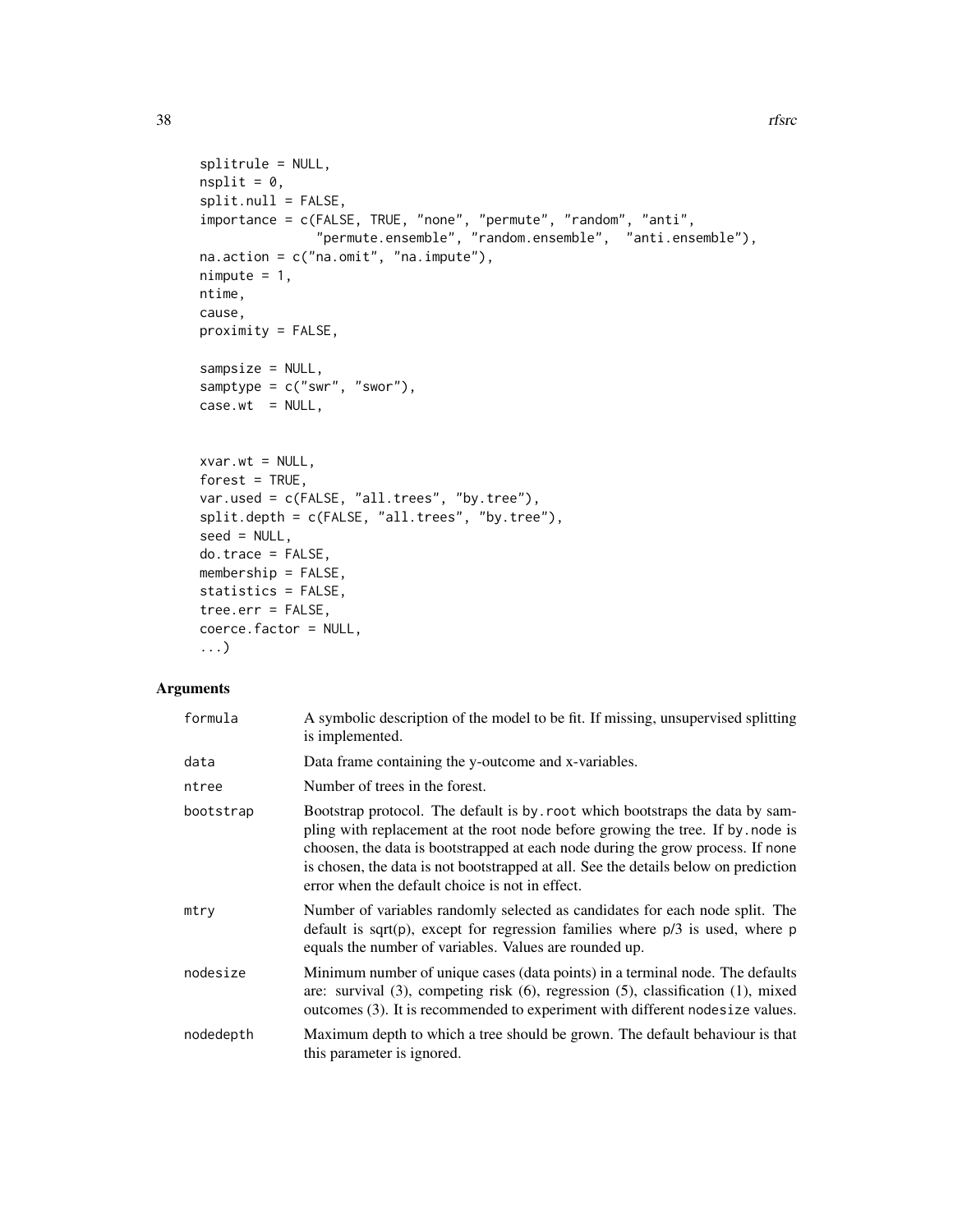| splitrule  | Splitting rule used to grow trees. See below for details.                                                                                                                                                                                                                                                                                                                                                                                                                                                                                                                                                                                                                                                                                                                                                                                                                                                                      |
|------------|--------------------------------------------------------------------------------------------------------------------------------------------------------------------------------------------------------------------------------------------------------------------------------------------------------------------------------------------------------------------------------------------------------------------------------------------------------------------------------------------------------------------------------------------------------------------------------------------------------------------------------------------------------------------------------------------------------------------------------------------------------------------------------------------------------------------------------------------------------------------------------------------------------------------------------|
| nsplit     | Non-negative integer value. When zero, deterministic splitting for an x-variable<br>is in effect. When non-zero, a maximum of nsplit split points are randomly<br>chosen among the possible split points for the x-variable. This can significantly<br>increase speed over deterministic splitting. In the case of pure random splitting,<br>a value of one is used as the default, since deterministic splitting is not a com-<br>patible concept in that scenario. However, values greater than one are accepted,<br>as with the other split rules.                                                                                                                                                                                                                                                                                                                                                                          |
| split.null | Set this value to TRUE when testing the null hypothesis. In particular, this<br>assumes there is no relationship between y and x.                                                                                                                                                                                                                                                                                                                                                                                                                                                                                                                                                                                                                                                                                                                                                                                              |
| importance | Method for computing variable importance (VIMP). Calculating VIMP can be<br>computationally expensive when the number of variables is high. The defalut<br>action is importance="none". See the details below for more about VIMP.                                                                                                                                                                                                                                                                                                                                                                                                                                                                                                                                                                                                                                                                                             |
| na.action  | Action taken if the data contains NA's. Possible values are na. omit or na. impute.<br>The default na. omit removes the entire record if even one of its entries is NA (for<br>x-variables this applies only to those specifically listed in 'formula'). Selecting<br>na. impute imputes the data. See below for more details regarding missing data<br>imputation.                                                                                                                                                                                                                                                                                                                                                                                                                                                                                                                                                            |
| nimpute    | Number of iterations of the missing data algorithm. Performance measures such<br>as out-of-bag (OOB) error rates tend to become optimistic if nimpute is greater<br>than 1.                                                                                                                                                                                                                                                                                                                                                                                                                                                                                                                                                                                                                                                                                                                                                    |
| ntime      | Integer value used for survival families to constrain ensemble calculations to a<br>grid of time values of no more than ntime time points. Alternatively if a vector<br>of values of length greater than one is supplied, it is assumed these are the time<br>points to be used to constrain the calculations (note that the constrained time<br>points used will be the observed event times closest to the user supplied time<br>points). If no value is specified, the default action is to use all observed event<br>times. Use this option when the sample size is large to improve computational<br>efficiency.                                                                                                                                                                                                                                                                                                          |
| cause      | Integer value between 1 and J indicating the event of interest for competing<br>risks, where J is the number of event types (this option applies only to competing<br>risks and is ignored otherwise). While growing a tree, the splitting of a node is<br>restricted to the event type specified by cause. If not specified, the default is<br>to use a composite splitting rule which is an average over the entire set of event<br>types (a democratic approach). Users can also pass a vector of non-negative<br>weights of length J if they wish to use a customized composite split statistic (for<br>example, passing a vector of ones reverts to the default composite split statistic).<br>In all instances when cause is set incorrectly, splitting reverts to the default.<br>Finally, note that regardless of how cause is specified, the returned forest object<br>always provides estimates for all event types. |
| proximity  | Proximity of cases as measured by the frequency of sharing the same termi-<br>nal node. This is an nxn matrix, which can be large. Choices are "inbag",<br>"oob", "all", TRUE, or FALSE. Setting proximity = TRUE is equivalent to<br>$proximity = "inbag".$                                                                                                                                                                                                                                                                                                                                                                                                                                                                                                                                                                                                                                                                   |
| sampsize   | Requested size of bootstrap when "by . root" is in effect (if missing the default<br>action is the usual bootstrap).                                                                                                                                                                                                                                                                                                                                                                                                                                                                                                                                                                                                                                                                                                                                                                                                           |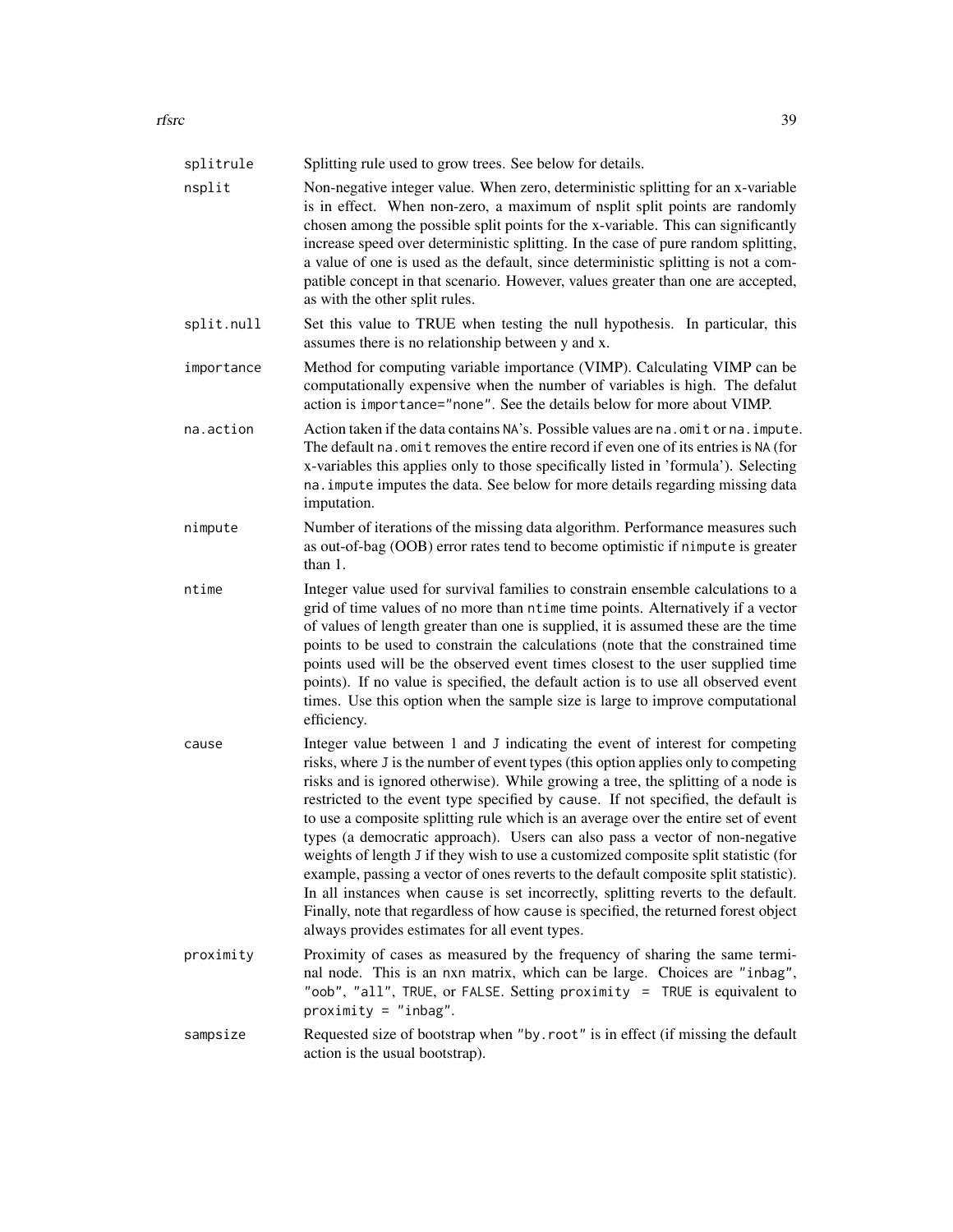| samptype      | Type of bootstrap when "by.root" is in effect. Choices are swr (sampling with<br>replacement, the default action) and swor (sampling without replacement).                                                                                                                                                                                                                                                                                                                                                                                                                                  |
|---------------|---------------------------------------------------------------------------------------------------------------------------------------------------------------------------------------------------------------------------------------------------------------------------------------------------------------------------------------------------------------------------------------------------------------------------------------------------------------------------------------------------------------------------------------------------------------------------------------------|
| case.wt       | Vector of non-negative weights where entry k, after normalizing, is the probabil-<br>ity of selecting case k as a candidate for the bootstrap. Default is to use uniform<br>weights. Vector must be of dimension n, where n equals the number of cases in<br>the processed data set (missing values may be removed, thus altering the orig-<br>inal sample size). It is generally better to use real weights rather than integers.<br>With larger sizes of n, the slightly different sampling algorithms used in the two<br>scenarios can result in dramatically different execution times. |
| xvar.wt       | Vector of non-negative weights where entry k, after normalizing, is the proba-<br>bility of selecting variable k as a candidate for splitting a node. Default is to use<br>uniform weights. Vector must be of dimension p, where p equals the number of<br>variables, otherwise the default is invoked.                                                                                                                                                                                                                                                                                     |
| forest        | Should the forest object be returned? Used for prediction on new data and re-<br>quired by many of the functions used to parse the RF-SRC object. It is recom-<br>mended not to change the default setting.                                                                                                                                                                                                                                                                                                                                                                                 |
| var.used      | Return variables used for splitting? Default is FALSE. Possible values are all. trees<br>and by.tree.                                                                                                                                                                                                                                                                                                                                                                                                                                                                                       |
| split.depth   | Records the minimal depth for each variable. Default is FALSE. Possible values<br>are all. trees and by. tree. Used for variable selection.                                                                                                                                                                                                                                                                                                                                                                                                                                                 |
| seed          | Negative integer specifying seed for the random number generator.                                                                                                                                                                                                                                                                                                                                                                                                                                                                                                                           |
| do.trace      | Number of seconds between updates to the user on approximate time to com-<br>pletion.                                                                                                                                                                                                                                                                                                                                                                                                                                                                                                       |
| membership    | Should terminal node membership and inbag information be returned?                                                                                                                                                                                                                                                                                                                                                                                                                                                                                                                          |
| statistics    | Should split statistics be returned? Values can be parsed using stat. split.                                                                                                                                                                                                                                                                                                                                                                                                                                                                                                                |
| tree.err      | Should the error rate be calculated on every tree? When FALSE, it will only be<br>calculated on the last tree. In such situations, plot of the error rate will result in<br>a flat line. To view the error rate over all trees, restore the model with option set<br>to TRUE.                                                                                                                                                                                                                                                                                                               |
| coerce.factor | Names of variables (can either be x-variables or y-outcomes) to be analyzed as<br>factors. The variables must be coded as sequential positive integers 1,2, This<br>option is useful in high-dimensional problems with a large number of factors.                                                                                                                                                                                                                                                                                                                                           |
| $\cdots$      | Further arguments passed to or from other methods.                                                                                                                                                                                                                                                                                                                                                                                                                                                                                                                                          |

# Details

1. *Families*

The package automagically determines the underlying random forest family to be fit from the following eight choices:

regr, regr+, class, class+, mix+, unsupv, surv, and surv-CR.

- (a) Regression forests (regr) for continuous responses.
- (b) Multivariate regression forests (regr+) for multivariate continuous responses.
- (c) Classification forests (class) for factor responses.
- (d) Multivariate classification forests (class+) for multivariate factor responses.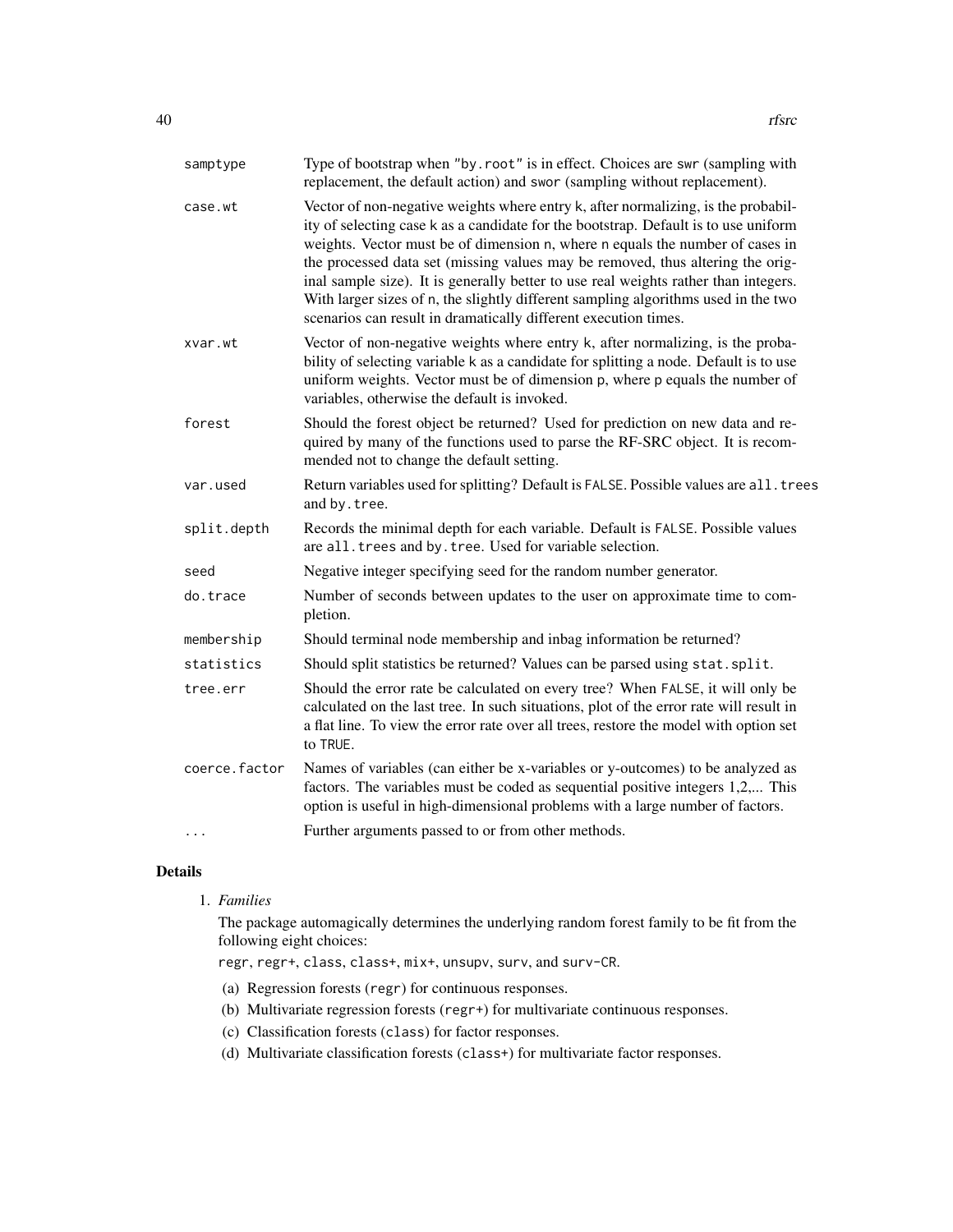- (e) Multivariate mixed forests (mix+) for mixed continuous and factor responses.
- (f) Unsupervised forests (unsupv) when there is no response.
- (g) Survival forest (surv) for right-censored survival settings.
- (h) Competing risk survival forests (surv-CR) for competing risk scenarios.

See below for how to code the response in the two different survival scenarios and for responses for multivariate forests.

2. *Splitrules*

Splitrules are set according to the option splitrule as follows:

- Regression analysis:
	- (a) The default rule is weighted mean-squared error splitting mse (Breiman et al. 1984, Chapter 8.4).
	- (b) Unweighted and heavy weighted mean-squared error splitting rules can be invoked using splitrules mse.unwt and mse.hvwt. Generally mse works best, but see Ishwaran (2015) for details.
- Multivariate regression analysis: For multivariate regression responses, a composite normalized mean-squared error splitting rule is used.
- Classification analysis:
	- (a) The default rule is Gini index splitting gini (Breiman et al. 1984, Chapter 4.3).
	- (b) Unweighted and heavy weighted Gini index splitting rules can be invoked using splitrules gini.unwt and gini.hvwt. Generally gini works best, but see Ishwaran (2015) for details.
- Multivariate classification analysis: For multivariate classification responses, a composite normalized Gini index splitting rule is used.
- Mixed outcomes analysis: When both regression and classification responses are detected, a multivariate normalized composite split rule of mean-squared error and Gini index splitting is invoked.
- Unsupervised analysis: In settings where there is no outcome, unsupervised splitting is invoked. In this case, the mixed outcome splitting rule (above) is applied.
- Survival analysis:
	- (a) The default rule is logrank which implements log-rank splitting (Segal, 1988; Leblanc and Crowley, 1993).
	- (b) logrankscore implements log-rank score splitting (Hothorn and Lausen, 2003).
- Competing risk analysis:
	- (a) The default rule is logrankCR which implements a modified weighted log-rank splitting rule modeled after Gray's test (Gray, 1988).
	- (b) logrank implements weighted log-rank splitting where each event type is treated as the event of interest and all other events are treated as censored. The split rule is the weighted value of each of log-rank statistics, standardized by the variance. For more details see Ishwaran et al. (2014).
- Custom splitting: All families except unsupervised are available for user defined custom splitting. Some basic C-programming skills are required. The harness for defining these rules is in splitCustom.c. In this file we give examples of how to code rules for regression, classification, survival, and competing risk. Each family can support up to sixteen custom split rules. Specifying splitrule="custom" or splitrule="custom1" will trigger the first split rule for the family defined by the training data set. Multivariate families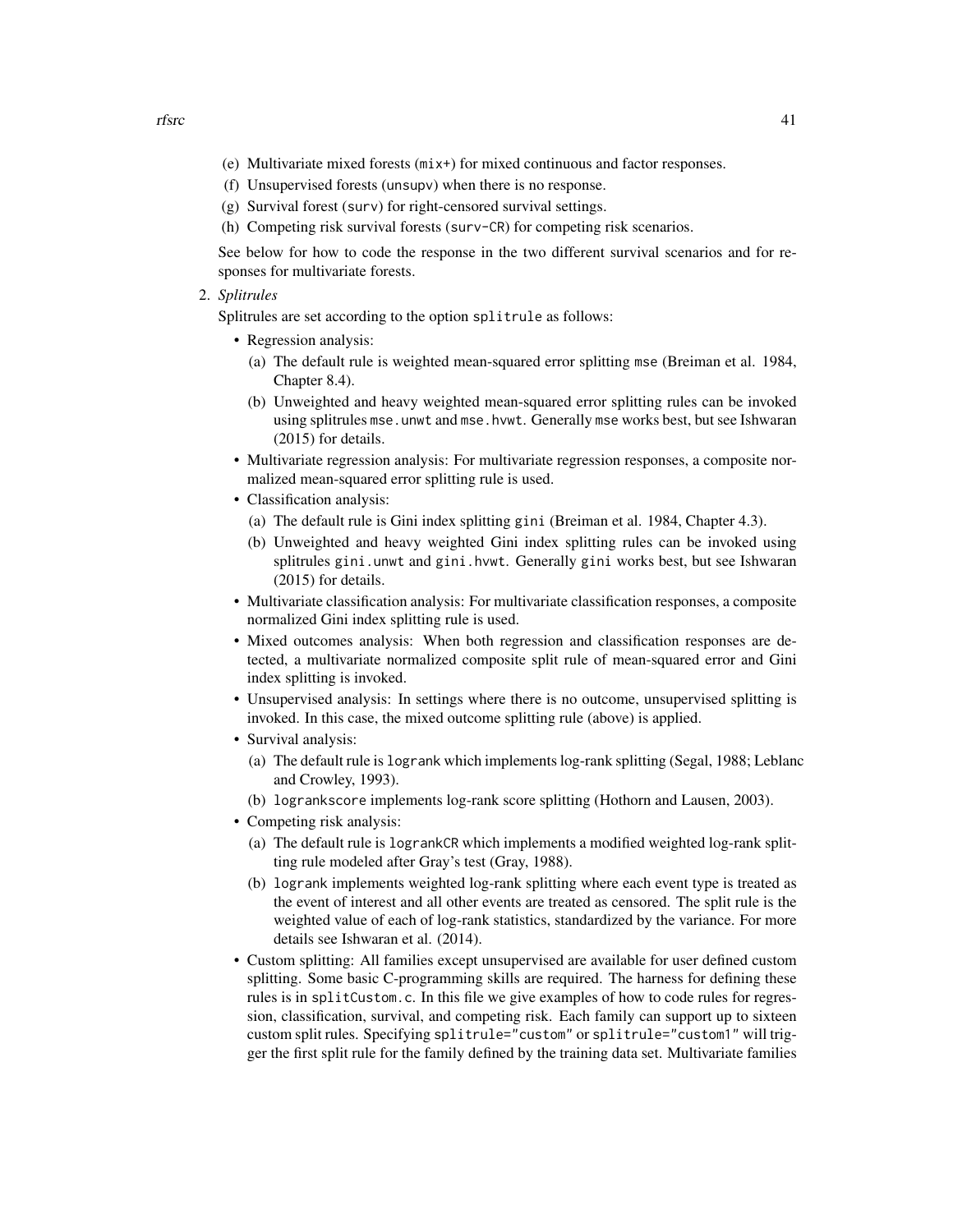will need a custom split rule for both regression and classification. In the examples, we demonstrate how the user is presented with the node specific membership. The task is then to define a split statistic based on that membership. Take note of the instructions in splitCustom.c on how to *register* the custom split rules. It is suggested that the existing custom split rules be kept in place, for reference, and that the user proceed to develop splitrule="custom2" and so on. The package must be recompiled and installed for the custom split rules to become available.

3. *Allowable data types*

Data types must be real valued, integer, factor or logical – however all except factors are coerced and treated as if real valued. For ordered factors, splits are similar to real valued variables. If the factor is unordered, a split will move a subset of the levels in the parent node to the left daughter, and the complementary subset to the right daughter. All possible complementary pairs are considered and apply to factors with an unlimited number of levels. However, there is an optimization check to ensure that the number of splits attempted is not greater than the number of cases in a node (this internal check will override the nsplit value in random splitting mode if nsplit is large enough; see below for information about nsplit).

## 4. *Improving computational speed*

## • *Randomized Splitting Rules*

Trees tend to favor splits on continuous variables and factors with large numbers of levels (Loh and Shih, 1997). To mitigate this bias, and considerably improve computational speed, a randomize version of a splitting rule can be invoked using 'nsplit'. If 'nsplit' is set to a non-zero positive integer, then a maximum of 'nsplit' split points are chosen randomly for each of the 'mtry' variables within a node. The splitting rule is applied to the random split points and the node is split on that variable and random split point yielding the best value (as measured by the splitting rule). Pure random splitting can be invoked by setting 'splitrule="random"'. For each node, a variable is randomly selected and the node is split using a random split point (Cutler and Zhao, 2001; Lin and Jeon, 2006).

The value of 'nsplit' has a significant impact on the time taken to grow a forest. This is because non-random splitting (i.e. the default option 'nsplit=0'), considers all possible split points for each of the 'mtry' variables, and iterating over each split point can be CPU intensive, especially in large sample size settings.

In general, regardless of computational speed, it is good practice to use the 'nsplit' when the data contains a mix of continuous and discrete variables. Using a reasonably small value mitigates bias and may not compromise accuracy.

• *Large sample size*

For increased efficiency for survival families, users should consider setting 'ntime' to a relatively small value when the sample size (number of rows of the data) is large. This constrains ensemble calculations such as survival functions to a restricted grid of time points of length no more than 'ntime' which can considerably reduce computational times.

• *Large number of variables*

For increased efficiency when the number of variables are large, use the defalut setting of importance="none" which turns off variable importance (VIMP) calculations and can considerably reduce computational times (see below for more details about variable importance). Note that variable importance calculations can always be recovered later from the grow forest using the function vimp and/or predict. Alternatively if VIMP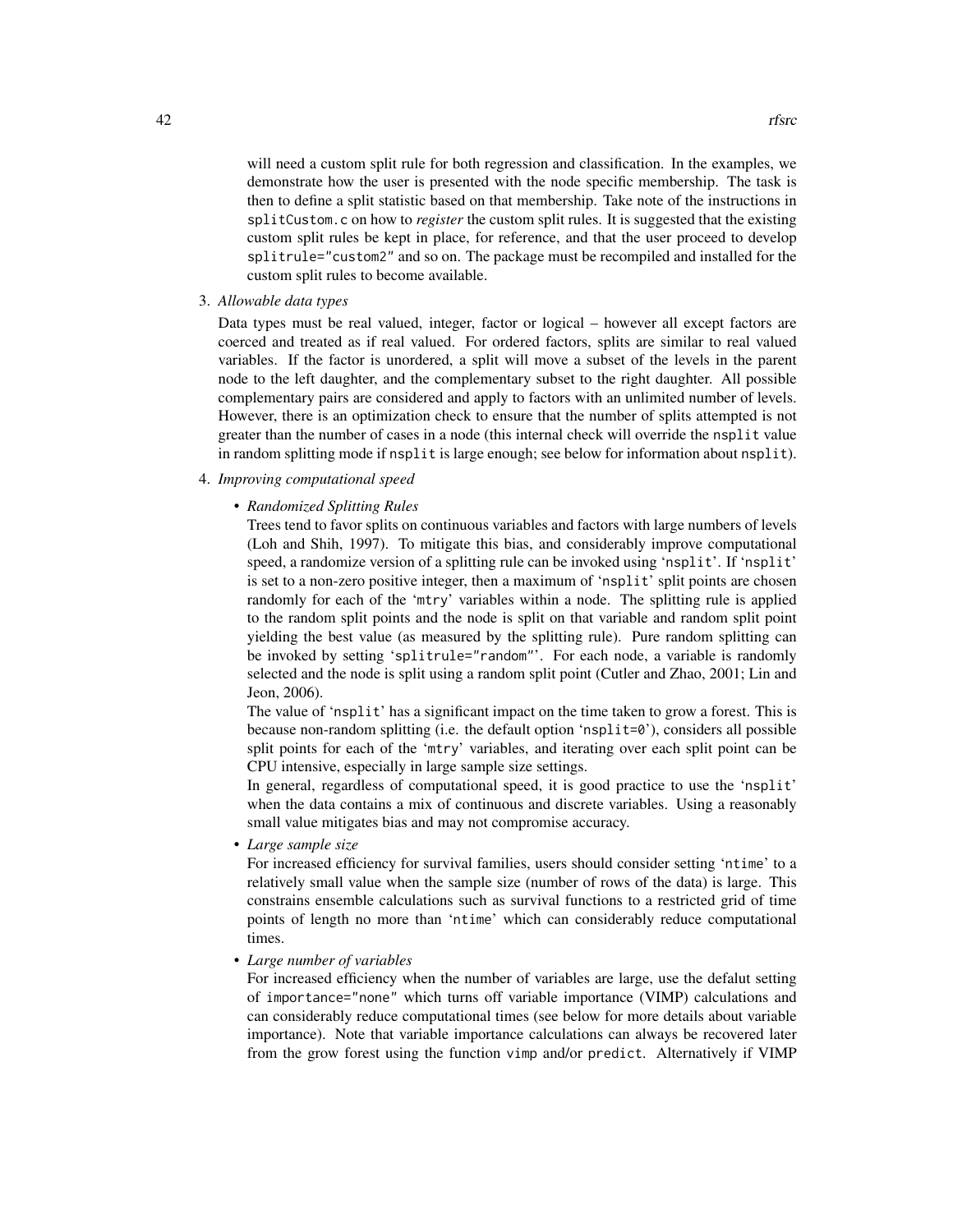is desired in grow mode, consider using 'ensemble' VIMP which can be considerably faster, especially for survival families.

• *Factors*

For coherence, an immutable map is applied to each factor that ensures that factor levels in the training data set are consistent with the factor levels in any subsequent test data set. This map is applied to each factor before and after the native C library is executed. Because of this, if x-variables are all factors, then computational times may become very long in high dimensional problems.

5. *Prediction Error*

Prediction error is calculated using OOB data. Performance is measured in terms of meansquared-error for regression, and misclassification error for classification. A normalized Brier score (relative to a coin-toss) is also provided upon printing a classification forest.

For survival, prediction error is measured by 1-C, where C is Harrell's (Harrell et al., 1982) concordance index. Prediction error is between 0 and 1, and measures how well the predictor correctly ranks (classifies) two random individuals in terms of survival. A value of 0.5 is no better than random guessing. A value of 0 is perfect.

When bootstrapping is by, node or none, a coherent OOB subset is not available to assess prediction error. Thus, all outputs dependent on this are suppressed. In such cases, prediction error is only available via classical cross-validation (the user will need to use the predict.rfsrc function).

6. *Variable Importance (VIMP)*

The option 'importance' allows several ways to calculate VIMP. The default permute returns Breiman-Cutler permutation VIMP as described in Breiman (2001). For each tree, the prediction error on the out-of-bag (OOB) data is recorded. Then for a given variable *x*, OOB cases are randomly permuted in *x* and the prediction error is recorded. The VIMP for *x* is defined as the difference between the perturbed and unperturbed error rate, averaged over all trees. If random is used, then *x* is not permuted, but rather an OOB case is assigned a daughter node randomly whenever a split on *x* is encountered in the in-bag tree. If anti is used, then *x* is assigned to the opposite node whenever a split on  $x$  is encountered in the in-bag tree.

If 'importance' is selected from one of the 'ensemble' choices, VIMP is calculated by comparing the error rate for the perturbed OOB forest ensemble to the unperturbed OOB forest ensemble, where the perturbed ensemble is obtained by either permuting *x*, or by random daughter node assignment, or by anti-splitting on *x*. Thus, unlike Breiman-Cutler VIMP, ensemble VIMP does not measure the tree average effect of  $x$ , but rather its overall forest effect (Ishwaran et al. 2008). Ensemble VIMP is faster to compute than Breiman-Cutler VIMP and therefore may be preferable in large scale problems (especially true for survival).

Finally, the option none turns VIMP off entirely.

Note that the function vimp provides a friendly user interface for extracting VIMP.

7. *Multivariate Forests*

Multivariate forests are specified by using the multivariate formula interface. Such a call can take one of two forms:

rfsrc(Multivar(y1, y2, ..., yd)  $\sim$  . , my.data, ...)

rfsrc(cbind(y1, y2, ..., yd)  $\sim$  ., my.data, ...)

The nature of the outcomes will inform the code as to what type of multivariate forest to grow; i.e. whether it is real-valued, categorical, or a combination of both (mixed). Note that performance measures such as VIMP and error rates are returned for all outcomes. For faster speed, VIMP can be turned off and the predict function used later to extract these values.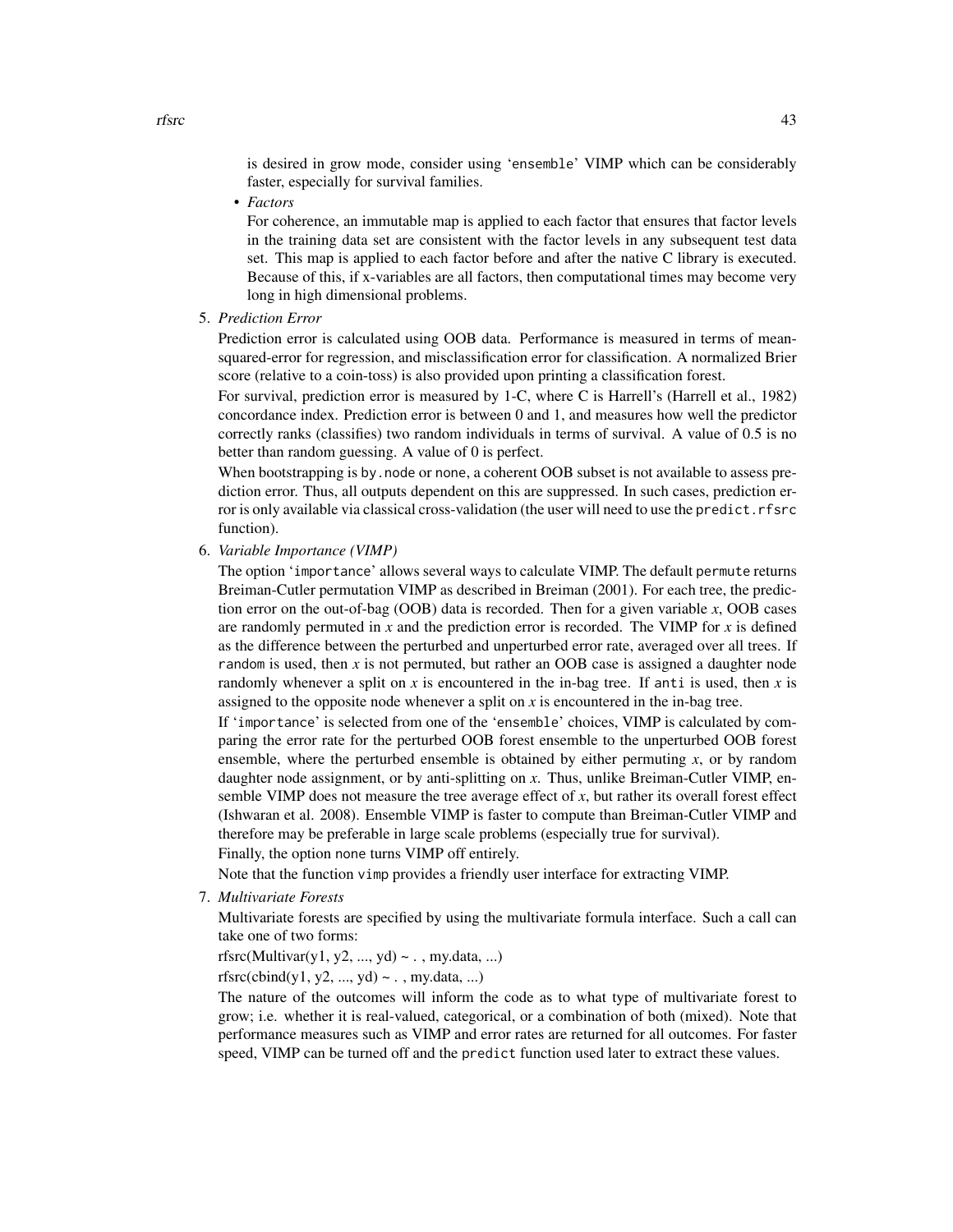#### 8. *Unsupervised Splitting*

In the case where no y-outcomes are present, unsupervised splitting can be invoked by one of two means:

rfsrc(Unsupervised()  $\sim$  ., data = my.data)

 $rfsrc(data = my.data)$ 

In this case, a random subset of mtry pairs of variables are selected at each tree node. For each pair, one is chosen at random to be the response (called the pseudo-response) and the remaining variable is treated as the candidate variable to be split on. The best split (measured in terms of the pseudo-response) over the mtry pairs is used to split the node.

Multivariate unsupervised splitting can also be implemented. A typical call looks like:

rfsrc(Unsupervised(5)  $\sim$  ., my.data, mtry = 10)

In the above, mtry=10 variables are selected at random, and for each of these a random subset of 5 variables are selected and defined as the multivariate pseudo-responses. In essence this creates a collection of 10 multivariate regression problems (the number of regressions, 10, is defined by mtry and the number of pseudo-responses in each regression, 5, is determined by the unsupervised formula; informally we call this value "ytry"). A multivariate normalized composite splitting rule is then applied to each of the 10 multivariate regression problems and the node split on the variable leading to the best split.

Note that all performance values (error rates, VIMP, prediction) are turned off in unsupervised mode.

- 9. *Survival, Competing Risks*
	- (a) Survival settings require a time and censoring variable which should be identifed in the formula as the response using the standard Surv formula specification. A typical formula call looks like:

Surv(my.time, my.status)  $\sim$ .

where my.time and my.status are the variables names for the event time and status variable in the users data set.

- (b) For survival forests (Ishwaran et al. 2008), the censoring variable must be coded as a non-negative integer with 0 reserved for censoring and (usually) 1=death (event). The event time must be non-negative.
- (c) For competing risk forests (Ishwaran et al., 2013), the implementation is similar to survival, but with the following caveats:
	- Censoring must be coded as a non-negative integer, where 0 indicates right-censoring, and non-zero values indicate different event types. While 0,1,2,..,J is standard, and recommended, events can be coded non-sequentially, although 0 must always be used for censoring.
	- Setting the splitting rule to logrankscore will result in a survival analysis in which all events are treated as if they are the same type (indeed, they will coerced as such).
	- Generally, competing risks requires a larger nodesize than survival settings.
- 10. *Missing data imputation*

Setting 'na.action="na.impute"' imputes missing data (both x and y-variables) using a modification of the missing data algorithm of Ishwaran et al. (2008). Prior to splitting a node, missing data for a variable is imputed by randomly drawing values from non-missing in-bag data. The purpose of this imputed data is to make it possible to assign cases to daughter nodes in the event the node is split on a variable with missing data. Imputed data is however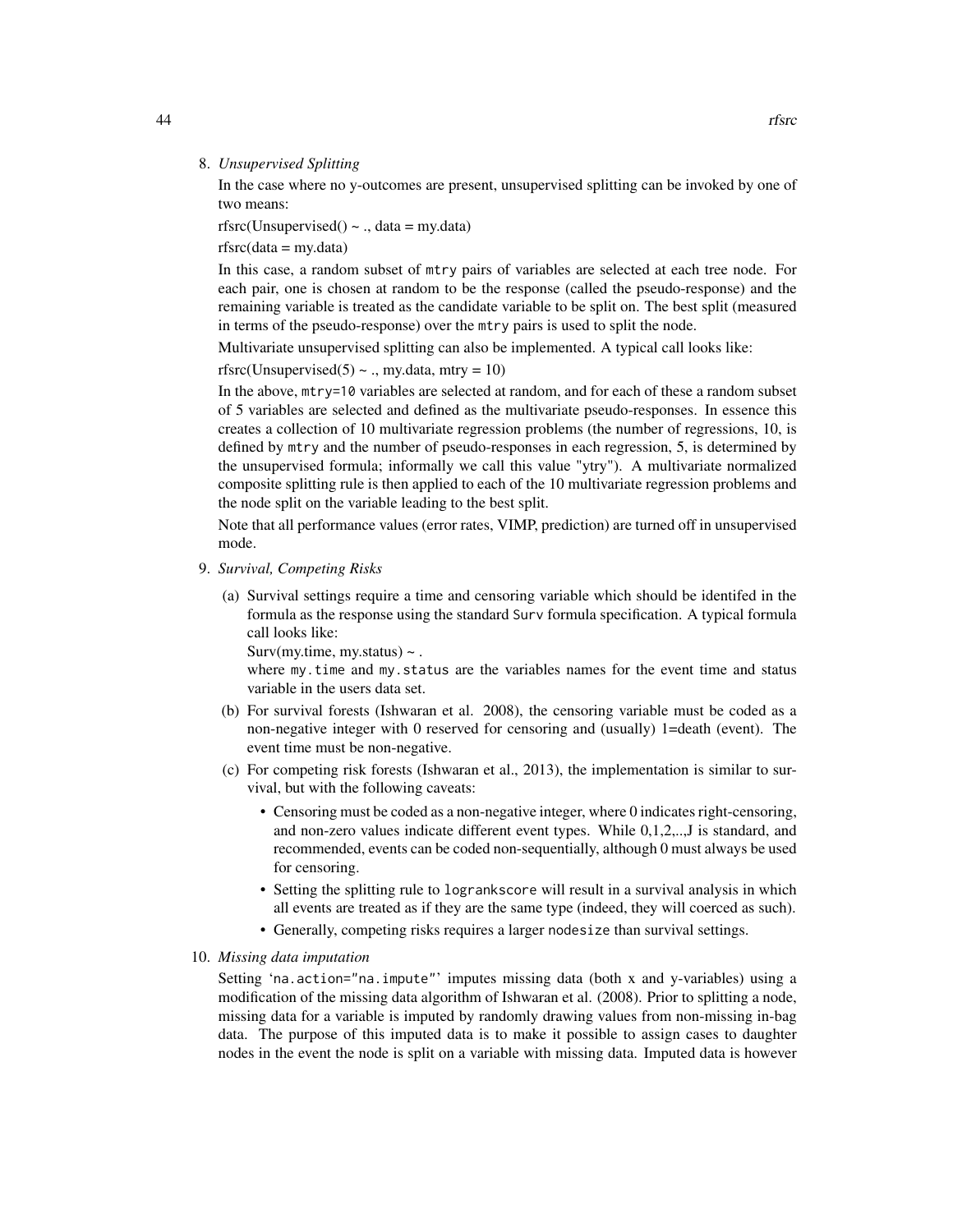not used to calculate the split-statistic which uses non-missing data only. Following a node split, imputed data are reset to missing and the process is repeated until terminal nodes are reached. Missing data in terminal nodes are imputed using in-bag non-missing terminal node data. For integer valued variables and censoring indicators, imputation uses a maximal class rule, whereas continuous variables and survival time use a mean rule.

The missing data algorithm can be iterated by setting nimpute to a positive integer greater than 1. Using only a few iterations are needed to improve accuracy. When the algorithm is iterated, at the completion of each iteration, missing data is imputed using OOB non-missing terminal node data which is then used as input to grow a new forest. Note that when the algorithm is iterated, a side effect is that missing values in the returned objects xvar, yvar are replaced by imputed values. Further, imputed objects such as imputed.data are set to NULL. Also, keep in mind that if the algorithm is iterated, performance measures such as error rates and VIMP become optimistically biased.

Finally, records in which all outcome and x-variable information are missing are removed from the forest analysis. Variables having all missing values are also removed.

See the function impute.rfsrc for a fast impute interface.

- 11. *Miscellanea*
	- (a) Setting 'var.used="all.trees"' returns a vector of size p where each element is a count of the number of times a split occurred on a variable. If 'var.used="by.tree"', a matrix of size ntreexp is returned. Each element  $[i][j]$  is the count of the number of times a split occurred on variable [j] in tree [i].
	- (b) Setting 'split.depth="all.trees"' returns a matrix of size nxp where entry [i][j] is the minimal depth for variable [j] for case [i] averaged over the forest. That is, for case [i], the entry [i][j] records the first time case [i] splits on variable [j] averaged over the forest. If 'split.depth="by.tree"', a three-dimensional array is returned where the third dimension [k] records the tree and the first two coordinates [i][j] record the case and the variable. Thus entry [i][j][k] is the minimal depth for case [i] for variable [j] for tree [k].

#### Value

An object of class (rfsrc, grow) with the following components:

| call      | The original call to rfsrc.                                       |
|-----------|-------------------------------------------------------------------|
| formula   | The formula used in the call.                                     |
| family    | The family used in the analysis.                                  |
| n         | Sample size of the data (depends upon NA's, see 'na. action').    |
| ntree     | Number of trees grown.                                            |
| mtry      | Number of variables randomly selected for splitting at each node. |
| nodesize  | Minimum size of terminal nodes.                                   |
| nodedepth | Maximum depth allowed for a tree.                                 |
| splitrule | Splitting rule used.                                              |
| nsplit    | Number of randomly selected split points.                         |
| yvar      | y-outcome values.                                                 |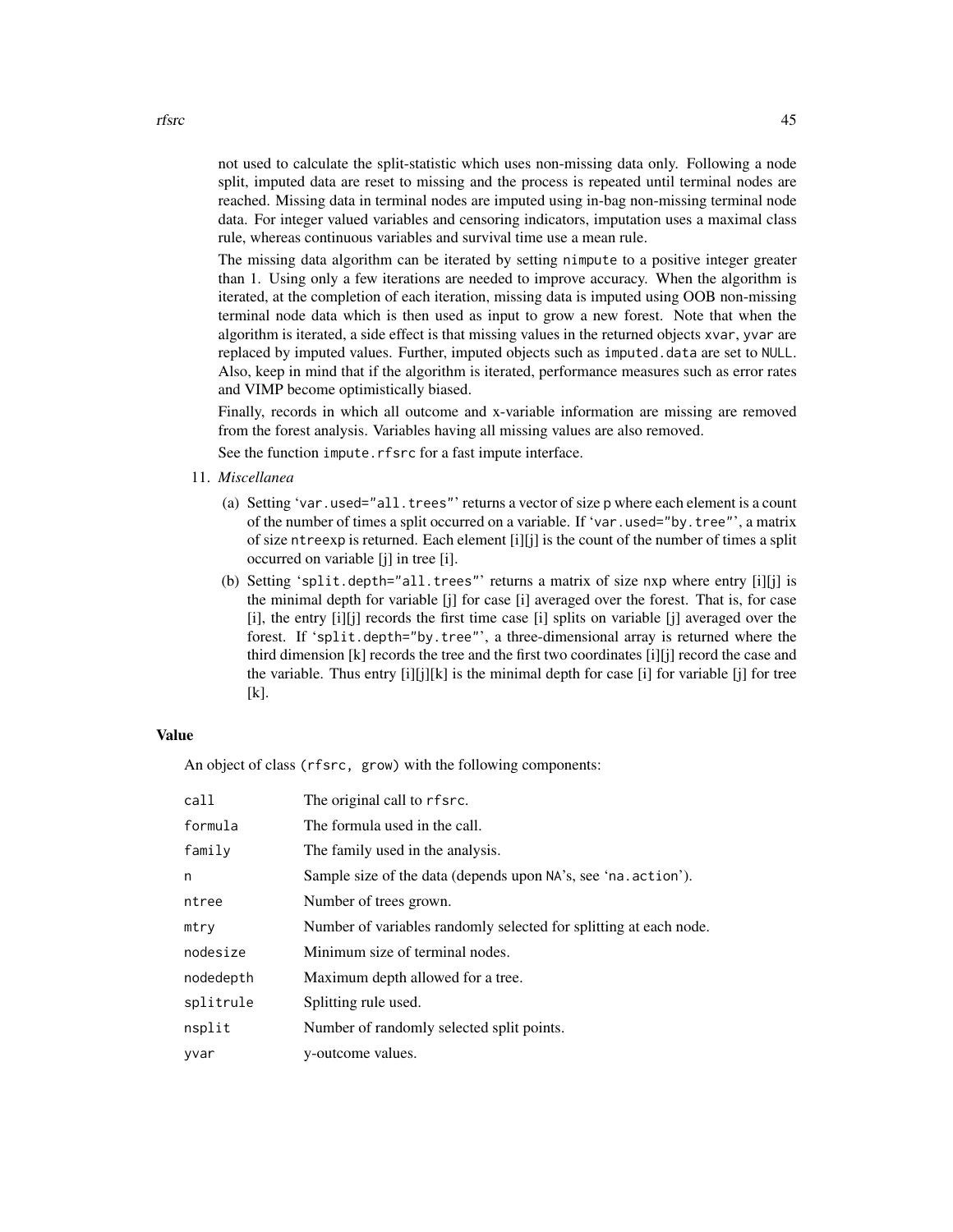| yvar.names    | A character vector of the y-outcome names.                                                                                                                                                                  |
|---------------|-------------------------------------------------------------------------------------------------------------------------------------------------------------------------------------------------------------|
| xvar          | Data frame of x-variables.                                                                                                                                                                                  |
| xvar.names    | A character vector of the x-variable names.                                                                                                                                                                 |
| xvar.wt       | Vector of non-negative weights specifying the probability used to select a vari-<br>able for splitting a node.                                                                                              |
| split.wt      | Vector of non-negative weights where entry k, after normalizing, is the multi-<br>plier by which the split statistic for a covariate is adjusted.                                                           |
| leaf.count    | Number of terminal nodes for each tree in the forest. Vector of length 'ntree'.<br>A value of zero indicates a rejected tree (can occur when imputing missing data).<br>Values of one indicate tree stumps. |
| proximity     | Proximity matrix recording the frequency of pairs of data points occur within<br>the same terminal node.                                                                                                    |
| forest        | If 'forest=TRUE', the forest object is returned. This object is used for prediction<br>with new test data sets and is required for other R-wrappers.                                                        |
| membership    | Matrix recording terminal node membership where each column contains the<br>node number that a case falls in for that tree.                                                                                 |
| inbag         | Matrix recording inbag membership where each column contains the number of<br>times that a case appears in the bootstrap sample for that tree.                                                              |
| var.used      | Count of the number of times a variable is used in growing the forest.                                                                                                                                      |
| imputed.indv  | Vector of indices for cases with missing values.                                                                                                                                                            |
| imputed.data  | Data frame of the imputed data. The first column(s) are reserved for the y-<br>responses, after which the x-variables are listed.                                                                           |
| split.depth   | Matrix [i][j] or array [i][j][k] recording the minimal depth for variable [j] for<br>case [i], either averaged over the forest, or by tree [k].                                                             |
| node.stats    | Split statistics returned when statistics=TRUE which can be parsed using<br>stat.split.                                                                                                                     |
| err.rate      | Tree cumulative OOB error rate.                                                                                                                                                                             |
| importance    | Variable importance (VIMP) for each x-variable.                                                                                                                                                             |
| predicted     | In-bag predicted value.                                                                                                                                                                                     |
| predicted.oob | OOB predicted value.                                                                                                                                                                                        |
|               | for classification settings, additionally ++++++++                                                                                                                                                          |
| class         | In-bag predicted class labels.                                                                                                                                                                              |
| class.oob     | OOB predicted class labels.                                                                                                                                                                                 |
| ++++++++      | for multivariate settings, additionally ++++++++                                                                                                                                                            |
| regr0utput    | List containing performance values for regression responses (if they are present).                                                                                                                          |
| clas0utput    | List containing performance values for categorical (factor) responses (if they are<br>present).                                                                                                             |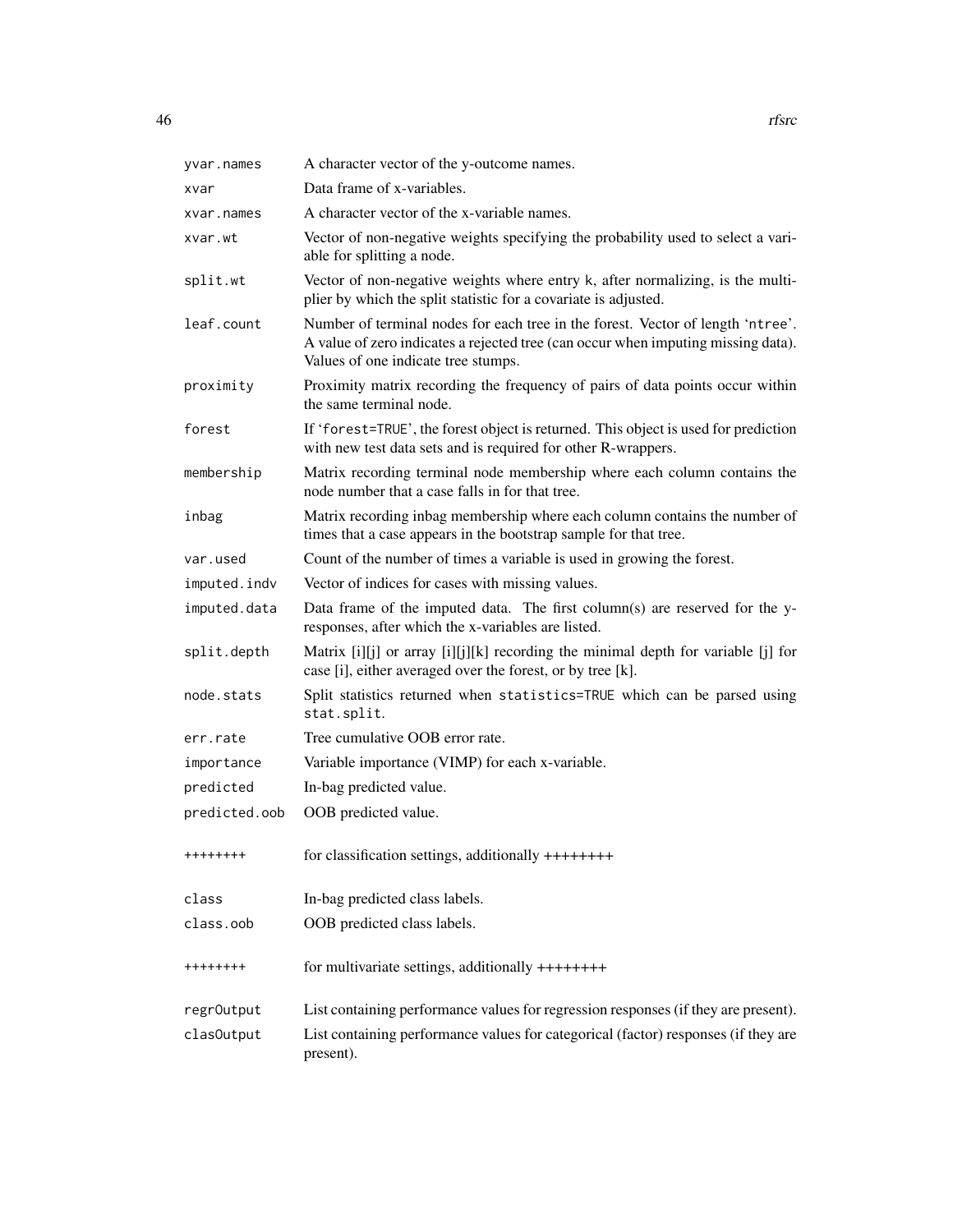rfsrc and the contract of the contract of the contract of the contract of the contract of the contract of the contract of the contract of the contract of the contract of the contract of the contract of the contract of the

| ++++++++            | for survival settings, additionally $++++++$                             |
|---------------------|--------------------------------------------------------------------------|
| survival            | In-bag survival function.                                                |
| survival.oob        | <b>OOB</b> survival function.                                            |
| chf                 | In-bag cumulative hazard function (CHF).                                 |
| chf.oob             | OOB CHF.                                                                 |
| time.interest       | Ordered unique death times.                                              |
| ndead               | Number of deaths.                                                        |
| ++++++++            | for competing risks, additionally $++++++$                               |
| chf                 | In-bag cause-specific cumulative hazard function (CSCHF) for each event. |
| chf.oob             | <b>OOB CSCHF.</b>                                                        |
| cif                 | In-bag cumulative incidence function (CIF) for each event.               |
| $\mathsf{cif.}$ oob | OOB CIF.                                                                 |
| time.interest       | Ordered unique event times.                                              |
| ndead               | Number of events.                                                        |

#### Note

- 1. Values returned depend heavily on the family. In particular, predicted and predicted.oob are the following values calculated using in-bag and OOB data:
	- (a) For regression, a vector of predicted y-responses.
	- (b) For classification, a matrix with columns containing the estimated class probability for each class.
	- (c) For survival, a vector of mortality values (Ishwaran et al., 2008) representing estimated risk for each individual calibrated to the scale of the number of events (as a specific example, if *i* has a mortality value of 100, then if all individuals had the same x-values as *i*, we would expect an average of 100 events). Also included in the grow object are matrices containing the CHF and survival function. Each row corresponds to an individual's ensemble CHF or survival function evaluated at each time point in time.interest.
	- (d) For competing risks, a matrix with one column for each event recording the expected number of life years lost due to the event specific cause up to the maximum follow up (Ishwaran et al., 2013). The grow object also contains the cause-specific cumulative hazard function (CSCHF) and the cumulative incidence function (CIF) for each event type. These are encoded as a three-dimensional array, with the third dimension used for the event type, each time point in time.interest making up the second dimension (columns), and the case (individual) being the first dimension (rows).
	- (e) For multivariate families, predicted values (and other performance values such as VIMP and error rates) are stored in the lists regrOutput and clasOutput.
- 2. Different R-wrappers are provided to aid in parsing the grow object.

# Author(s)

Hemant Ishwaran and Udaya B. Kogalur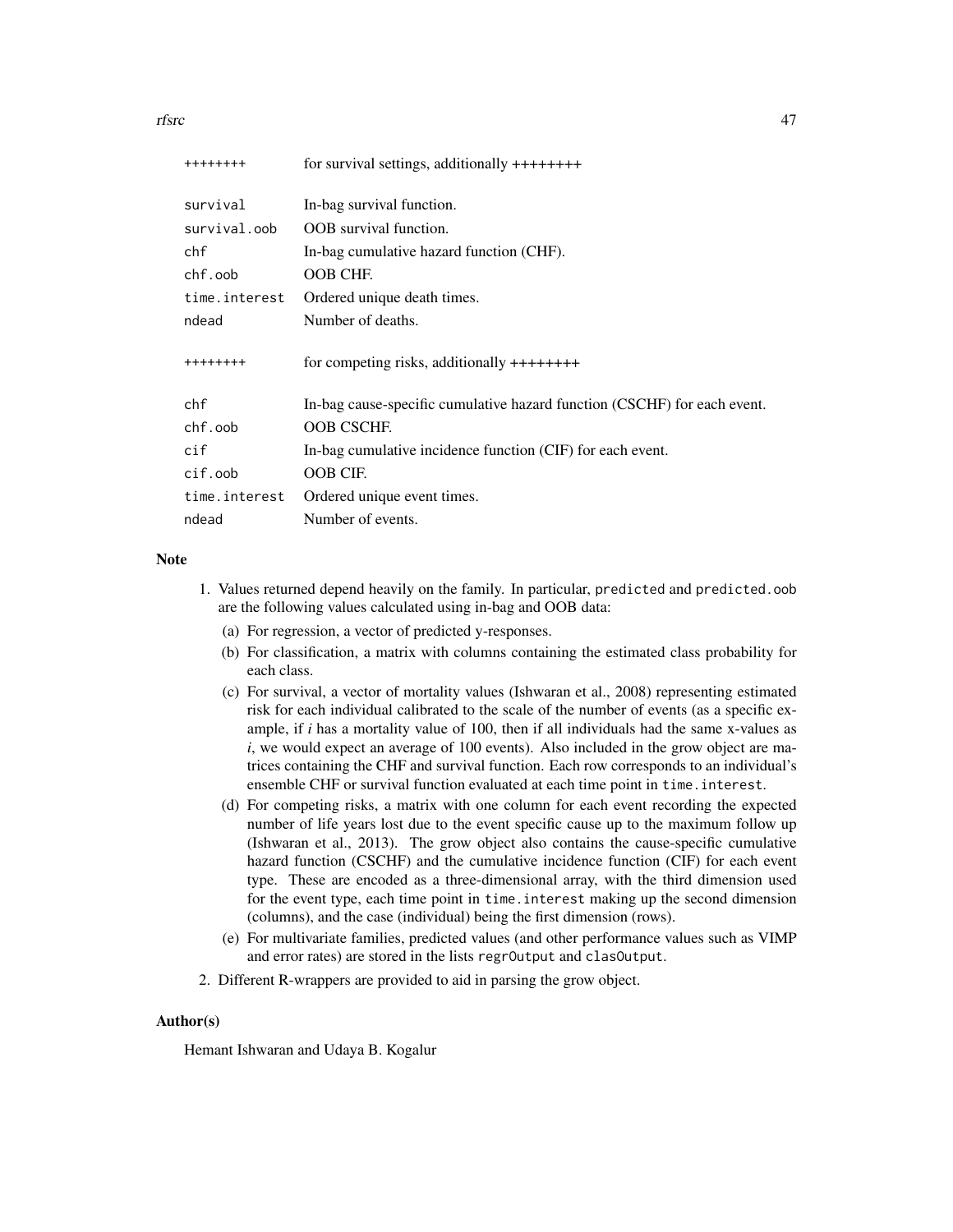<span id="page-47-0"></span>Breiman L., Friedman J.H., Olshen R.A. and Stone C.J. *Classification and Regression Trees*, Belmont, California, 1984.

Breiman L. (2001). Random forests, *Machine Learning*, 45:5-32.

Cutler A. and Zhao G. (2001). Pert-Perfect random tree ensembles. *Comp. Sci. Statist.*, 33: 490- 497.

Gray R.J. (1988). A class of k-sample tests for comparing the cumulative incidence of a competing risk, *Ann. Statist.*, 16: 1141-1154.

Harrell et al. F.E. (1982). Evaluating the yield of medical tests, *J. Amer. Med. Assoc.*, 247:2543- 2546.

Hothorn T. and Lausen B. (2003). On the exact distribution of maximally selected rank statistics, *Comp. Statist. Data Anal.*, 43:121-137.

Ishwaran H. (2007). Variable importance in binary regression trees and forests, *Electronic J. Statist.*, 1:519-537.

Ishwaran H. and Kogalur U.B. (2007). Random survival forests for R, *Rnews*, 7(2):25-31.

Ishwaran H., Kogalur U.B., Blackstone E.H. and Lauer M.S. (2008). Random survival forests, *Ann. App. Statist.*, 2:841-860.

Ishwaran H., Kogalur U.B., Gorodeski E.Z, Minn A.J. and Lauer M.S. (2010). High-dimensional variable selection for survival data. *J. Amer. Statist. Assoc.*, 105:205-217.

Ishwaran H., Gerds T.A., Kogalur U.B., Moore R.D., Gange S.J. and Lau B.M. (2014). Random survival forests for competing risks. *Biostatistics*, 15(4):757-773.

Ishwaran H. (2015). The effect of splitting on random forests. *Machine Learning*, 99:75-118.

Lin Y. and Jeon Y. (2006). Random forests and adaptive nearest neighbors, *J. Amer. Statist. Assoc.*, 101:578-590.

LeBlanc M. and Crowley J. (1993). Survival trees by goodness of split, *J. Amer. Statist. Assoc.*, 88:457-467.

Loh W.-Y and Shih Y.-S (1997). Split selection methods for classification trees, *Statist. Sinica*, 7:815-840.

Mogensen, U.B, Ishwaran H. and Gerds T.A. (2012). Evaluating random forests for survival analysis using prediction error curves, *J. Statist. Software*, 50(11): 1-23.

Segal M.R. (1988). Regression trees for censored data, *Biometrics*, 44:35-47.

#### See Also

find. interaction, [impute.rfsrc](#page-9-0), max. subtree,

[plot.competing.risk](#page-17-0), [plot.rfsrc](#page-19-0), [plot.survival](#page-20-0), [plot.variable](#page-23-0), [predict.rfsrc](#page-27-0), [print.rfsrc](#page-34-0), [rf2rfz](#page-35-0), [rfsrcSyn](#page-53-0), [stat.split](#page-56-0), [var.select](#page-58-0), [vimp](#page-66-0)

## Examples

##------------------------------------------------------------ ## Survival analysis ##------------------------------------------------------------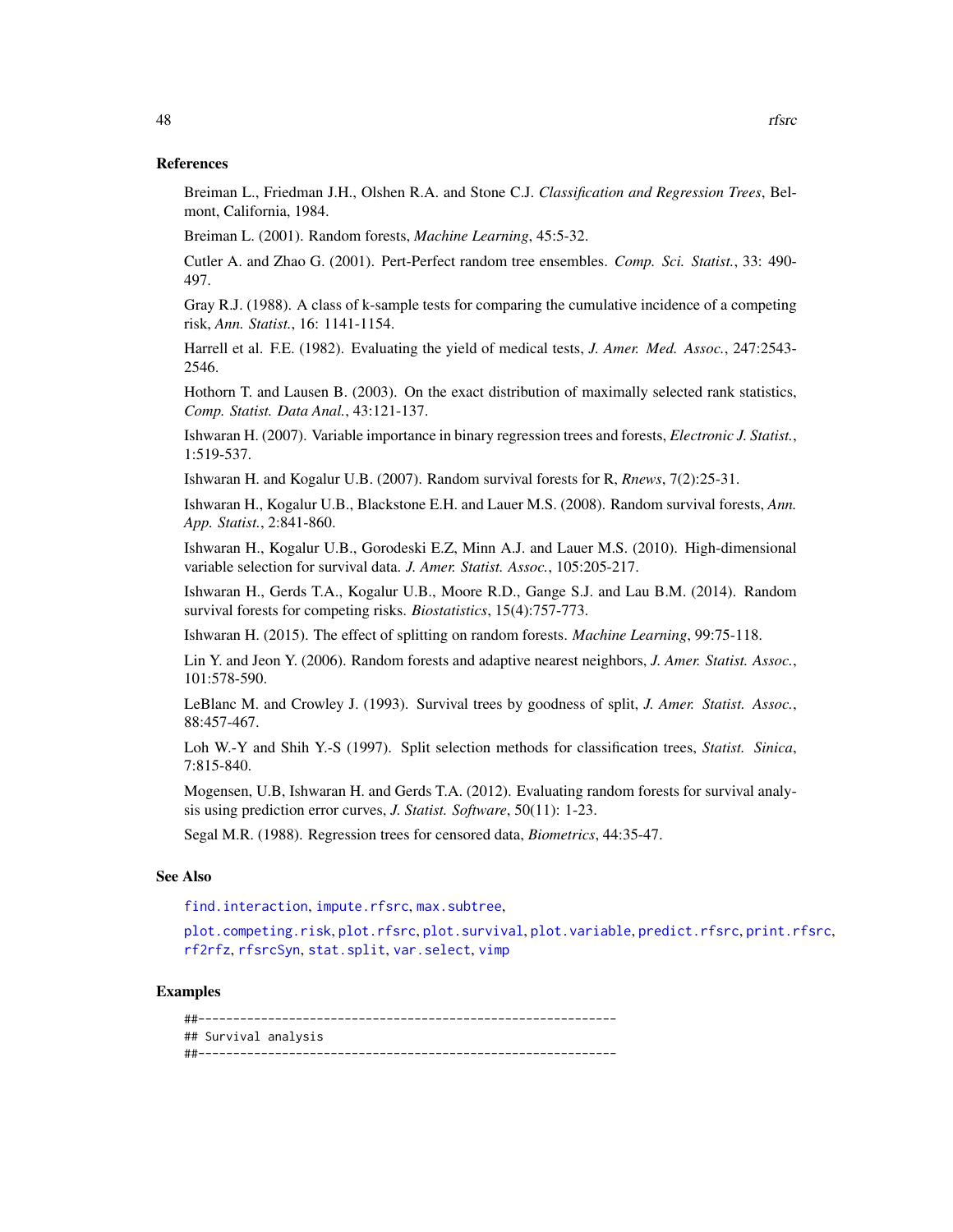```
## veteran data
## randomized trial of two treatment regimens for lung cancer
data(veteran, package = "randomForestSRC")
v.obj <- rfsrc(Surv(time, status) ~ ., data = veteran, ntree = 100, tree.err=TRUE)
# print and plot the grow object
print(v.obj)
plot(v.obj)
# plot survival curves for first 10 individuals: direct way
matplot(v.obj$time.interest, 100 * t(v.obj$survival[1:10, ]),
    xlab = "Time", ylab = "Survival", type = "l", lty = 1)# plot survival curves for first 10 individuals
# indirect way: using plot.survival (also generates hazard plots)
plot.survival(v.obj, subset = 1:10, haz.model = "ggamma")
## Not run:
## Primary biliary cirrhosis (PBC) of the liver
data(pbc, package = "randomForestSRC")
pbc.obj <- rfsrc(Surv(days, status) \sim ., pbc, nsplit = 10)
print(pbc.obj)
##------------------------------------------------------------
## Example of imputation in survival analysis
##------------------------------------------------------------
data(pbc, package = "randomForestSRC")
pbc.obj2 <- rfsrc(Surv(days, status) ~ ., pbc,
           nsplit = 10, na.action = "na.impute")
# here's a nice wrapper to combine original data + imputed data
combine.impute <- function(object) {
 impData <- cbind(object$yvar, object$xvar)
 if (!is.null(object$imputed.indv)) {
   impData[object$imputed.indv, ] <- object$imputed.data
 }
 impData
}
# combine original data + imputed data
pbc.imp.data <- combine.impute(pbc.obj2)
# same as above but we iterate the missing data algorithm
pbc.obj3 <- rfsrc(Surv(days, status) ~ ., pbc, nsplit=10,
        na.action = "na.impute", nimpute = 3)
pbc.iterate.imp.data <- combine.impute(pbc.obj3)
# fast way to impute the data (no inference is done)
```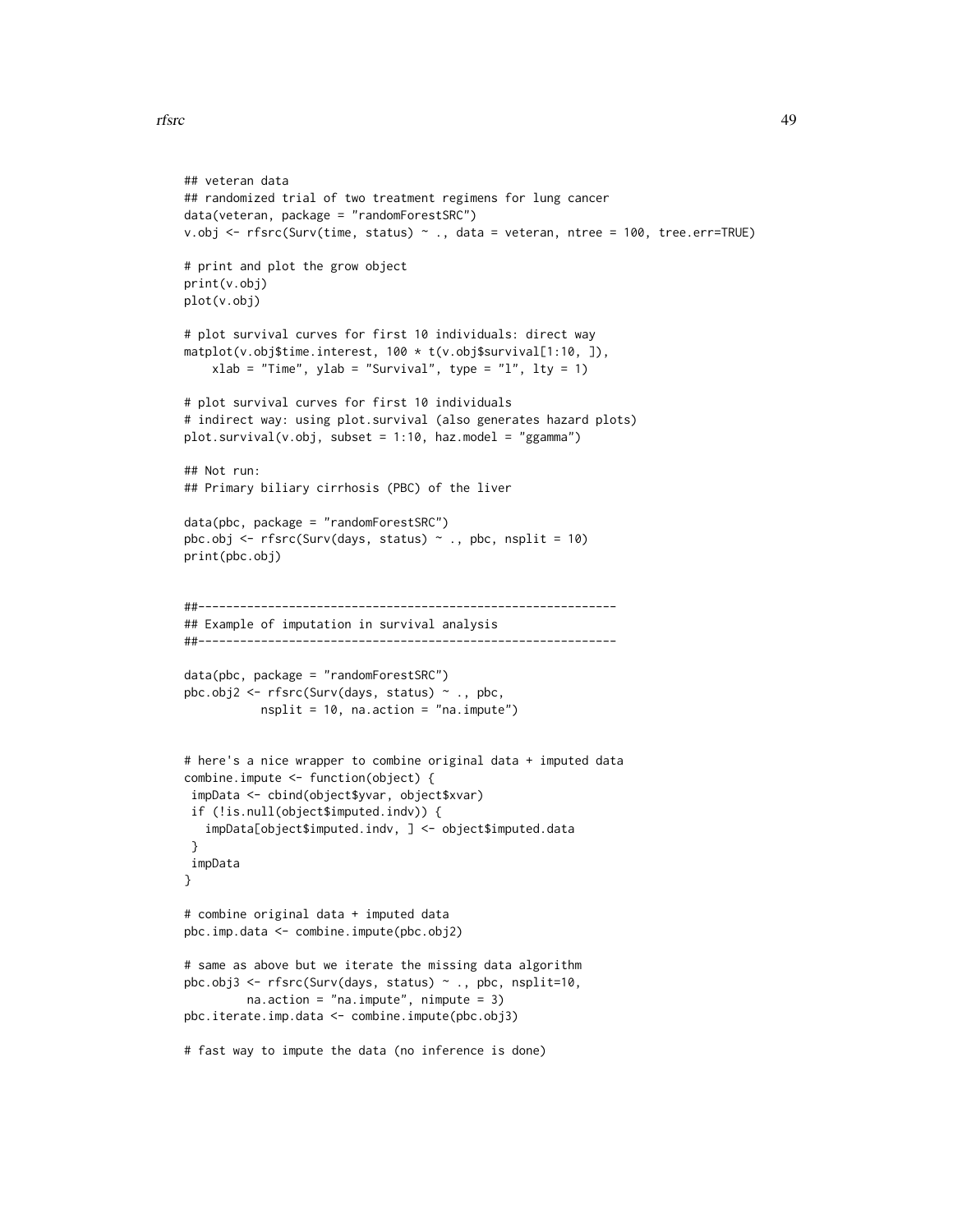```
# see impute.rfsc for more details
pbc.fast.imp.data <- impute.rfsrc(data = pbc, nsplit = 10, nimpute = 5)
##------------------------------------------------------------
## Compare RF-SRC to Cox regression
## Illustrates C-index and Brier score measures of performance
## assumes "pec" and "survival" libraries are loaded
##------------------------------------------------------------
if (library("survival", logical.return = TRUE)
    & library("pec", logical.return = TRUE)
    & library("prodlim", logical.return = TRUE)
    & library("Hmisc", logical.return = TRUE))
{
  ##prediction function required for pec
 predictSurvProb.rfsrc <- function(object, newdata, times, ...){
   ptemp <- predict(object,newdata=newdata,...)$survival
   pos <- sindex(jump.times = object$time.interest, eval.times = times)
   p \leftarrow \text{cbind}(1, \text{ptemp})[, pos + 1]
    if (NROW(p) != NROW(newdata) || NCOL(p) != length(times))stop("Prediction failed")
   p
 }
 ## data, formula specifications
 data(pbc, package = "randomForestSRC")
 pbc.na <- na.omit(pbc) ##remove NA's
 surv.f <- as.formula(Surv(days, status) ~ .)
 pec.f <- as.formula(Hist(days,status) ~ 1)
 ## run cox/rfsrc models
 ## for illustration we use a small number of trees
 cox.obj <- coxph(surv.f, data = pbc.na)
 rfsrc.obj <- rfsrc(surv.f, pbc.na, nsplit = 10, ntree = 150)
 ## compute bootstrap cross-validation estimate of expected Brier score
 ## see Mogensen, Ishwaran and Gerds (2012) Journal of Statistical Software
 set.seed(17743)
 prederror.pbc <- pec(list(cox.obj,rfsrc.obj), data = pbc.na, formula = pec.f,
                        splitMethod = "bootcv", B = 50)print(prederror.pbc)
 plot(prederror.pbc)
 ## compute out-of-bag C-index for cox regression and compare to rfsrc
 rfsrc.obj <- rfsrc(surv.f, pbc.na, nsplit = 10)
 cat("out-of-bag Cox Analysis ...", "\n")
 cox.err <- sapply(1:100, function(b) {
    if (b\%10 == 0) cat("cox bootstrap:", b, "\n")
    train <- sample(1:nrow(pbc.na), nrow(pbc.na), replace = TRUE)
    cox.obj <- tryCatch({coxph(surv.f, pbc.na[train, ])}, error=function(ex){NULL})
    if (is.list(cox.obj)) {
      rcorr.cens(predict(cox.obj, pbc.na[-train, ]),
                 Surv(pbc.na$days[-train],
```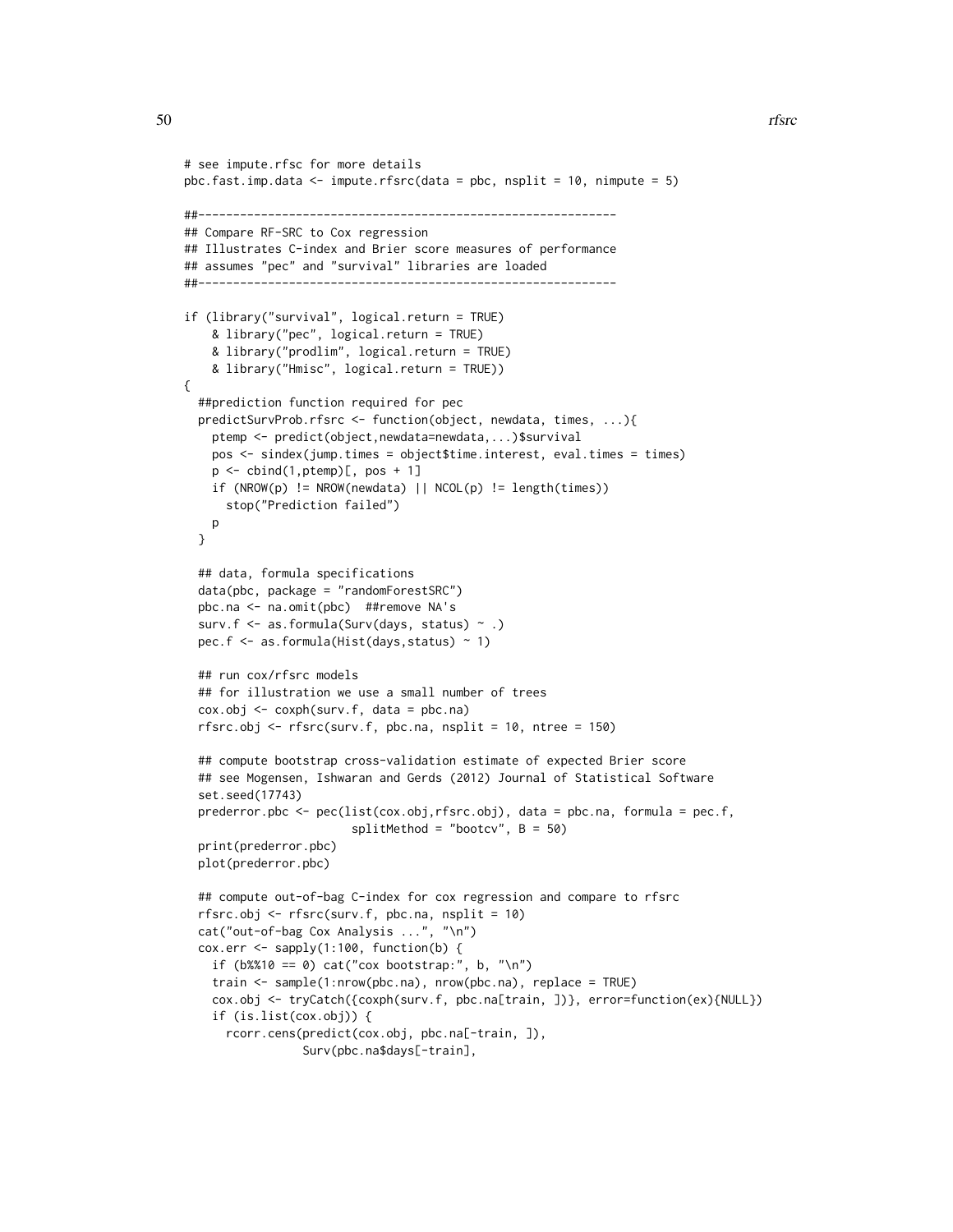```
pbc.na$status[-train]))[1]
   } else NA
  })
  cat("\n\tOOB error rates\n\n")
  cat("\tRSF : ", rfsrc.obj$err.rate[rfsrc.obj$ntree], "\n")
  cat("\tCox regression : ", mean(cox.err, na.rm = TRUE), "\n")
}
##------------------------------------------------------------
## Competing risks
##------------------------------------------------------------
## WIHS analysis
## cumulative incidence function (CIF) for HAART and AIDS stratified by IDU
data(wihs, package = "randomForestSRC")
wihs.obj <- rfsrc(Surv(time, status) \sim ., wihs, nsplit = 3, ntree = 100)
plot.competing.risk(wihs.obj)
cif <- wihs.obj$cif
Time <- wihs.obj$time.interest
idu <- wihs$idu
cif.haart \leftarrow \text{cbind}(\text{apply}(cif[,,.1][idu == 0,.], 2, mean),apply(cif[,,1][idu == 1,], 2, mean))cif. aids < - child(apply(cif[, ., 2][idu == 0, ], 2, mean),apply(cif[,,2][idu == 1,], 2, mean))matplot(Time, cbind(cif.haart, cif.aids), type = "l",
        lty = c(1,2,1,2), col = c(4, 4, 2, 2), lwd = 3,ylab = "Cumulative Incidence")
legend("topleft",
       legend = c("HAART (Non-IDU)", "HAART (IDU)", "AIDS (Non-IDU)", "AIDS (IDU)"),
       lty = c(1, 2, 1, 2), col = c(4, 4, 2, 2), lwd = 3, cex = 1.5)## illustrates the various splitting rules
## illustrates event specific and non-event specific variable selection
if (library("survival", logical.return = TRUE)) {
  ## use the pbc data from the survival package
  ## events are transplant (1) and death (2)
  data(pbc, package = "survival")
  pbc$id <- NULL
  ## modified Gray's weighted log-rank splitting
  pbc.cr \leq rfsrc(Surv(time, status) \sim ., pbc, nsplit = 10)
  ## log-rank event-one specific splitting
  pbc.log1 <- rfsrc(Surv(time, status) ~ ., pbc, nsplit = 10,
              splitrule = "logrank", cause = c(1, \emptyset), importance="permute")
  ## log-rank event-two specific splitting
  pbc.log2 <- rfsrc(Surv(time, status) \sim ., pbc, nsplit = 10,
              splitrule = "logrank", cause = c(0,1), importance="permute")
```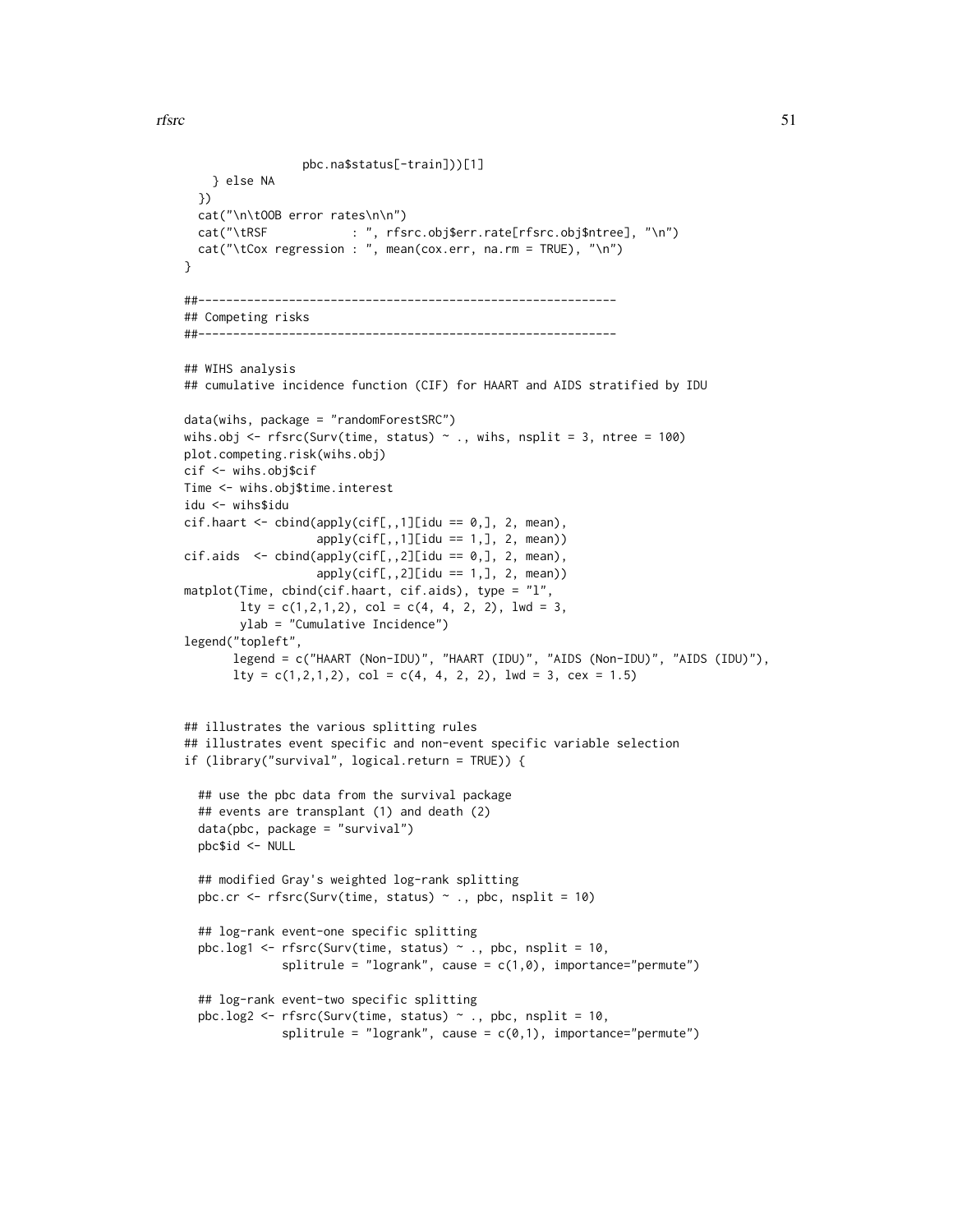```
## extract VIMP from the log-rank forests: event-specific
 ## extract minimal depth from the Gray log-rank forest: non-event specific
 var.perf <- data.frame(md = max.subtree(pbc.cr)$order[, 1],
                         vimp1 = 100 * pbc.log1$importance[,1],
                         vimp2 = 100 * pbc.log2$importance[, 2])print(var.perf[order(var.perf$md), ])
}
## ------------------------------------------------------------
## Regression analysis
## ------------------------------------------------------------
## New York air quality measurements
airq.obj \leq rfsrc(Ozone \sim ., data = airquality, na.action = "na.impute")
# partial plot of variables (see plot.variable for more details)
plot.variable(airq.obj, partial = TRUE, smooth.lines = TRUE)
## motor trend cars
mtcars.obj <- rfsrc(mpg ~ ., data = mtcars)
# minimal depth variable selection via max.subtree
md.obj <- max.subtree(mtcars.obj)
cat("top variables:\n")
print(md.obj$topvars)
# equivalent way to select variables
# see var.select for more details
vs.obj <- var.select(object = mtcars.obj)
## ------------------------------------------------------------
## Classification analysis
## ------------------------------------------------------------
## Edgar Anderson's iris data
iris.obj <- rfsrc(Species ~., data = iris)
## Wisconsin prognostic breast cancer data
data(breast, package = "randomForestSRC")
breast.obj <- rfsrc(status \sim ., data = breast, nsplit = 10, tree.err=TRUE)
plot(breast.obj)
## ------------------------------------------------------------
## Unsupervised analysis
## ------------------------------------------------------------
# two equivalent ways to implement unsupervised forests
```

```
mtcars.unspv <- rfsrc(Unsupervised() ~., data = mtcars)
mtcars2.unspv <- rfsrc(data = mtcars)
```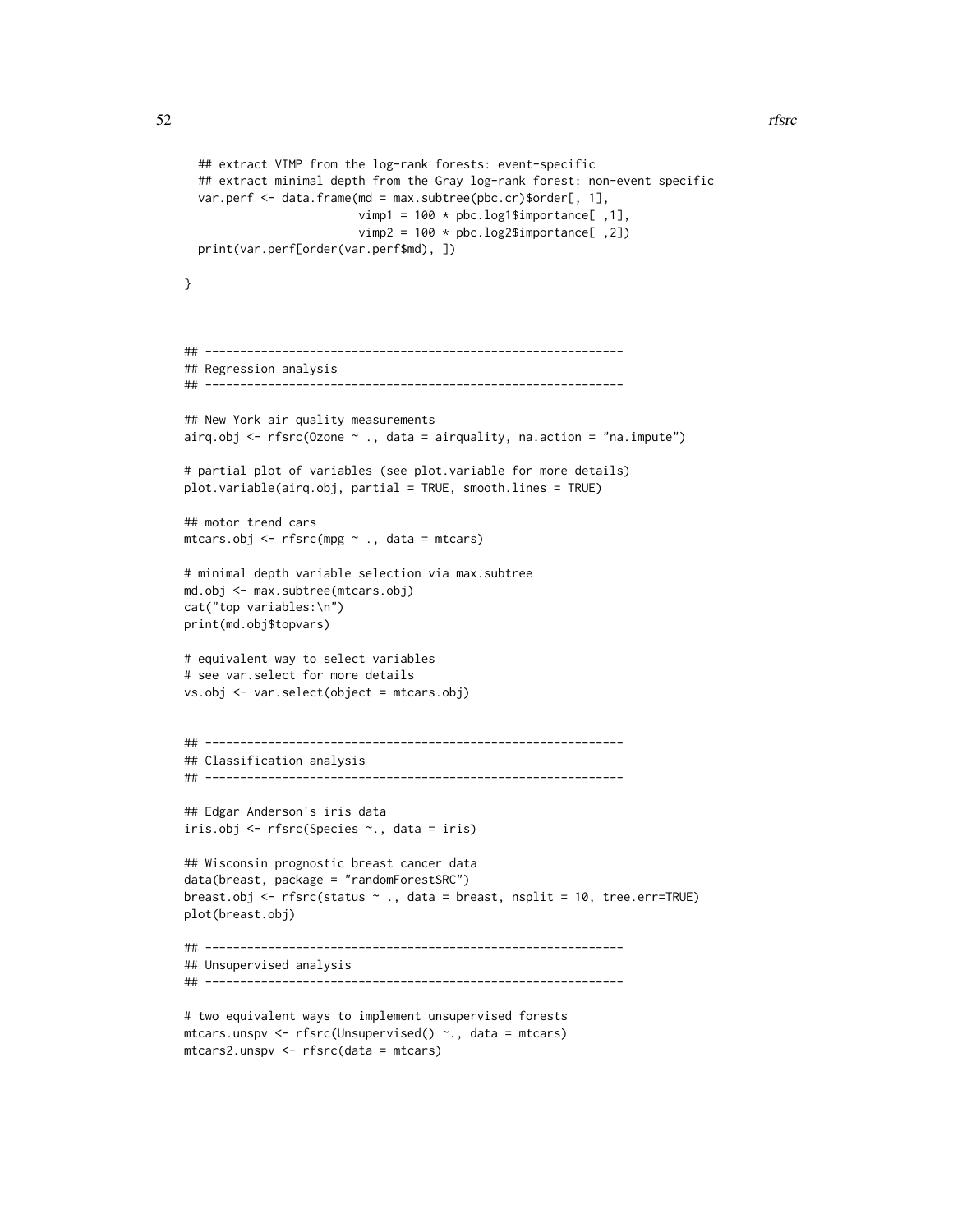```
#minimal depth variable selection applies!
var.select(mtcars2.unspv)
## ------------------------------------------------------------
## Multivariate regression analysis
## ------------------------------------------------------------
mtcars.mreg <- rfsrc(Multivar(mpg, cyl) ~., data = mtcars, tree.err=TRUE)
print(mtcars.mreg, outcome.target = "mpg")
print(mtcars.mreg, outcome.target = "cyl")
plot(mtcars.mreg, outcome.target = "mpg")
plot(mtcars.mreg, outcome.target = "cyl")
## ------------------------------------------------------------
## Mixed outcomes analysis
## ------------------------------------------------------------
mtcars.new <- mtcars
mtcars.new$cyl <- factor(mtcars.new$cyl)
mtcars.new$carb <- factor(mtcars.new$carb, ordered = TRUE)
mtcars.mix <- rfsrc(cbind(carb, mpg, cyl) ~., data = mtcars.new, tree.err=TRUE)
print(mtcars.mix, outcome.target = "mpg")
print(mtcars.mix, outcome.target = "cyl")
plot(mtcars.mix, outcome.target = "mpg")
plot(mtcars.mix, outcome.target = "cyl")
## ------------------------------------------------------------
## Custom splitting using the pre-coded examples.
## ------------------------------------------------------------
## motor trend cars
mtcars.obj <- rfsrc(mpg ~ ., data = mtcars, splitrule="custom")
## Edgar Anderson's iris data
iris.obj <- rfsrc(Species ~., data = iris, splitrule="custom1")
## WIHS analysis
wihs.obj <- rfsrc(Surv(time, status) \sim ., wihs, nsplit = 3,
                  ntree = 100, splitrule="custom1")
```
## End(Not run)

rfsrc.news *Show the NEWS file*

#### Description

Show the NEWS file of the randomForestSRC package.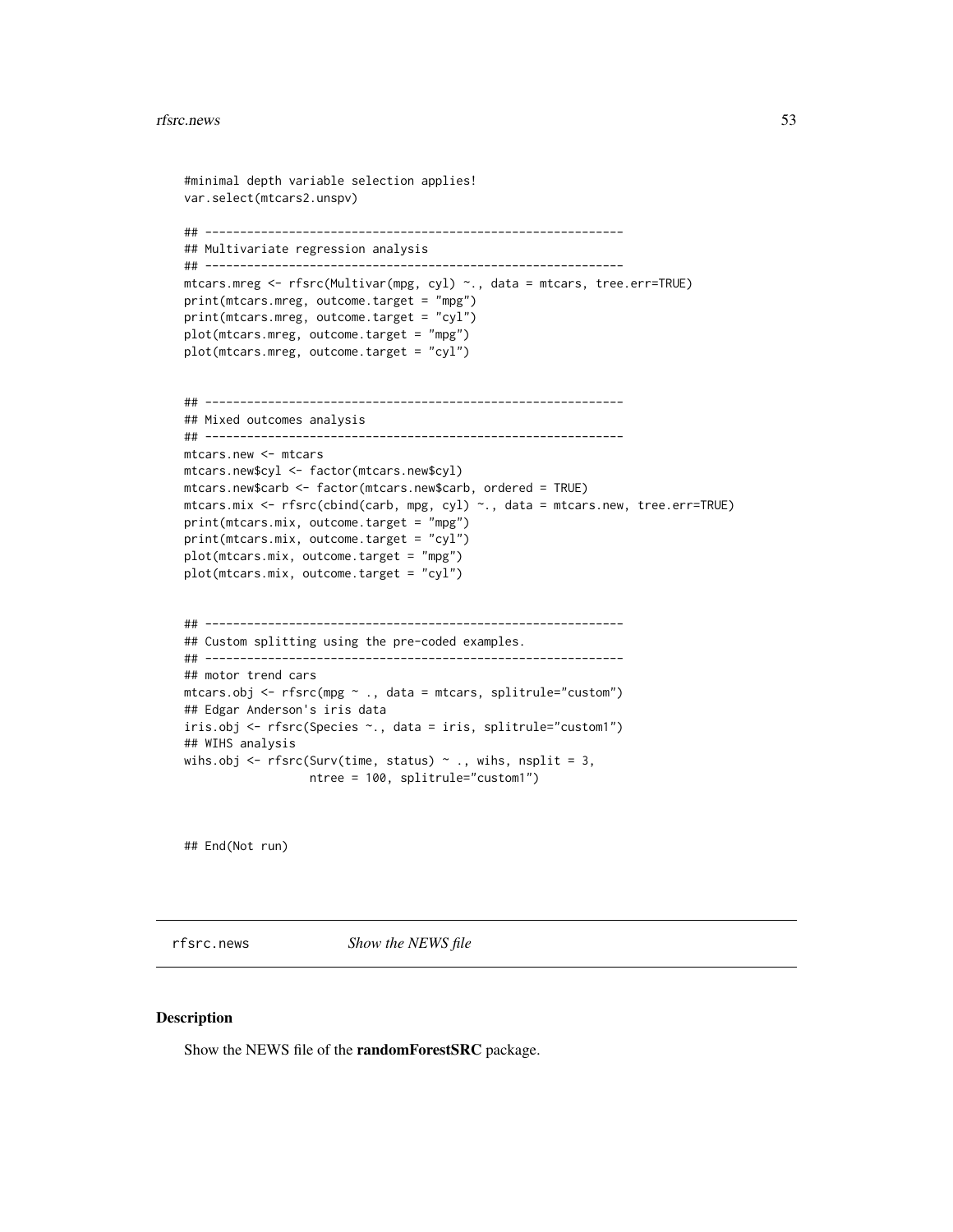# Usage

rfsrc.news(...)

## Arguments

... Further arguments passed to or from other methods.

# Value

None.

# Author(s)

Hemant Ishwaran and Udaya B. Kogalur

## <span id="page-53-0"></span>rfsrcSyn *Synthetic Random Forests*

## Description

Grows a synthetic random forest (RF) using RF machines as synthetic features. Applies only to regression and classification settings.

# Usage

```
## S3 method for class 'rfsrc'
rfsrcSyn(formula, data, object, newdata,
 ntree = 1000,
 mtry = NULL,mtrySeq = NULL,
 nodesize = 5,
 nodesizeSeq = c(1:10,20,30,50,100),
 nsplit = 0,min.node = 3,use.org.features = TRUE,
 na.action = c("na.omit", "na.impute"),
 verbose = TRUE,
  ...)
```
# Arguments

| formula | A symbolic description of the model to be fit. Must be specified unless object<br>is given.                    |
|---------|----------------------------------------------------------------------------------------------------------------|
| data    | Data frame containing the y-outcome and x-variables in the model. Must be<br>specified unless object is given. |
| object  | An object of class (rfsrc, synthetic). Not required when formula and data<br>are supplied.                     |

<span id="page-53-1"></span>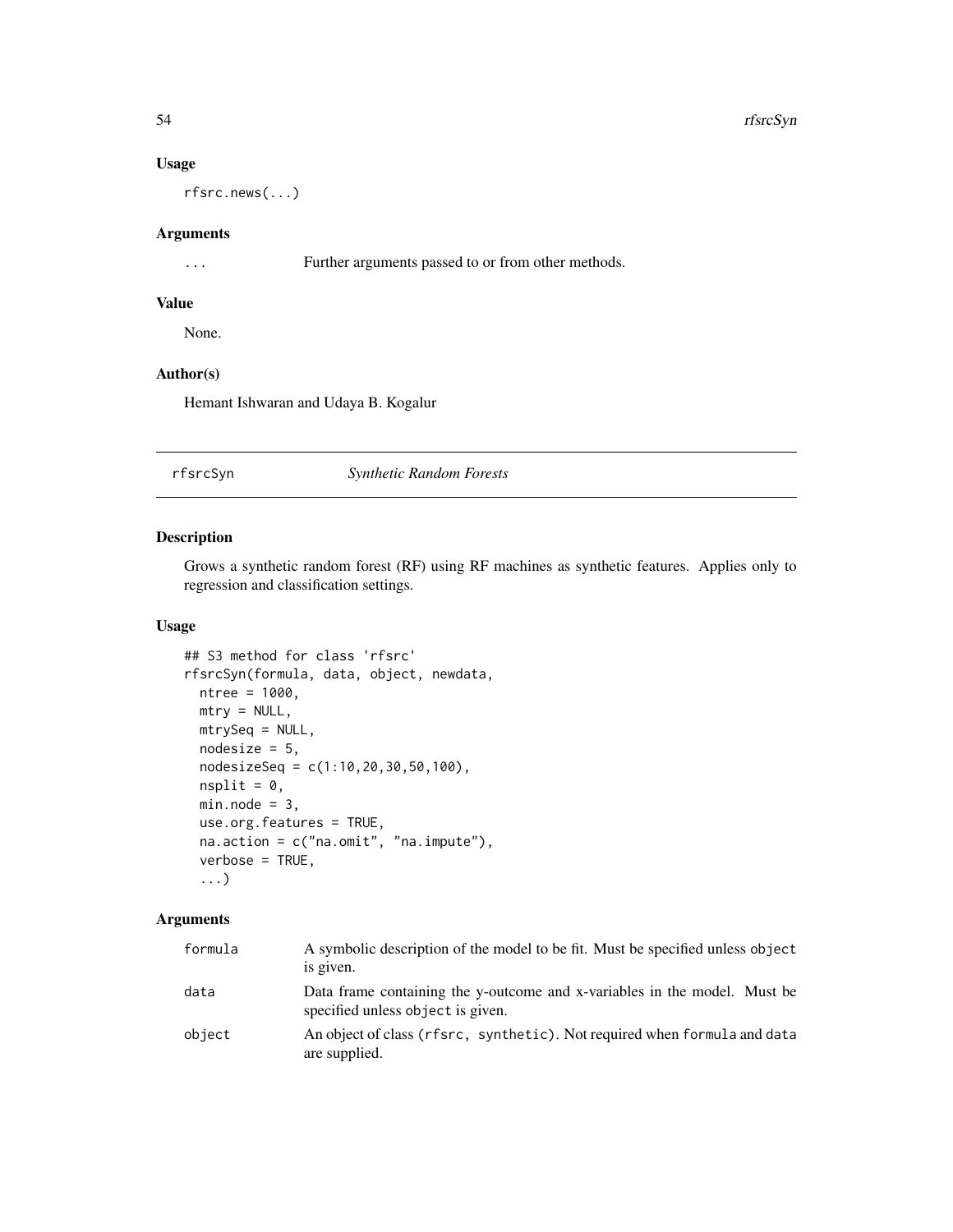#### rfsrcSyn 55

| newdata          | Test data used for prediction (optional).                                                                                                                                                       |  |
|------------------|-------------------------------------------------------------------------------------------------------------------------------------------------------------------------------------------------|--|
| ntree            | Number of trees.                                                                                                                                                                                |  |
| mtry             | mtry value for synthetic forest.                                                                                                                                                                |  |
| mtrySeq          | Sequence of mtry values used for fitting the collection of RF machines. If NULL,<br>set to the default value p/3.                                                                               |  |
| nodesize         | Nodesize value for the synthetic forest.                                                                                                                                                        |  |
| nodesizeSeq      | Sequence of nodesize values used for the fitting the collection of RF machines.                                                                                                                 |  |
| nsplit           | If non-zero, nsplit-randomized splitting is used which can significantly increase<br>speed.                                                                                                     |  |
| min.node         | Minimum forest averaged number of nodes a RF machine must exceed in order<br>to be used as a synthetic feature.                                                                                 |  |
| use.org.features |                                                                                                                                                                                                 |  |
|                  | In addition to synthetic features, should the original features be used when fitting<br>synthetic forests?                                                                                      |  |
| na.action        | Missing value action. The default na. omit removes the entire record if even<br>one of its entries is NA. The action na. impute pre-imputes the data using fast<br>imputation via impute.rfsrc. |  |
| verbose          | Set to TRUE for verbose output.                                                                                                                                                                 |  |
| .                | Further arguments to be passed to the rfsrc function used for fitting the syn-<br>thetic forest.                                                                                                |  |

#### Details

A collection of random forests are fit using different nodesize values. The predicted values from these machines are then used as synthetic features (called RF machines) to fit a synthetic random forest (the original features are also used when fitting the synthetic forest). Currently only implemented for regression and classification settings (univariate and multivariate).

Note that synthetic features are constructed using out-of-bag (OOB) data in order to avoid double dipping into training data. Nevertheless, the internal OOB error rate for the synthetic forest will be biased and thus cross-validation must be used for determining performance.

If mtrySeq is set, RF machines are constructed for each combination of nodesize and mtry values specified by nodesizeSeq mtrySeq. However, a sequence of values for mtrySeq generally does not work as well as using a fixed value. Generally, performance gains are observed when one of the two sequences is fixed: mtrySeq is fixed and nodesizeSeq is varied, or nodesizeSeq is fixed and mtrySeq is varied. However, see the examples below where this is not the case.

# Value

A list with the following components:

| rfMachines  | RF machines used to construct the synthetic features.         |
|-------------|---------------------------------------------------------------|
| rfSyn       | The (grow) synthetic RF built over training data.             |
| rfSynPred   | The predict synthetic RF built over test data (if available). |
| synthetic   | List containing the synthetic features.                       |
| opt.machine | Optimal machine: RF machine with smallest OOB error rate.     |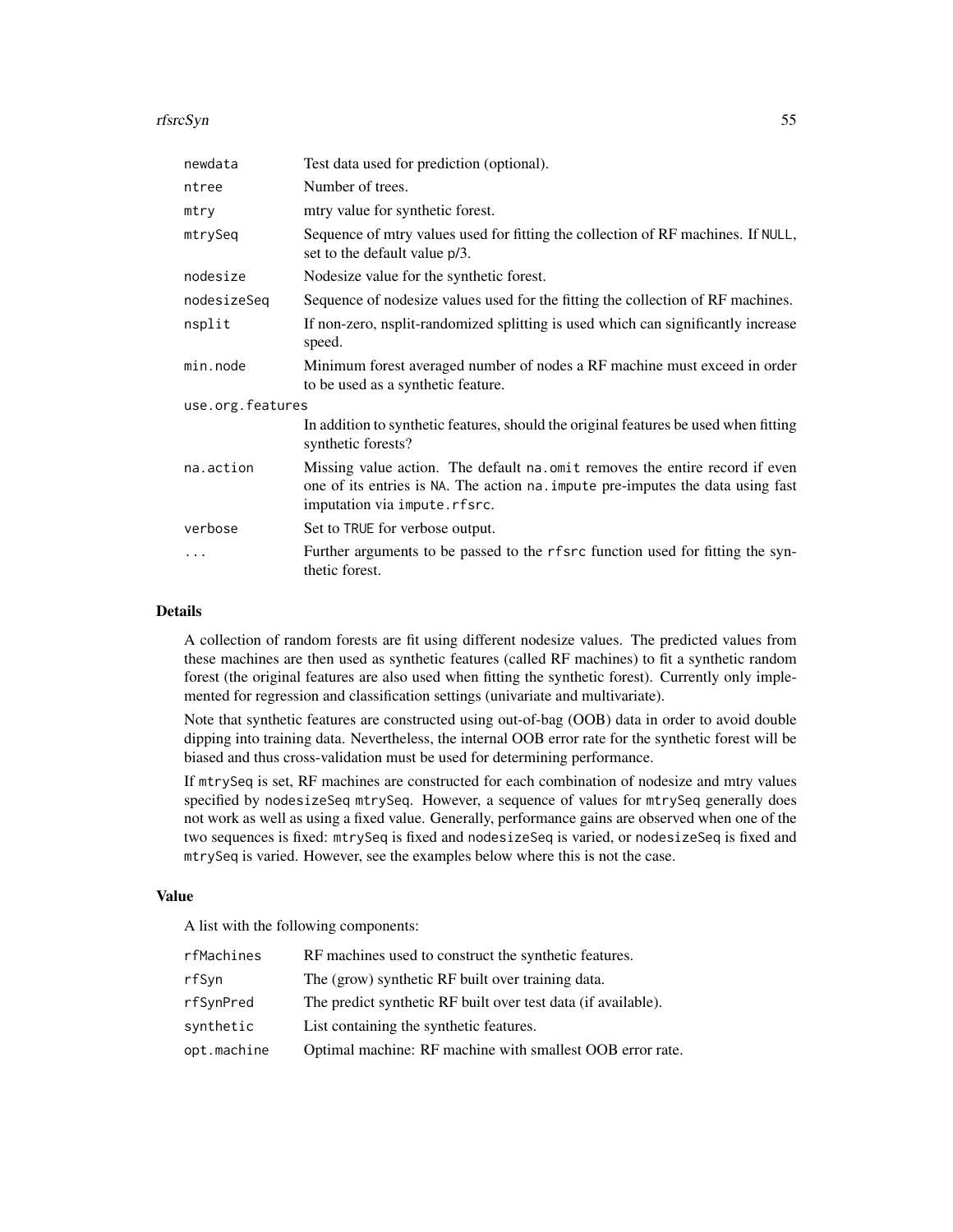### Author(s)

Hemant Ishwaran and Udaya B. Kogalur

## References

Ishwaran H. and Malley J.D. (2014). Synthetic learning machines. *BioData Mining*, 7:28.

# See Also

[rfsrc](#page-36-0), [impute.rfsrc](#page-9-0)

## Examples

```
## Not run:
## ------------------------------------------------------------
## compare synthetic forests to regular forest (classification)
## ------------------------------------------------------------
## rfsrc and rfsrcSyn calls
if (library("mlbench", logical.return = TRUE)) {
 ## simulate the data
 ring <- data.frame(mlbench.ringnorm(250, 20))
 ## classification forests
 ringRF <- rfsrc(classes ~., data = ring)
 ## synthetic forests:
 ## 1 = nodesize varied
 ## 2 = nodesize/mtry varied
 ringSyn1 <- rfsrcSyn(classes ~., data = ring)
 ringSyn2 <- rfsrcSyn(classes \sim., data = ring, mtrySeq = c(1, 10, 20))
 ## test-set performance
 ring.test <- data.frame(mlbench.ringnorm(500, 20))
 pred.ringRF <- predict(ringRF, newdata = ring.test)
 pred.ringSyn1 <- rfsrcSyn(object = ringSyn1, newdata = ring.test)$rfSynPred
 pred.ringSyn2 <- rfsrcSyn(object = ringSyn2, newdata = ring.test)$rfSynPred
 print(pred.ringRF)
 print(pred.ringSyn1)
 print(pred.ringSyn2)
}
## ------------------------------------------------------------
## compare synthetic forest to regular forest (regression)
## ------------------------------------------------------------
## simulate the data
n < -250
```
<span id="page-55-0"></span>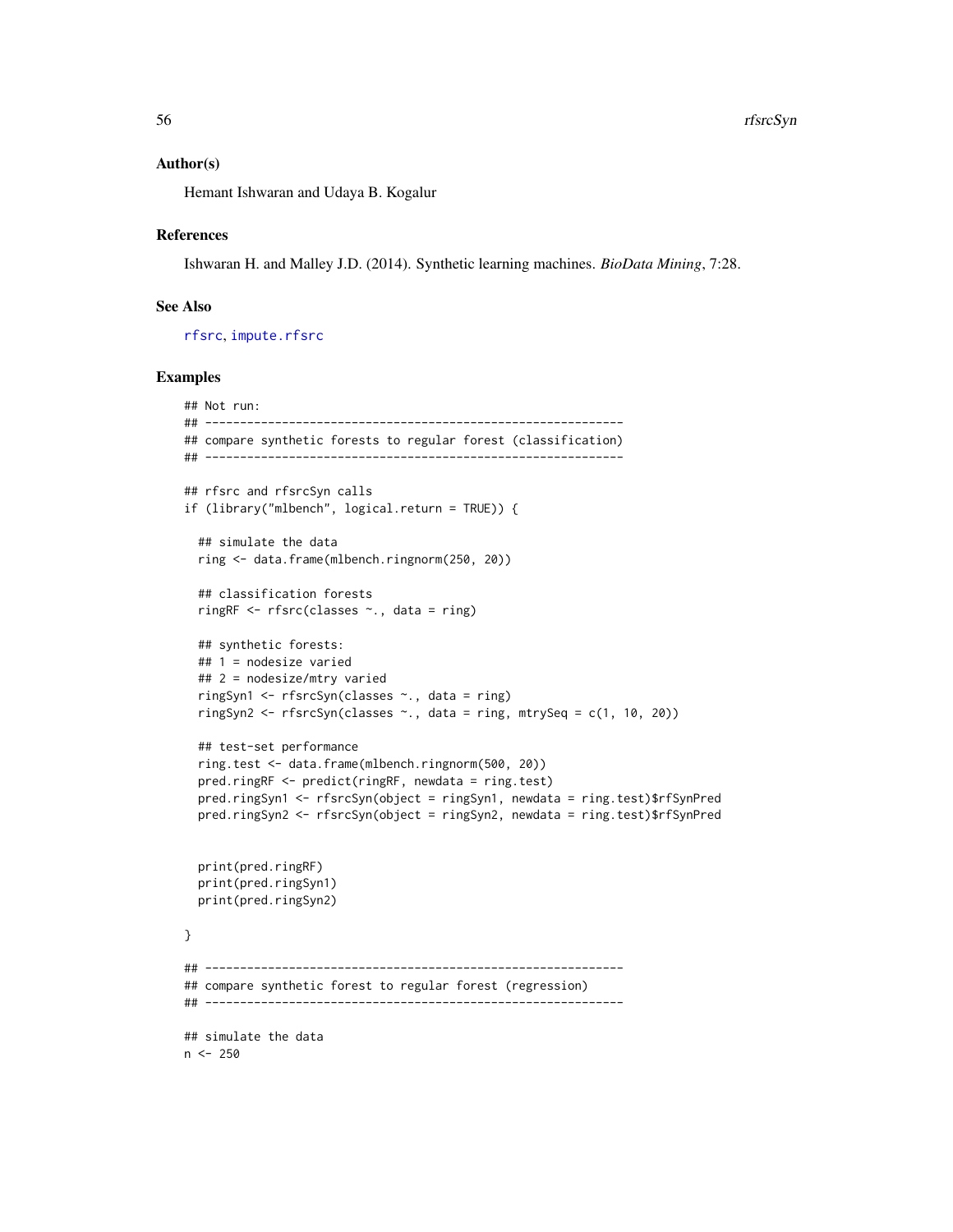<span id="page-56-1"></span>stat.split 57

```
ntest <- 1000
N < -n + ntest
d < -50std \leq 0.1x \le matrix(runif(N * d, -1, 1), ncol = d)
y \leftarrow 1 \times (x[,1] + x[,4]^3 + x[,9] + \sin(x[,12] \times x[,18]) + rnorm(n, sd = std)>.38)
dat \leq data.frame(x = x, y = y)
test \leftarrow (n+1):N
## regression forests
regF \leq rfsrc(y \sim ., data = dat[-test, ], )
pred.regF <- predict(regF, dat[test, ], importance = "none")
## synthetic forests
## we pass both the training and testing data
## but this can be split into separate commands as in the
## previous classification example
synF1 <- rfsrcSyn(y \sim ., data = dat[-test, ],newdata = dat[test, ])synF2 \leq rfsrcSyn(y \sim ., data = dat[-test, ],
  newdata = dat[test, ], mtrySeq = c(1, 10, 20, 30, 40, 50))
## standardized MSE performance
mse <- c(tail(pred.regF$err.rate, 1),
         tail(synF1$rfSynPred$err.rate, 1),
         tail(synF2$rfSynPred$err.rate, 1)) / var(y[-test])
names(mse) <- c("forest", "synthetic1", "synthetic2")
print(mse)
## ------------------------------------------------------------
## multivariate synthetic forests
## ------------------------------------------------------------
mtcars.new <- mtcars
mtcars.new$cyl <- factor(mtcars.new$cyl)
mtcars.new$carb <- factor(mtcars.new$carb, ordered = TRUE)
trn <- sample(1:nrow(mtcars.new), nrow(mtcars.new)/2)
mvSyn <- rfsrcSyn(cbind(carb, mpg, cyl) ~., data = mtcars.new[trn,])
mvSyn.pred <- rfsrcSyn(object = mvSyn, newdata = mtcars.new[-trn,])
## End(Not run)
```
<span id="page-56-0"></span>stat.split *Acquire Split Statistic Information*

## Description

Extract split statistic information from the forest. The function returns a list of length ntree, in which each element corresponds to a tree. The element [[b]] is itself a vector of length xvar.names identified by its x-variable name. Each element [[b]]\$xvar contains the complete list of splits on xvar with associated identifying information. The information is as follows: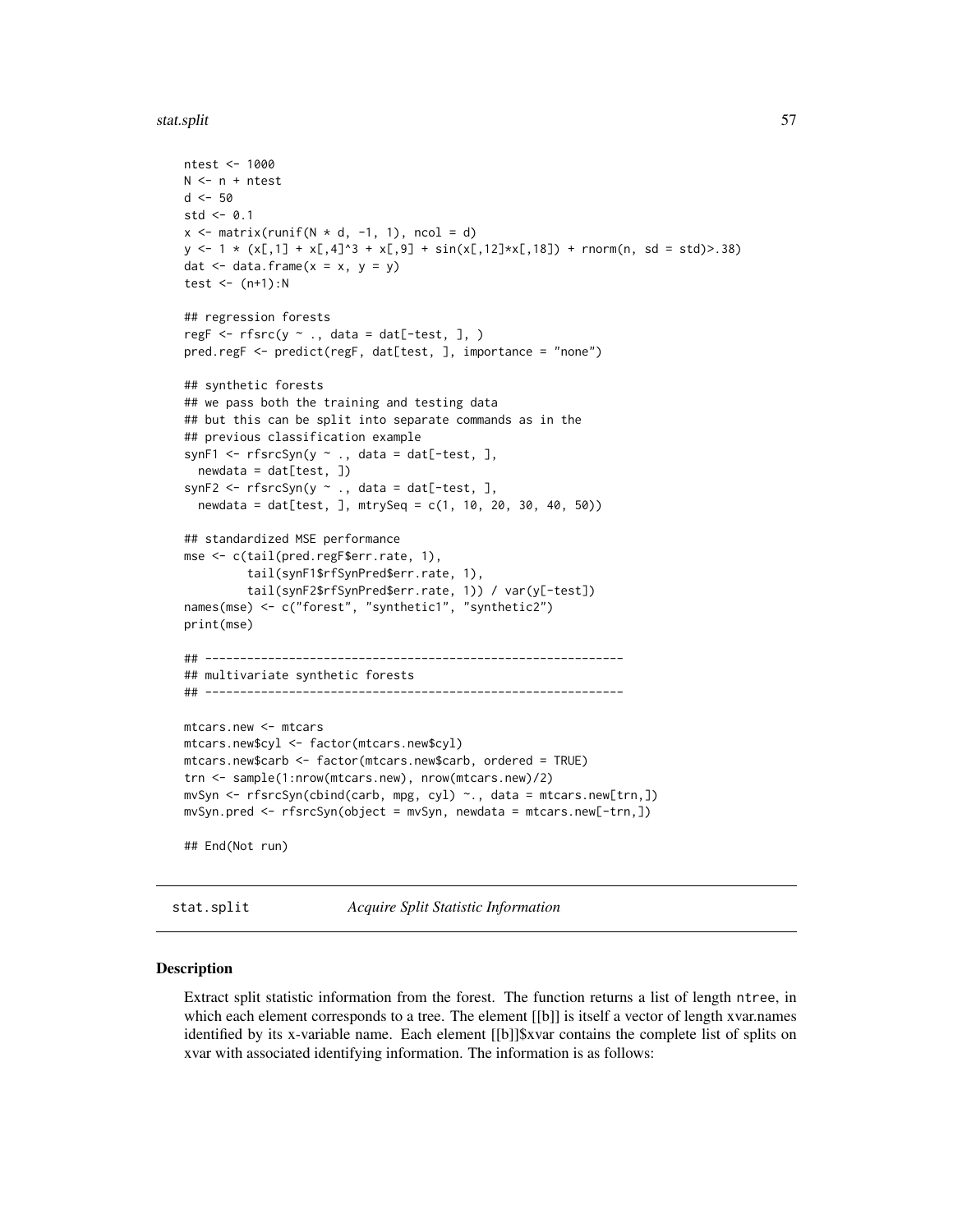- 1. *treeID* Tree identifier.
- 2. *nodeID* Node identifier.
- 3. *parmID* Variable indentifier.
- 4. *contPT* Value node was split in the case of a continuous variable.
- 5. *mwcpSZ* Size of the multi-word complementary pair in the case of a factor split.
- 6. *dpthID* Zero (0) based depth of split.
- 7. *spltTY* Split type for parent node:

| bit 1    | bit 0 | meaning                                   |
|----------|-------|-------------------------------------------|
|          |       |                                           |
| $\Omega$ |       | $0 =$ both daughters have valid splits    |
| 0        |       | $1 =$ only the right daughter is terminal |
|          |       | $2 =$ only the left daughter is terminal  |
|          |       | $3 =$ both daughters are terminal         |

- 8. *spltEC* End cut statistic for real valued variables between [0,0.5] that is small when the split is towards the edge and large when the split is towards the middle. Subtracting this value from 0.5 yields the end cut statistic studied in Ishwaran (2014) and is a way to identify ECP behavior (end cut preference behavior).
- 9. *spltST* Split statistic:
	- (a) For objects of class (rfsrc, grow), this is the split statistic that resulted in the variable being choosen for the split.
	- (b) For an object of class (rfsrc, pred) this is the variance of the response within the node for the test data. This value is relevant only for real valued responses. In classification and survival, it is not relevant.

# Usage

```
## S3 method for class 'rfsrc'
stat.split(object, ...)
```
# Arguments

| object   | An object of class (rfsrc, grow), (rfsrc, synthetic) or (rfsrc, | predict) |
|----------|-----------------------------------------------------------------|----------|
| $\cdots$ | Further arguments passed to or from other methods.              |          |

# Value

Invisibly, a list with the following components:

... ...

#### Author(s)

Hemant Ishwaran and Udaya B. Kogalur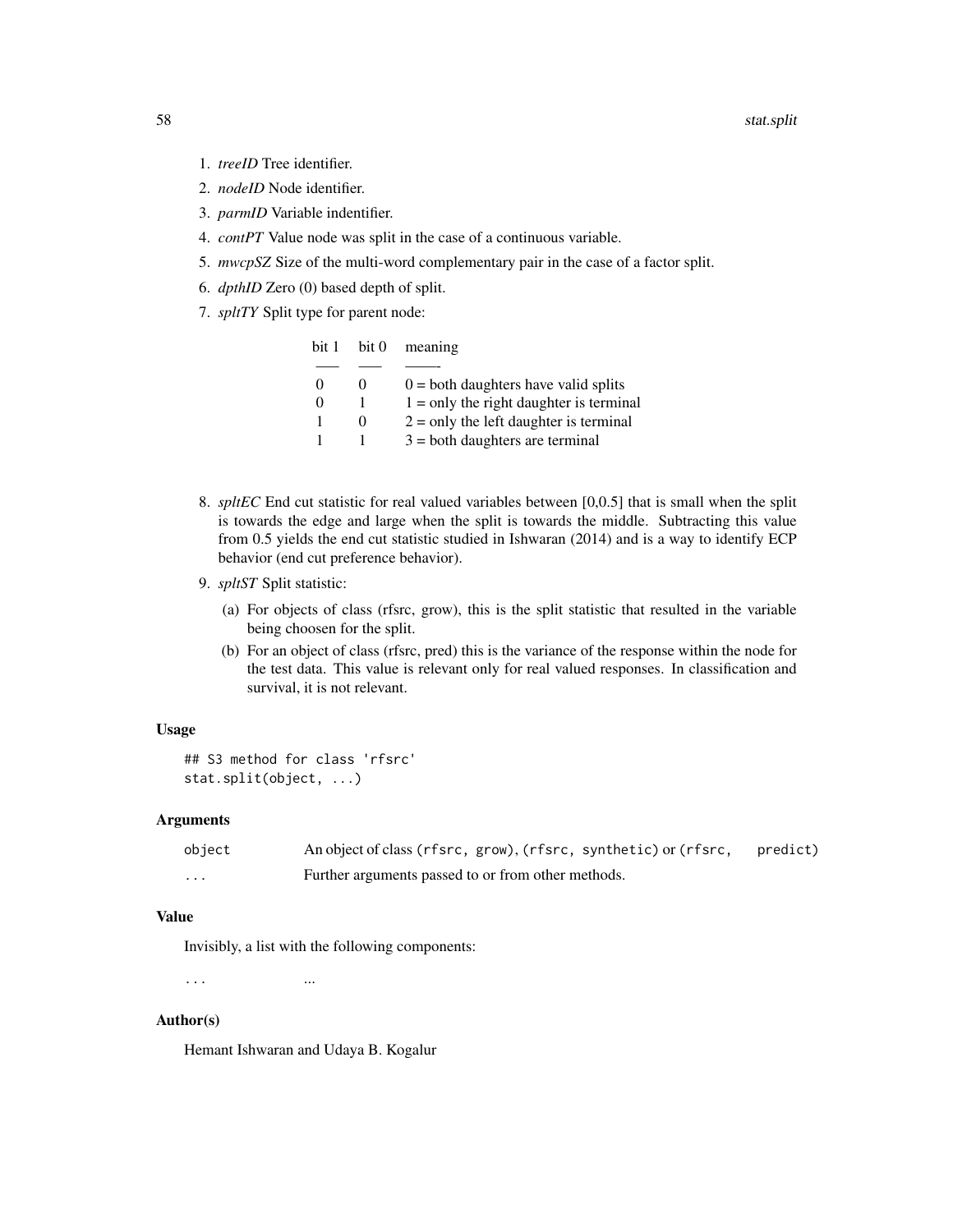#### <span id="page-58-1"></span>var.select 59

## References

Ishwaran H. (2015). The effect of splitting on random forests. *Machine Learning*, 99:75-118.

## Examples

```
## Not run:
## run a forest, then make a call to stat.split
grow.obj <- rfsrc(mpg ~., data = mtcars, membership=TRUE, statistics=TRUE)
stat.obj <- stat.split(grow.obj)
## nice wrapper to extract split-statistic for desired variable
## for continuous variables plots ECP data
get.split <- function(splitObj, xvar, inches = 0.1, ...) {
 which.var <- which(names(splitObj[[1]]) == xvar)
 ntree <- length(splitObj)
 stat <- data.frame(do.call(rbind, sapply(1:ntree, function(b) {
    splitObj[[b]][which.var]})))
 dpth <- stat$dpthID
 ecp <- 1/2 - stat$spltEC
 sp <- stat$contPT
 if (!all(is.na(sp))) {
   fgC \leftarrow function(x) {
     as.numeric(as.character(cut(x, breaks = c(-1, 0.2, 0.35, 0.5),
     labels = c(1, 4, 2))))}
    symbols(jitter(sp), jitter(dpth), ecp, inches = inches, bg = fgC(ecp),
     xlab = xvar, ylab = "node depth", ...)legend("topleft", legend = c("low ecp", "med ecp", "high ecp"),
     fill = c(1, 4, 2))}
 invisible(stat)
}
## use get.split to investigate ECP behavior of variables
get.split(stat.obj, "disp")
## End(Not run)
```
<span id="page-58-0"></span>var.select *Variable Selection*

# Description

Variable selection using minimal depth.

#### Usage

```
## S3 method for class 'rfsrc'
var.select(formula, data, object, cause, outcome.target,
```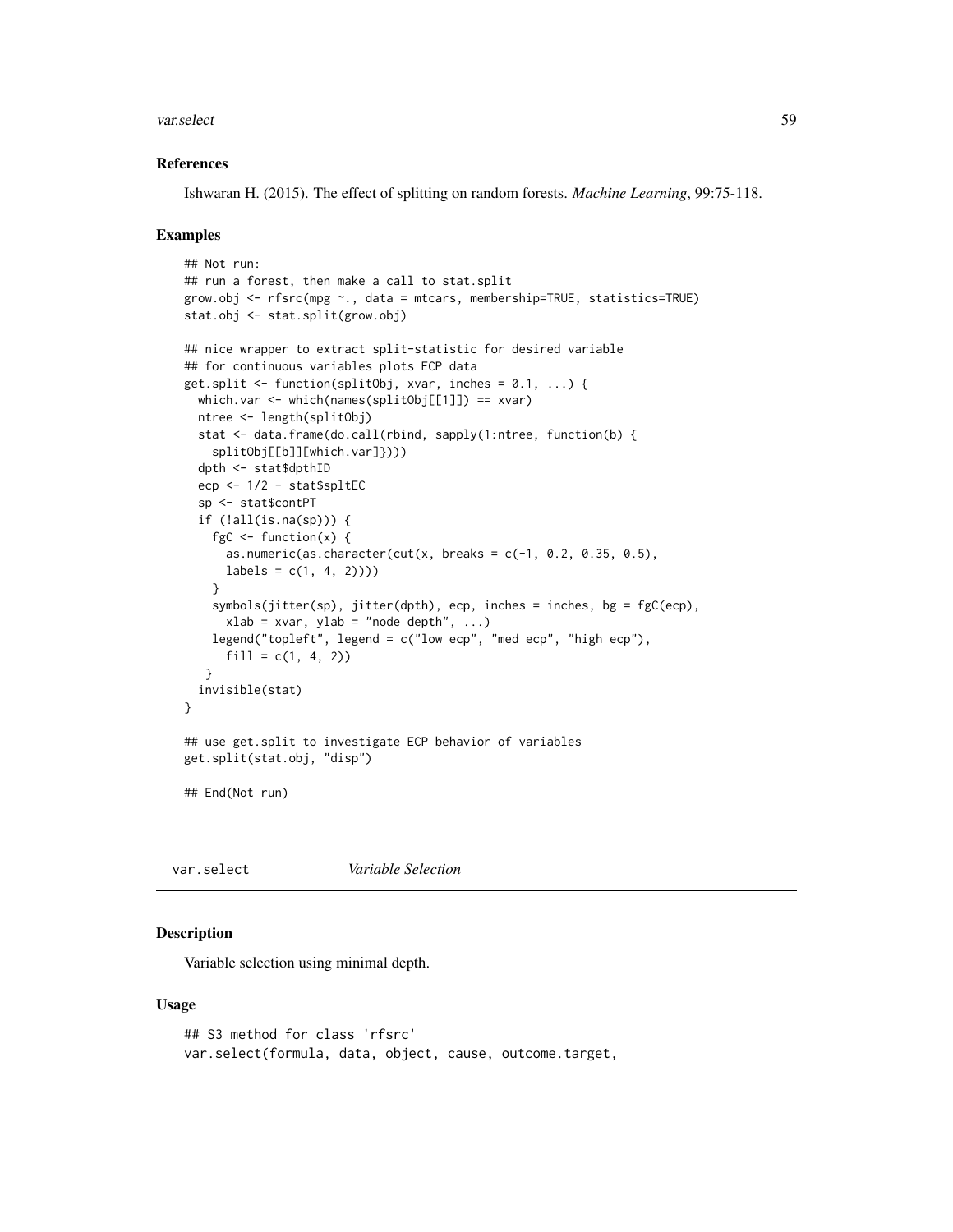```
method = c("md", "vh", "vh.vimp"),
conservative = c("medium", "low", "high"),
ntree = (if (method == "md") 1000 else 500),mvars = (if (method != "md") ceiling(ncol(data)/5) else NULL),
mtry = (if (method == "md") ceiling(ncol(data)/3) else NULL),
nodesize = 2, splitrule = NULL, nsplit = 10, xvar.wt = NULL,
refit = (method != "md"), fast = FALSE,
na.action = c("na.omit", "na.impute"),
always.use = NULL, nrep = 50, K = 5, nstep = 1,
prefit = list(action = (method != "md"), ntree = 100,
mtry = 500, nodesize = 3, nsplit = 1),
do.trace = 0, verbose = TRUE, ...)
```
# Arguments

| formula      | A symbolic description of the model to be fit. Must be specified unless object<br>is given.                                                                                                                                       |
|--------------|-----------------------------------------------------------------------------------------------------------------------------------------------------------------------------------------------------------------------------------|
| data         | Data frame containing the y-outcome and x-variables in the model. Must be<br>specified unless object is given.                                                                                                                    |
| object       | An object of class (rfsrc, grow). Not required when formula and data are<br>supplied.                                                                                                                                             |
| cause        | Integer value between 1 and J indicating the event of interest for competing<br>risks, where J is the number of event types (this option applies only to competing<br>risk families). The default is to use the first event type. |
|              | outcome. target Character vector for multivariate families specifying the target outcomes to be<br>used when VIMP is utilized. The default is to use the first coordinate.                                                        |
| method       | Variable selection method:                                                                                                                                                                                                        |
|              | md: minimal depth (default).                                                                                                                                                                                                      |
|              | vh: variable hunting.                                                                                                                                                                                                             |
|              | vh. vimp: variable hunting with VIMP (variable importance).                                                                                                                                                                       |
| conservative | Level of conservativeness of the thresholding rule used in minimal depth selec-<br>tion:                                                                                                                                          |
|              | high: Use the most conservative threshold.                                                                                                                                                                                        |
|              | medium: Use the default less conservative tree-averaged threshold.                                                                                                                                                                |
|              | low: Use the more liberal one standard error rule.                                                                                                                                                                                |
| ntree        | Number of trees to grow.                                                                                                                                                                                                          |
| mvars        | Number of randomly selected variables used in the variable hunting algorithm<br>(ignored when 'method="md"').                                                                                                                     |
| mtry         | The mtry value used.                                                                                                                                                                                                              |
| nodesize     | Minimum number of unique cases in a terminal node.                                                                                                                                                                                |
| splitrule    | Splitting rule used.                                                                                                                                                                                                              |
| nsplit       | If non-zero, the specified tree splitting rule is randomized which significantly<br>increases speed.                                                                                                                              |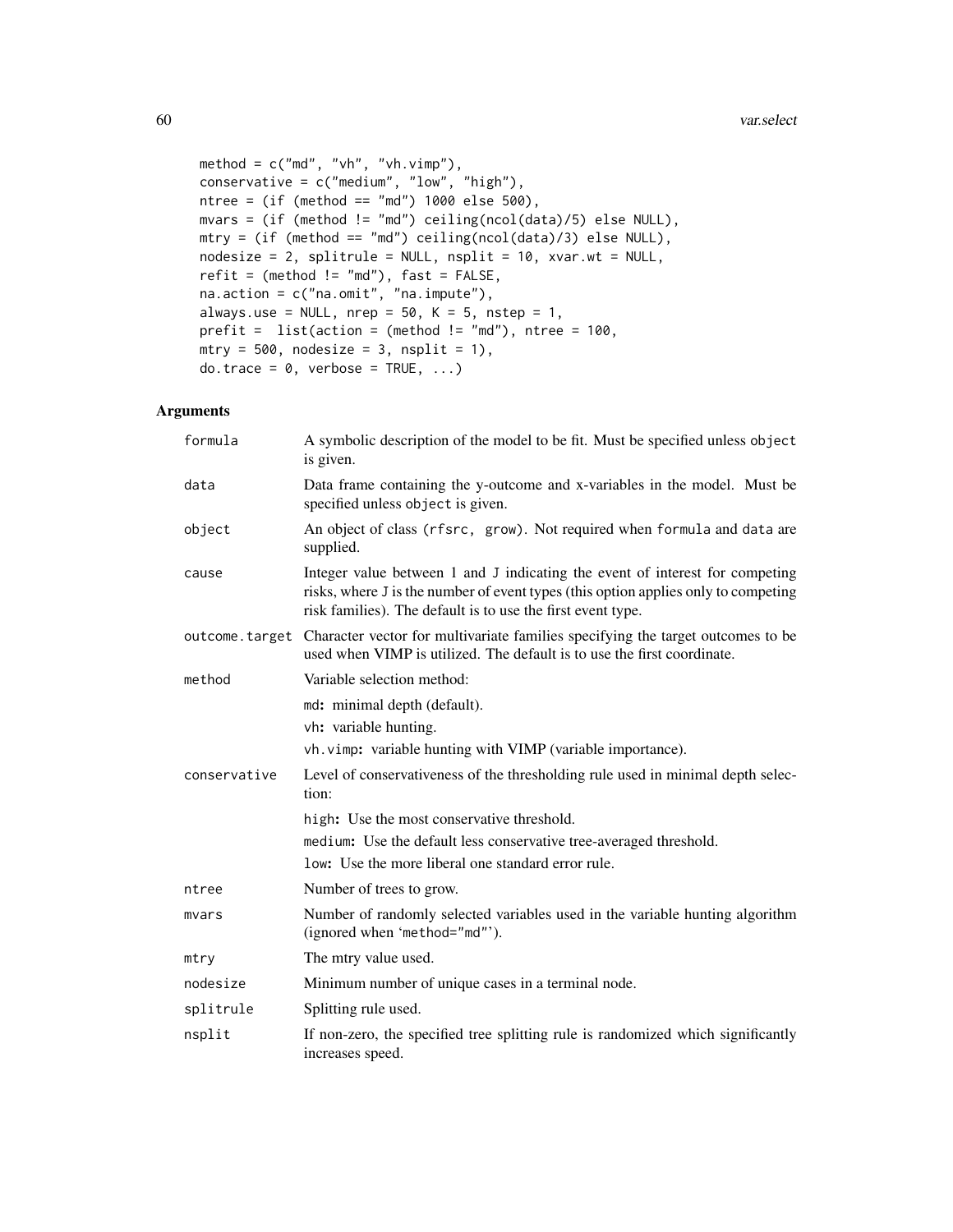#### var.select 61

| xvar.wt    | Vector of non-negative weights specifying the probability of selecting a variable<br>for splitting a node. Must be of dimension equal to the number of variables.<br>Default (NULL) invokes uniform weighting or a data-adaptive method depending<br>on prefit\$action. |
|------------|-------------------------------------------------------------------------------------------------------------------------------------------------------------------------------------------------------------------------------------------------------------------------|
| refit      | Should a forest be refit using the selected variables?                                                                                                                                                                                                                  |
| fast       | Speeds up the cross-validation used for variable hunting for a faster analysis.<br>See miscellanea below.                                                                                                                                                               |
| na.action  | Action to be taken if the data contains NA values.                                                                                                                                                                                                                      |
| always.use | Character vector of variable names to always be included in the model selection<br>procedure and in the final selected model.                                                                                                                                           |
| nrep       | Number of Monte Carlo iterations of the variable hunting algorithm.                                                                                                                                                                                                     |
| К          | Integer value specifying the K-fold size used in the variable hunting algorithm.                                                                                                                                                                                        |
| nstep      | Integer value controlling the step size used in the forward selection process of<br>the variable hunting algorithm. Increasing this will encourage more variables to<br>be selected.                                                                                    |
| prefit     | List containing parameters used in preliminary forest analysis for determining<br>weight selection of variables. Users can set all or some of the following param-<br>eters:                                                                                            |
|            | action: Determines how (or if) the preliminary forest is fit. See details below.                                                                                                                                                                                        |
|            | ntree: Number of trees used in the preliminary analysis.                                                                                                                                                                                                                |
|            | mtry: mtry used in the preliminary analysis.                                                                                                                                                                                                                            |
|            | nodesize: nodesize used in the preliminary analysis.                                                                                                                                                                                                                    |
|            | nsplit: nsplit value used in the preliminary analysis.                                                                                                                                                                                                                  |
| do.trace   | Number of seconds between updates to the user on approximate time to com-<br>pletion.                                                                                                                                                                                   |
| verbose    | Set to TRUE for verbose output.                                                                                                                                                                                                                                         |
| $\cdots$   | Further arguments passed to or from other methods.                                                                                                                                                                                                                      |

# Details

This function implements random forest variable selection using tree minimal depth methodology (Ishwaran et al., 2010). The option 'method' allows for two different approaches:

1. 'method="md"'

Invokes minimal depth variable selection. Variables are selected using minimal depth variable selection. Uses all data and all variables simultaneously. This is basically a front-end to the max. subtree wrapper. Users should consult the max. subtree help file for details. Set 'mtry' to larger values in high-dimensional problems.

2. 'method="vh"' or 'method="vh.vimp"'

Invokes variable hunting. Variable hunting is used for problems where the number of variables is substantially larger than the sample size (e.g., p/n is greater than 10). It is always prefered to use 'method="md"', but to find more variables, or when computations are high, variable hunting may be preferred.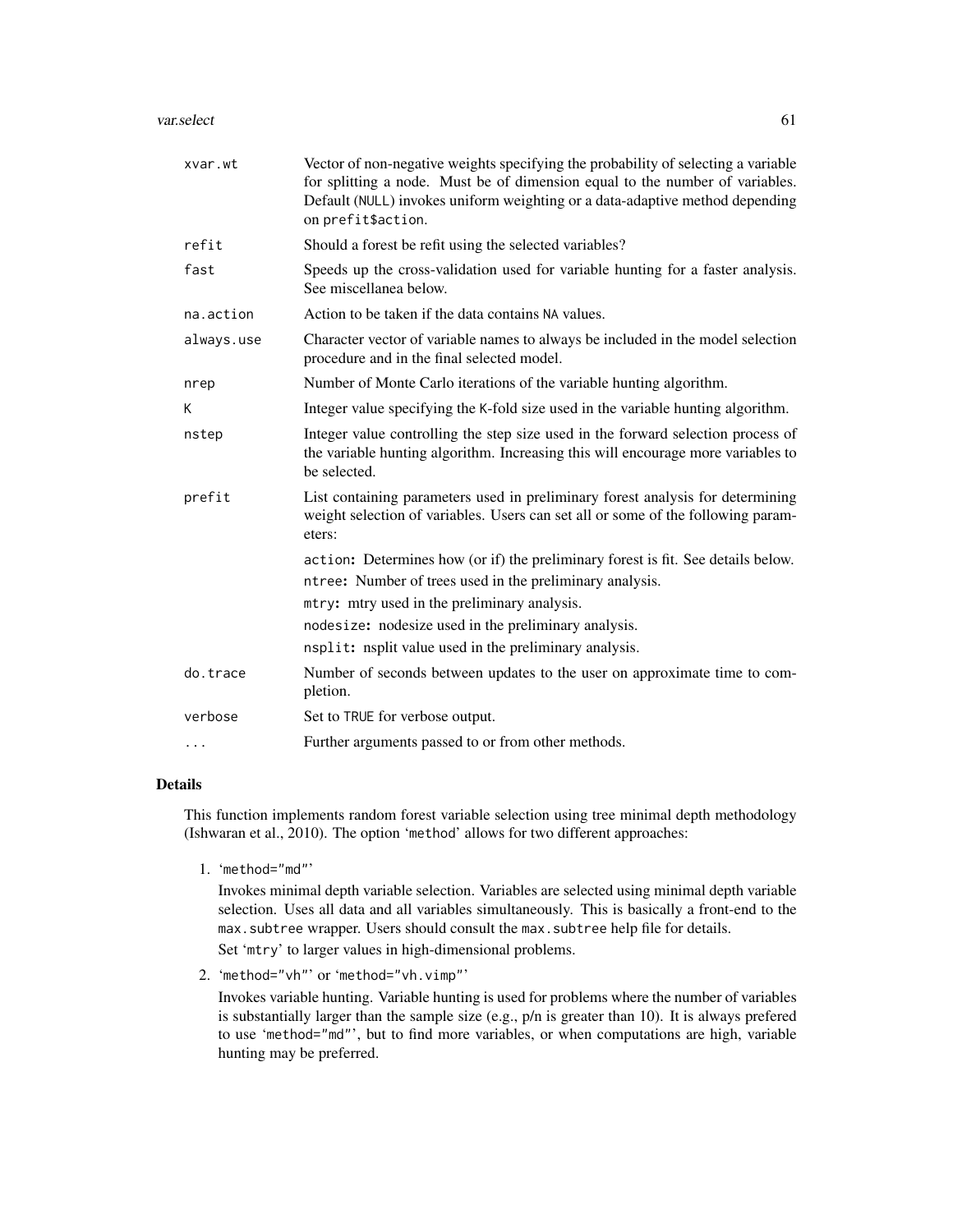When 'method="vh"': Using training data from a stratified K-fold subsampling (stratification based on the y-outcomes), a forest is fit using mvars randomly selected variables (variables are chosen with probability proportional to weights determined using an initial forest fit; see below for more details). The mvars variables are ordered by increasing minimal depth and added sequentially (starting from an initial model determined using minimal depth selection) until joint VIMP no longer increases (signifying the final model). A forest is refit to the final model and applied to test data to estimate prediction error. The process is repeated nrep times. Final selected variables are the top P ranked variables, where P is the average model size (rounded up to the nearest integer) and variables are ranked by frequency of occurrence. The same algorithm is used when 'method="vh.vimp"', but variables are ordered using VIMP. This is faster, but not as accurate.

# *Miscellanea*

- 1. When variable hunting is used, a preliminary forest is run and its VIMP is used to define the probability of selecting a variable for splitting a node. Thus, instead of randomly selecting mvars at random, variables are selected with probability proportional to their VIMP (the probability is zero if VIMP is negative). A preliminary forest is run once prior to the analysis if prefit\$action=TRUE, otherwise it is run prior to each iteration (this latter scenario can be slow). When 'method="md"', a preliminary forest is fit only if prefit\$action=TRUE. Then instead of randomly selecting mtry variables at random, mtry variables are selected with probability proportional to their VIMP. In all cases, the entire option is overridden if xvar.wt is non-null.
- 2. If object is supplied and 'method="md"', the grow forest from object is parsed for minimal depth information. While this avoids fitting another forest, thus saving computational time, certain options no longer apply. In particular, the value of cause plays no role in the final selected variables as minimal depth is extracted from the grow forest, which has already been grown under a preselected cause specification. Users wishing to specify cause should instead use the formula and data interface. Also, if the user requests a prefitted forest via prefit\$action=TRUE, then object is not used and a refitted forest is used in its place for variable selection. Thus, the effort spent to construct the original grow forest is not used in this case.
- 3. If 'fast=TRUE', and variable hunting is used, the training data is chosen to be of size n/K, where n=sample size (i.e., the size of the training data is swapped with the test data). This speeds up the algorithm. Increasing K also helps.
- 4. Can be used for competing risk data. When 'method="vh.vimp"', variable selection based on VIMP is confined to an event specific cause specified by cause. However, this can be unreliable as not all y-outcomes can be guaranteed when subsampling (this is true even when stratifed subsampling is used as done here).

# Value

Invisibly, a list with the following components:

| err.rate  | Prediction error for the forest (a vector of length nrep if variable hunting is<br>used). |
|-----------|-------------------------------------------------------------------------------------------|
| modelsize | Number of variables selected.                                                             |
| topvars   | Character vector of names of the final selected variables.                                |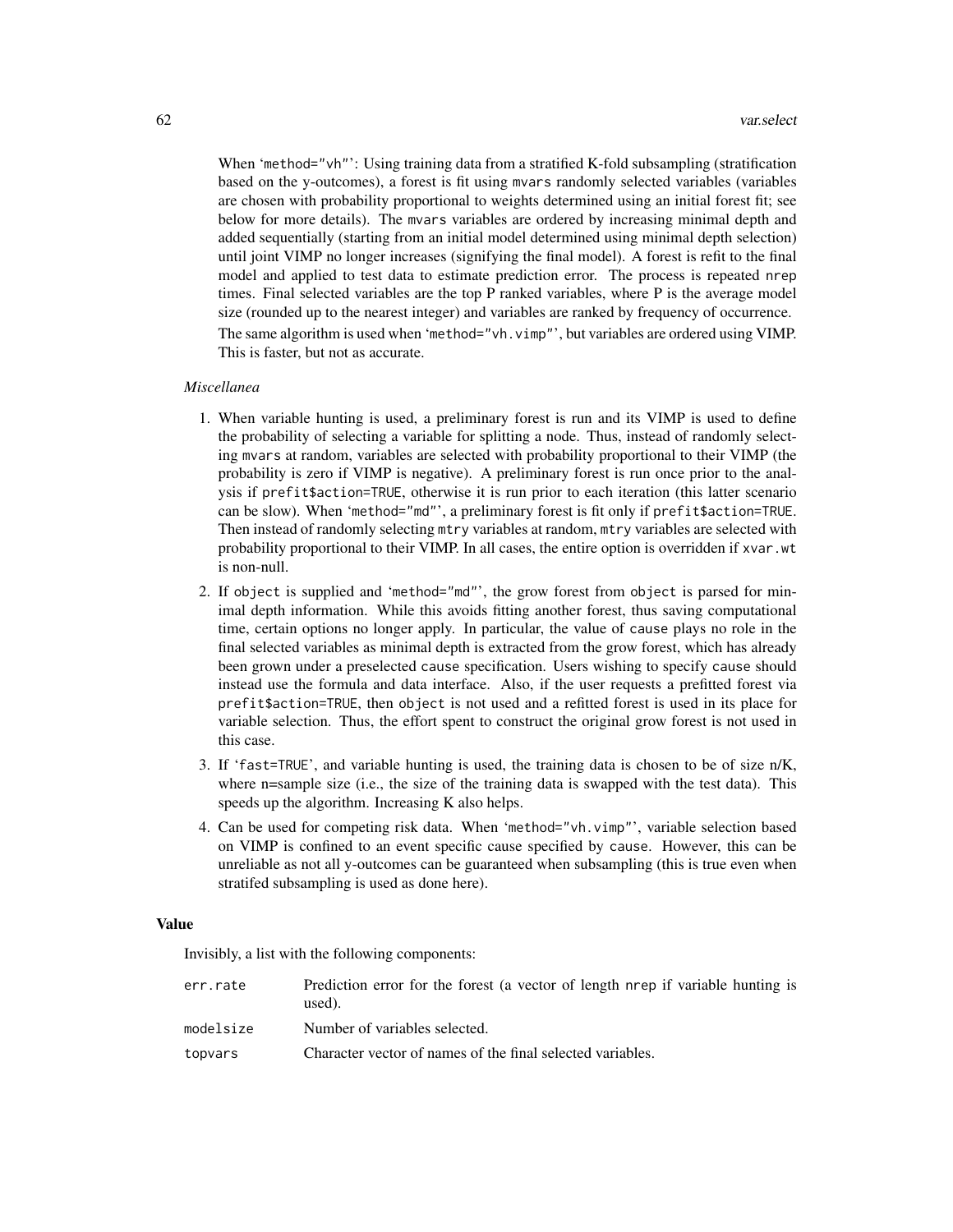#### <span id="page-62-0"></span>var.select 63

| varselect       | Useful output summarizing the final selected variables.                            |
|-----------------|------------------------------------------------------------------------------------|
| rfsrc.refit.obj |                                                                                    |
|                 | Refitted forest using the final set of selected variables (requires 'refit=TRUE'). |
| md.obi          | Minimal depth object. NULL unless 'method="md"'.                                   |

# Author(s)

Hemant Ishwaran and Udaya B. Kogalur

## References

Ishwaran H., Kogalur U.B., Gorodeski E.Z, Minn A.J. and Lauer M.S. (2010). High-dimensional variable selection for survival data. *J. Amer. Statist. Assoc.*, 105:205-217.

Ishwaran H., Kogalur U.B., Chen X. and Minn A.J. (2011). Random survival forests for highdimensional data. *Statist. Anal. Data Mining*, 4:115-132.

## See Also

find. interaction, max. subtree, [vimp](#page-66-0)

# Examples

```
## Not run:
## ------------------------------------------------------------
## Minimal depth variable selection
## survival analysis
## ------------------------------------------------------------
data(pbc, package = "randomForestSRC")
pbc.obj <- rfsrc(Surv(days, status) \sim ., pbc, nsplit = 10, importance = TRUE)
# default call corresponds to minimal depth selection
vs.pbc <- var.select(object = pbc.obj)
topvars <- vs.pbc$topvars
# the above is equivalent to
max.subtree(pbc.obj)$topvars
# different levels of conservativeness
var.select(object = pbc.obj, conservative = "low")
var.select(object = pbc.obj, conservative = "medium")
var.select(object = pbc.obj, conservative = "high")
## ------------------------------------------------------------
## Minimal depth variable selection
## competing risk analysis
## ------------------------------------------------------------
## competing risk data set involving AIDS in women
data(wihs, package = "randomForestSRC")
vs.wihs \leq var.select(Surv(time, status) \sim ., wihs, nsplit = 3,
```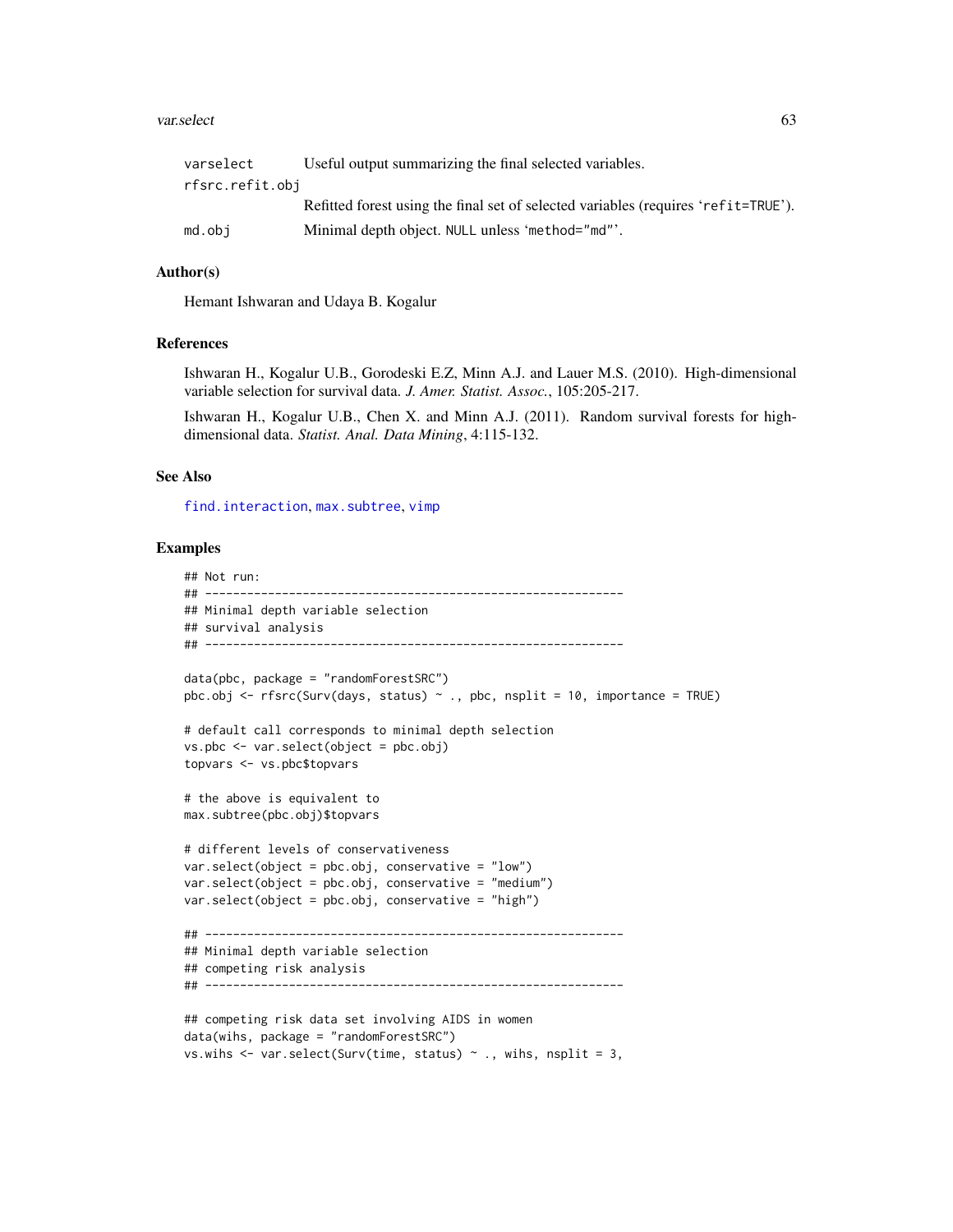```
ntree = 100, importance = TRUE)
## competing risk analysis of pbc data from survival package
## implement cause-specific variable selection
if (library("survival", logical.return = TRUE)) {
 data(pbc, package = "survival")
 pbc$id <- NULL
 var.select(Surv(time, status) \sim ., pbc, nsplit = 10, cause = 1)
 var.select(Surv(time, status) \sim ., pbc, nsplit = 10, cause = 2)
}
## ------------------------------------------------------------
## Minimal depth variable selection
## classification analysis
## ------------------------------------------------------------
vs.iris <- var.select(Species ~ ., iris)
## ------------------------------------------------------------
## Minimal depth variable selection
## Regression analysis
## ------------------------------------------------------------
#Variable hunting (overkill for low dimensions)
vh.air \le var.select(Ozone \le., airquality, method = "vh", nrep = 10, mvars = 5)
#better analysis
vs.air <- var.select(Ozone ~., airquality)
## ------------------------------------------------------------
## Minimal depth high-dimensional example
## van de Vijver microarray breast cancer survival data
## predefined weights for *selecting* a gene for node splitting
## determined from a preliminary forest analysis
## ------------------------------------------------------------
data(vdv, package = "randomForestSRC")
md.breast <- var.select(Surv(Time, Censoring) ~ ., vdv,
 prefit = list(action = TRUE))
## same analysis, but with customization for the preliminary forest fit
## note the large mtry and small nodesize values used
md.breast.custom <- var.select(Surv(Time, Censoring) ~ ., vdv,
 prefix = list(action = TRUE, mtry = 500, nodesize = 1))## ------------------------------------------------------------
## Minimal depth high-dimensional example
## van de Vijver microarray breast cancer survival data
## predefined weights for genes for *splitting* tree nodes
## weights defined in terms of cox p-values
## ------------------------------------------------------------
```
if (library("survival", logical.return = TRUE)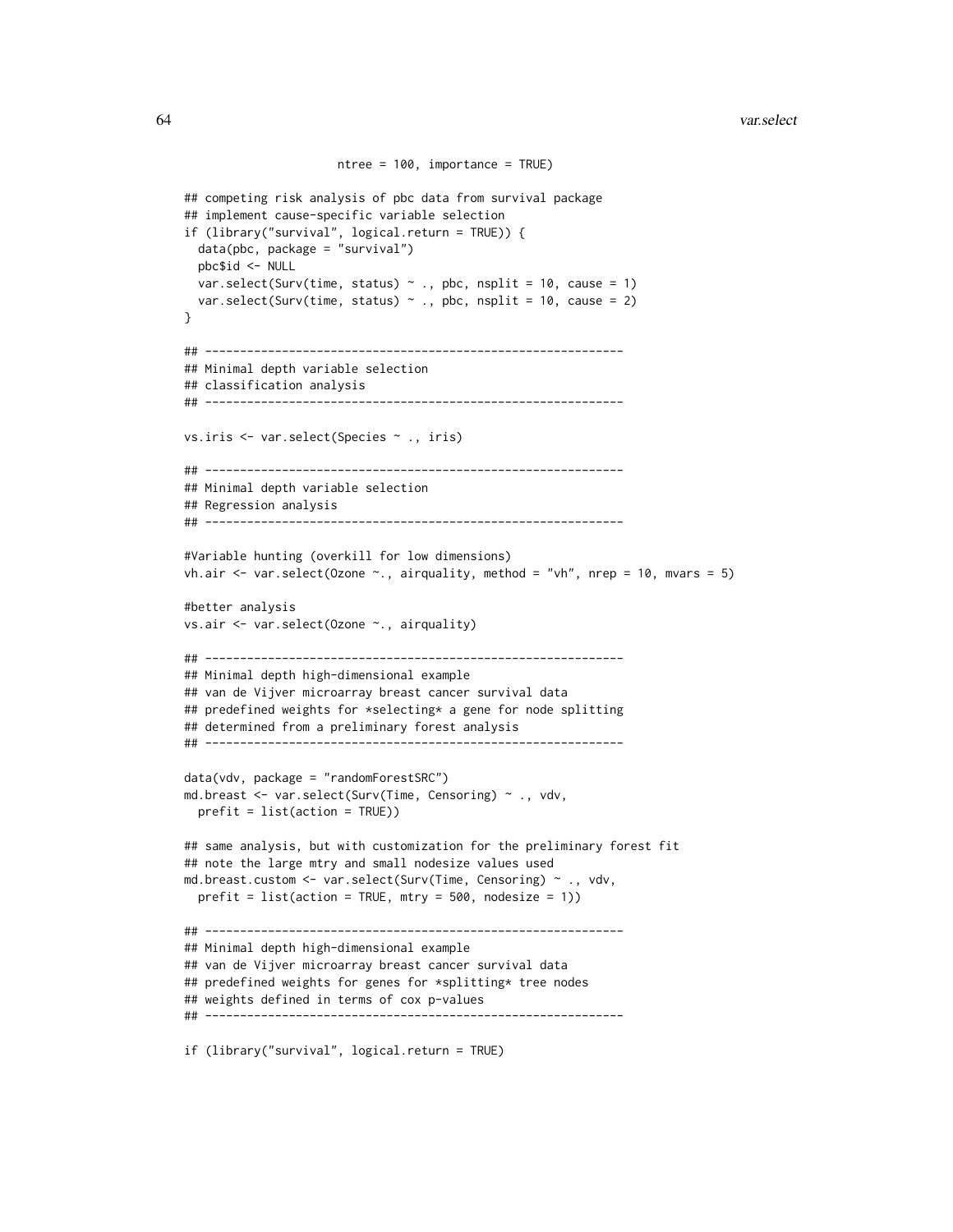#### var.select 65

```
& library("Hmisc", logical.return = TRUE)
   & library("parallel", logical.return = TRUE))
{
 cox.weights <- function(rfsrc.f, rfsrc.data) {
   event.names <- all.vars(rfsrc.f)[1:2]
   p <- ncol(rfsrc.data) - 2
   event.pt <- match(event.names, names(rfsrc.data))
   xvar.pt <- setdiff(1:ncol(rfsrc.data), event.pt)
   unlist(mclapply(1:p, function(j) {
     cox.out <- coxph(rfsrc.f, rfsrc.data[, c(event.pt, xvar.pt[j])])
     pvalue <- summary(cox.out)$coef[5]
     if (is.na(pvalue)) 1.0 else 1/(pvalue + 1e-100)
   }))
 }
 data(vdv, package = "randomForestSRC")
 rfsrc.f <- as.formula(Surv(Time, Censoring) ~ .)
 cox.wts <- cox.weights(rfsrc.f, vdv)
 breast.obj <- rfsrc(rfsrc.f, vdv, nsplit = 10, xvar.wt = cox.wts,
                      importance = TRUE)
 md.breast.splitwt <- var.select(object = breast.obj)
}
## ------------------------------------------------------------
## Variable hunting high-dimensional example
## van de Vijver microarray breast cancer survival data
## nrep is small for illustration; typical values are nrep = 100
## ------------------------------------------------------------
data(vdv, package = "randomForestSRC")
vh.breast <- var.select(Surv(Time, Censoring) ~ ., vdv,
     method = "vh", nrep = 10, nstep = 5)
# plot top 10 variables
plot.variable(vh.breast$rfsrc.refit.obj,
 xvar.names = vh.breast$topvars[1:10])
plot.variable(vh.breast$rfsrc.refit.obj,
 xvar.names = vh.breast$topvars[1:10], partial = TRUE)
## similar analysis, but using weights from univarate cox p-values
if (library("survival", logical.return = TRUE)
 & library("Hmisc", logical.return = TRUE))
{
 cox.weights <- function(rfsrc.f, rfsrc.data) {
    event.names <- all.vars(rfsrc.f)[1:2]
   p <- ncol(rfsrc.data) - 2
   event.pt <- match(event.names, names(rfsrc.data))
   xvar.pt <- setdiff(1:ncol(rfsrc.data), event.pt)
    sapply(1:p, function(j) {
     cox.out <- coxph(rfsrc.f, rfsrc.data[, c(event.pt, xvar.pt[j])])
     pvalue <- summary(cox.out)$coef[5]
     if (is.na(pvalue)) 1.0 else 1/(pvalue + 1e-100)
    })
```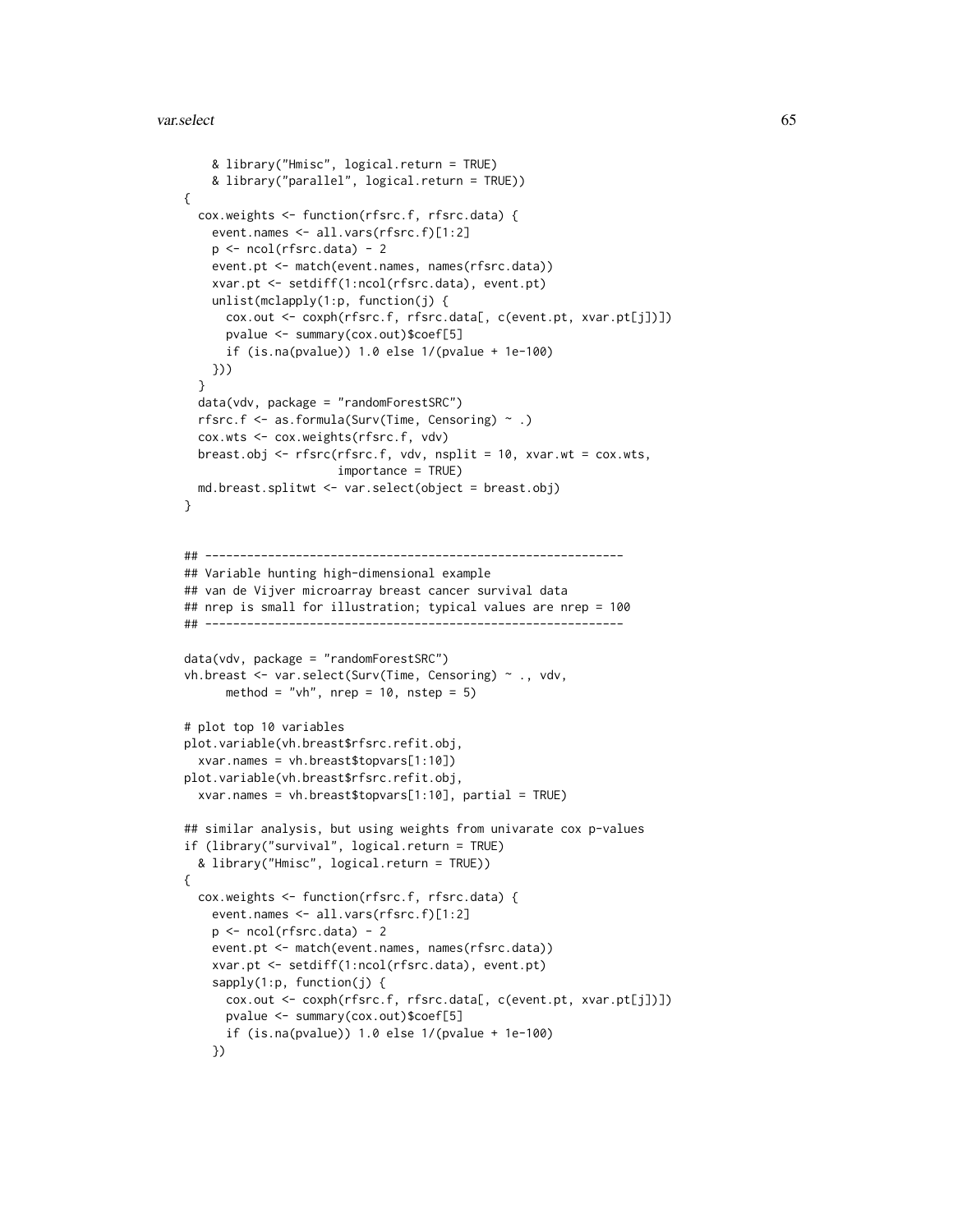```
}
  data(vdv, package = "randomForestSRC")
  rfsrc.f <- as.formula(Surv(Time, Censoring) ~ .)
  cox.wts <- cox.weights(rfsrc.f, vdv)
  vh.breast.cox \leq var.select(rfsrc.f, vdv, method = "vh", nstep = 5,
   nrep = 10, xvar.wt = cov.wts)}
## ------------------------------------------------------------
## variable selection for multivariate mixed forests
## ------------------------------------------------------------
mtcars.new <- mtcars
mtcars.new$cyl <- factor(mtcars.new$cyl)
mtcars.new$carb <- factor(mtcars.new$carb, ordered = TRUE)
mv.obj <- rfsrc(cbind(carb, mpg, cyl) ~., data = mtcars.new,
              importance = TRUE)
var.select(mv.obj, method = "vh.vimp", nrep = 10)
```
## End(Not run)

vdv *van de Vijver Microarray Breast Cancer*

# Description

Gene expression profiling for predicting clinical outcome of breast cancer (van't Veer et al., 2002). Microarray breast cancer data set of 4707 expression values on 78 patients with survival information.

# References

van't Veer L.J. et al. (2002). Gene expression profiling predicts clinical outcome of breast cancer. *Nature*, 12, 530–536.

# Examples

data(vdv, package = "randomForestSRC")

<span id="page-65-0"></span>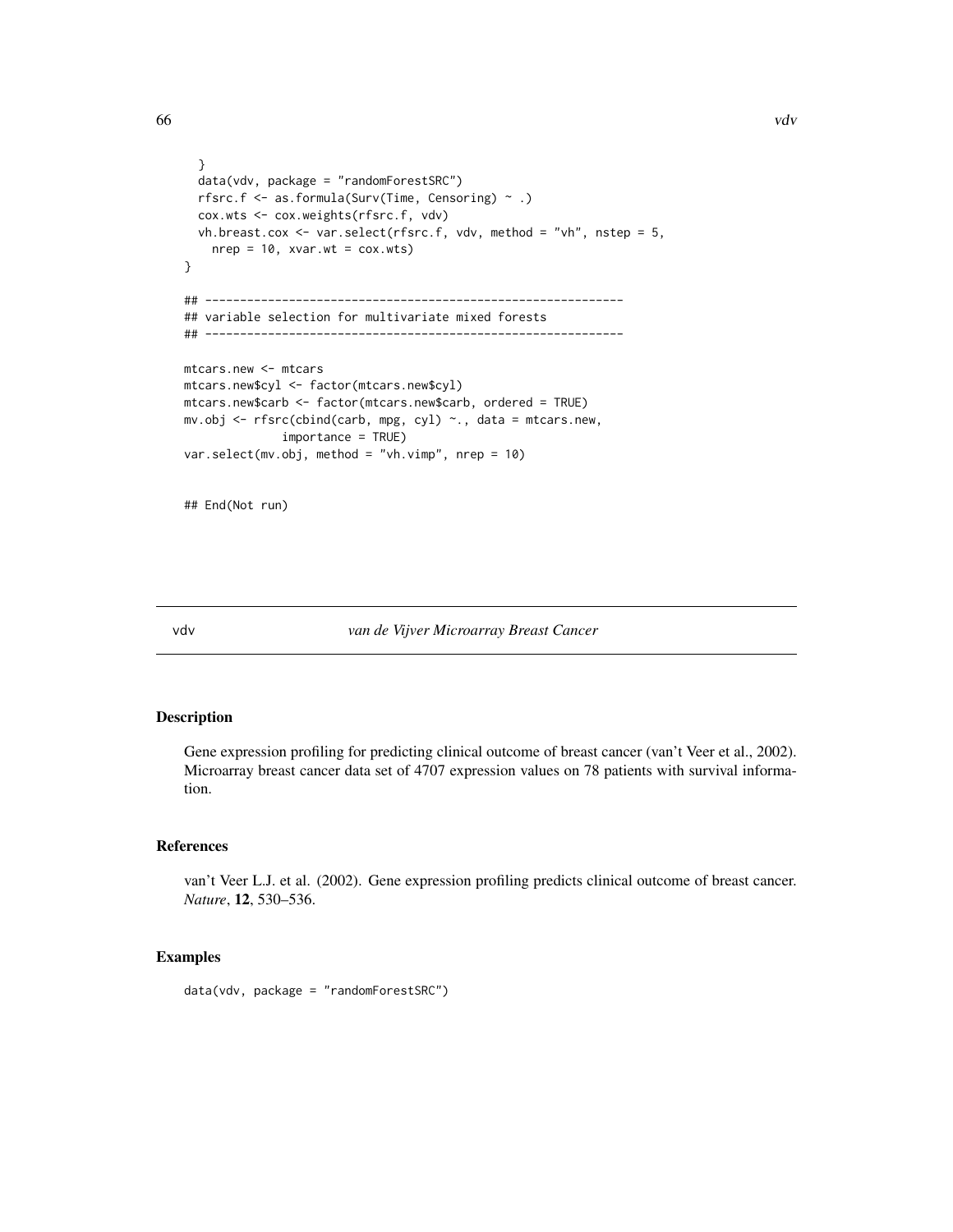<span id="page-66-1"></span>

## Description

Randomized trial of two treatment regimens for lung cancer. This is a standard survival analysis data set.

## Source

Kalbfleisch and Prentice, *The Statistical Analysis of Failure Time Data.*

# References

Kalbfleisch J. and Prentice R, (1980) *The Statistical Analysis of Failure Time Data.* New York: Wiley.

# Examples

data(veteran, package = "randomForestSRC")

<span id="page-66-0"></span>

vimp *VIMP for Single or Grouped Variables*

## Description

Calculate variable importance (VIMP) for a single variable or group of variables for training or test data.

# Usage

```
## S3 method for class 'rfsrc'
vimp(object, xvar.names, outcome.target=NULL,
  importance = c("permute", "random", "anti",
                  "permute.ensemble", "random.ensemble", "anti.ensemble"),
  joint = FALSE, subset, seed = NULL, do.trace = FALSE, ...)
```
## Arguments

| object     | An object of class (rfsrc, grow) or (rfsrc, forest). Requires 'forest=TRUE'<br>in the original rfsrc call.                                      |
|------------|-------------------------------------------------------------------------------------------------------------------------------------------------|
| xvar.names | Names of the x-variables to be used. If not specified all variables are used.                                                                   |
|            | outcome, target Character vector for multivariate families specifying the target outcomes to be<br>used. The default is to use all coordinates. |
| importance | Type of VIMP.                                                                                                                                   |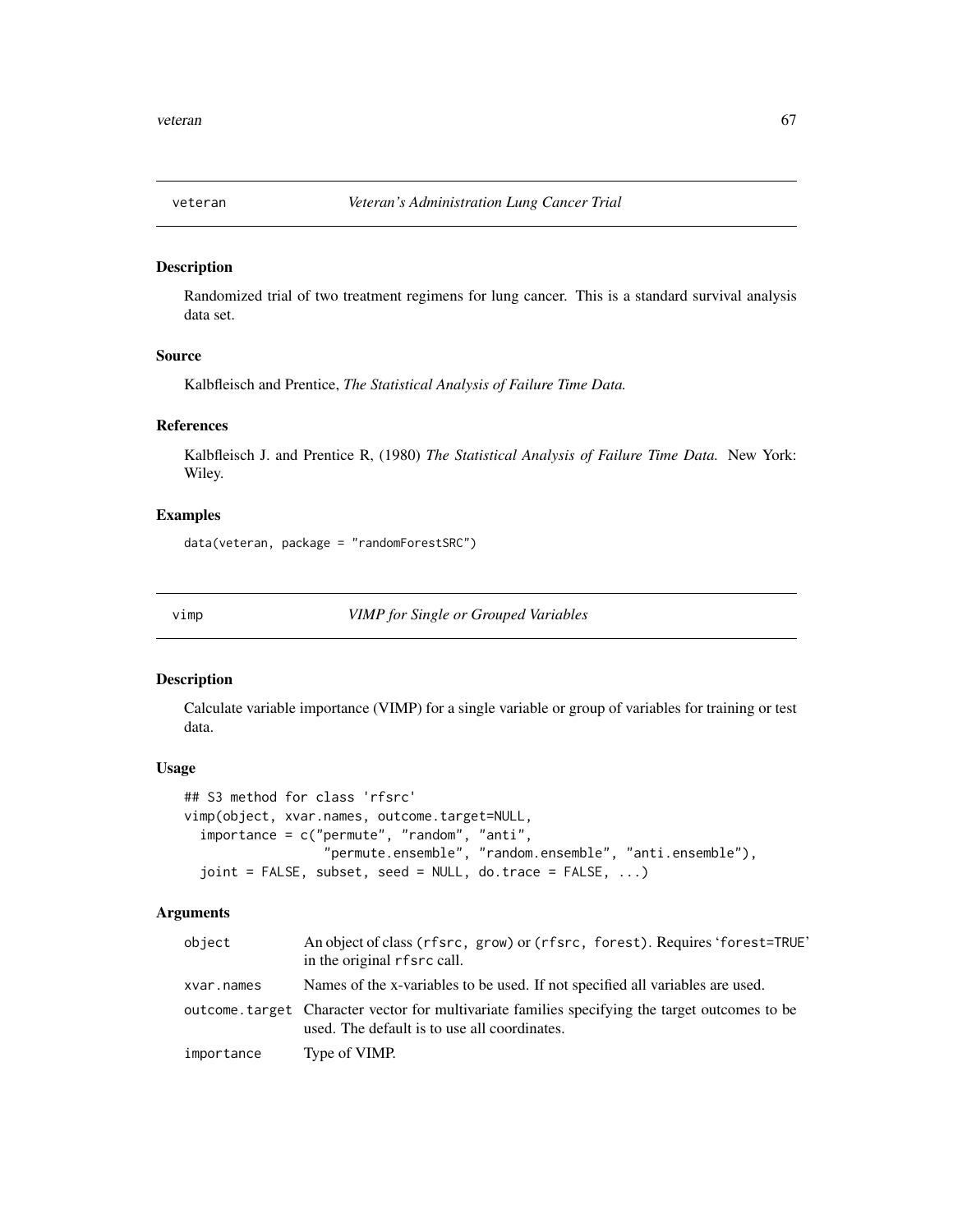<span id="page-67-0"></span>

| joint    | Individual or joint VIMP?                                                                                                                                                                                                                                                                                                          |
|----------|------------------------------------------------------------------------------------------------------------------------------------------------------------------------------------------------------------------------------------------------------------------------------------------------------------------------------------|
| subset   | Vector indicating which rows of the grow data to restrict VIMP calculations to;<br>i.e. this option yields VIMP which is restricted to a specific subset of the data.<br>Note that the vector should correspond to the rows of object \$xvar and not the<br>original data passed in the grow call. All rows used if not specified. |
| seed     | Negative integer specifying seed for the random number generator.                                                                                                                                                                                                                                                                  |
| do.trace | Number of seconds between updates to the user on approximate time to com-<br>pletion.                                                                                                                                                                                                                                              |
| $\ddots$ | Further arguments passed to or from other methods.                                                                                                                                                                                                                                                                                 |

# Details

Using a previously grown forest, calculate the VIMP for variables xvar.names. By default, VIMP is calculated for the original data, but the user can specify a new test data for the VIMP calculation using newdata. Depending upon the option importance, VIMP is calculated either by random daughter assignment or by random permutation of the variable(s). The default is Breiman-Cutler permutation VIMP. See rfsrc for more details.

Joint VIMP is requested using 'joint'. The joint VIMP is the importance for a group of variables when the group is perturbed simultaneously.

#### Value

An object of class (rfsrc, predict), which is a list with the following key components:

| err.rate   | OOB error rate for the ensemble restricted to the subsetted data. |
|------------|-------------------------------------------------------------------|
| importance | Variable importance (VIMP).                                       |

## Author(s)

Hemant Ishwaran and Udaya B. Kogalur

## References

Ishwaran H. (2007). Variable importance in binary regression trees and forests, *Electronic J. Statist.*, 1:519-537.

## See Also

[rfsrc](#page-36-0)

# Examples

```
## Not run:
## ------------------------------------------------------------
## classification example
## showcase different vimp
## ------------------------------------------------------------
iris.obj <- rfsrc(Species ~ ., data = iris)
```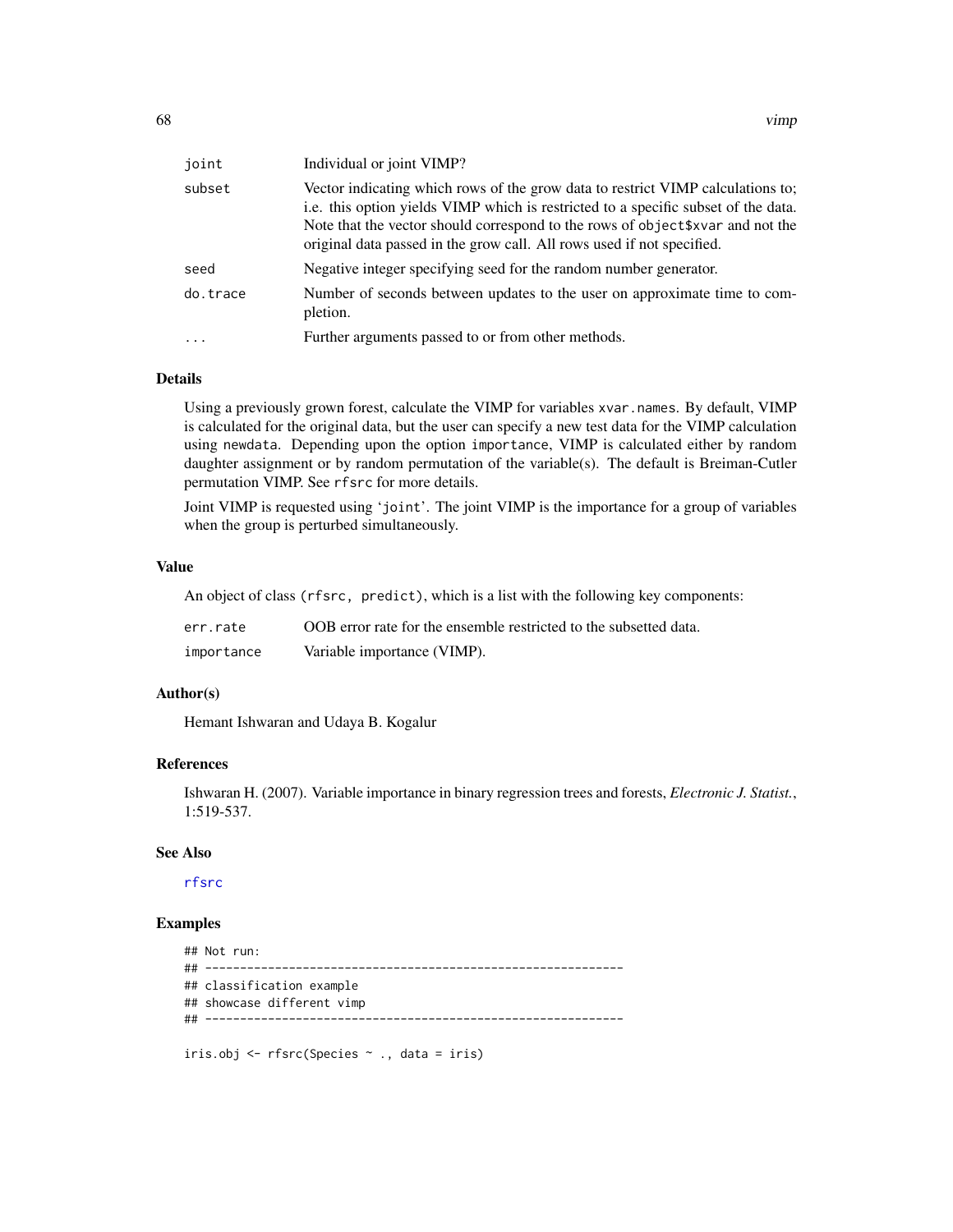```
# Breiman-Cutler permutation vimp
print(vimp(iris.obj)$importance)
# Breiman-Cutler random daughter vimp
print(vimp(iris.obj, importance = "random")$importance)
# Breiman-Cutler joint permutation vimp
print(vimp(iris.obj, joint = TRUE)$importance)
# Breiman-Cuter paired vimp
print(vimp(iris.obj, c("Petal.Length", "Petal.Width"), joint = TRUE)$importance)
print(vimp(iris.obj, c("Sepal.Length", "Petal.Width"), joint = TRUE)$importance)
## ------------------------------------------------------------
## regression example
## compare Breiman-Cutler vimp to ensemble based vimp
## ------------------------------------------------------------
airq.obj <- rfsrc(Ozone ~ ., airquality)
vimp.all <- cbind(
     ensemble = vimp(airq.obj, importance = "permute.ensemble")$importance,
     breimanCutler = vimp(airq.obj, importance = "permute")$importance)
print(vimp.all)
## ------------------------------------------------------------
## regression example
## calculate VIMP on test data
## ------------------------------------------------------------
set.seed(100080)
train <- sample(1:nrow(airquality), size = 80)
airq.obj <- rfsrc(Ozone~., airquality[train, ])
#training data vimp
print(airq.obj$importance)
print(vimp(airq.obj)$importance)
#test data vimp
print(vimp(airq.obj, newdata = airquality[-train, ])$importance)
## ------------------------------------------------------------
## survival example
## study how vimp depends on tree imputation
## makes use of the subset option
## ------------------------------------------------------------
data(pbc, package = "randomForestSRC")
# determine which records have missing values
which.na \leq apply(pbc, 1, function(x){any(is.na(x))})
```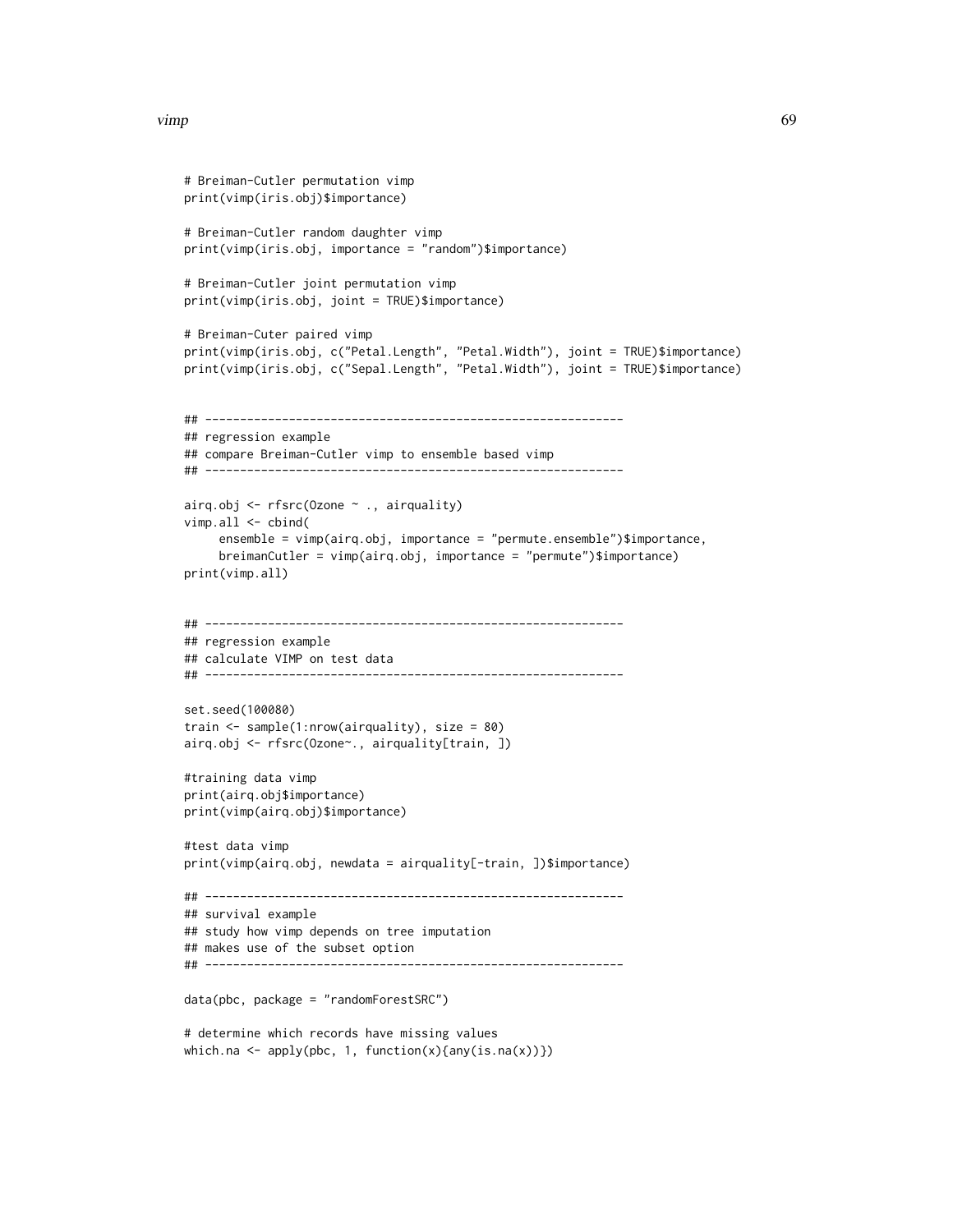```
# impute the data using na.action = "na.impute"
pbc.obj \leq rfsrc(Surv(days, status) \sim ., pbc, nsplit = 3,
        na. action = "na. impute", nimpute = 1)# compare vimp based on records with no missing values
# to those that have missing values
# note the option na.action="na.impute" in the vimp() call
vimp.not.na <- vimp(pbc.obj, subset = !which.na, na.action = "na.impute")$importance
vimp.na <- vimp(pbc.obj, subset = which.na, na.action = "na.impute")$importance
print(data.frame(vimp.not.na, vimp.na))
```
## End(Not run)

wihs *Women's Interagency HIV Study (WIHS)*

# Description

Competing risk data set involving AIDS in women.

# Format

A data frame containing:

| time     | time to event                                                                |
|----------|------------------------------------------------------------------------------|
| status   | censoring status: 0=censoring, 1=HAART initiation, 2=AIDS/Death before HAART |
| ageatfda | age in years at time of FDA approval of first protease inhibitor             |
| idu      | history of IDU: $0=$ no history, 1=history                                   |
| black    | race: 0=not African-American: 1=African-American                             |
| cd4nadir | CD4 count (per 100 cells/ul)                                                 |

#### Source

Study included 1164 women enrolled in WIHS, who were alive, infected with HIV, and free of clinical AIDS on December, 1995, when the first protease inhibitor (saquinavir mesylate) was approved by the Federal Drug Administration. Women were followed until the first of the following occurred: treatment initiation, AIDS diagnosis, death, or administrative censoring (September, 2006). Variables included history of injection drug use at WIHS enrollment, whether an individual was African American, age, and CD4 nadir prior to baseline.

# References

Bacon M.C, von Wyl V., Alden C., et al. (2005). The Women's Interagency HIV Study: an observational cohort brings clinical sciences to the bench, *Clin Diagn Lab Immunol*, 12(9):1013-1019.

## Examples

## Not run: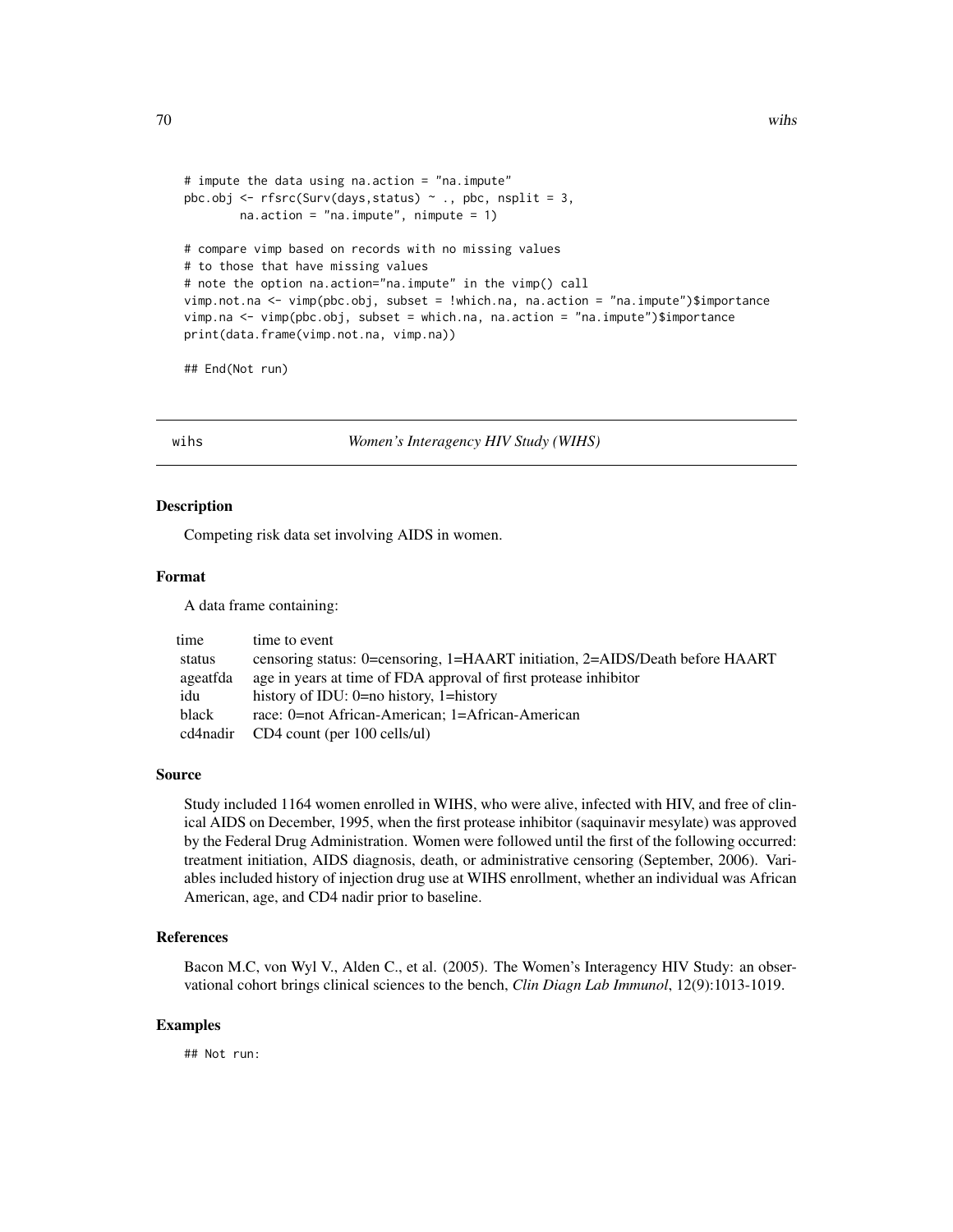```
data(wihs, package = "randomForestSRC")
wihs.obj \langle- rfsrc(Surv(time, status) \sim ., wihs, nsplit = 3, ntree = 100)
## End(Not run)
```